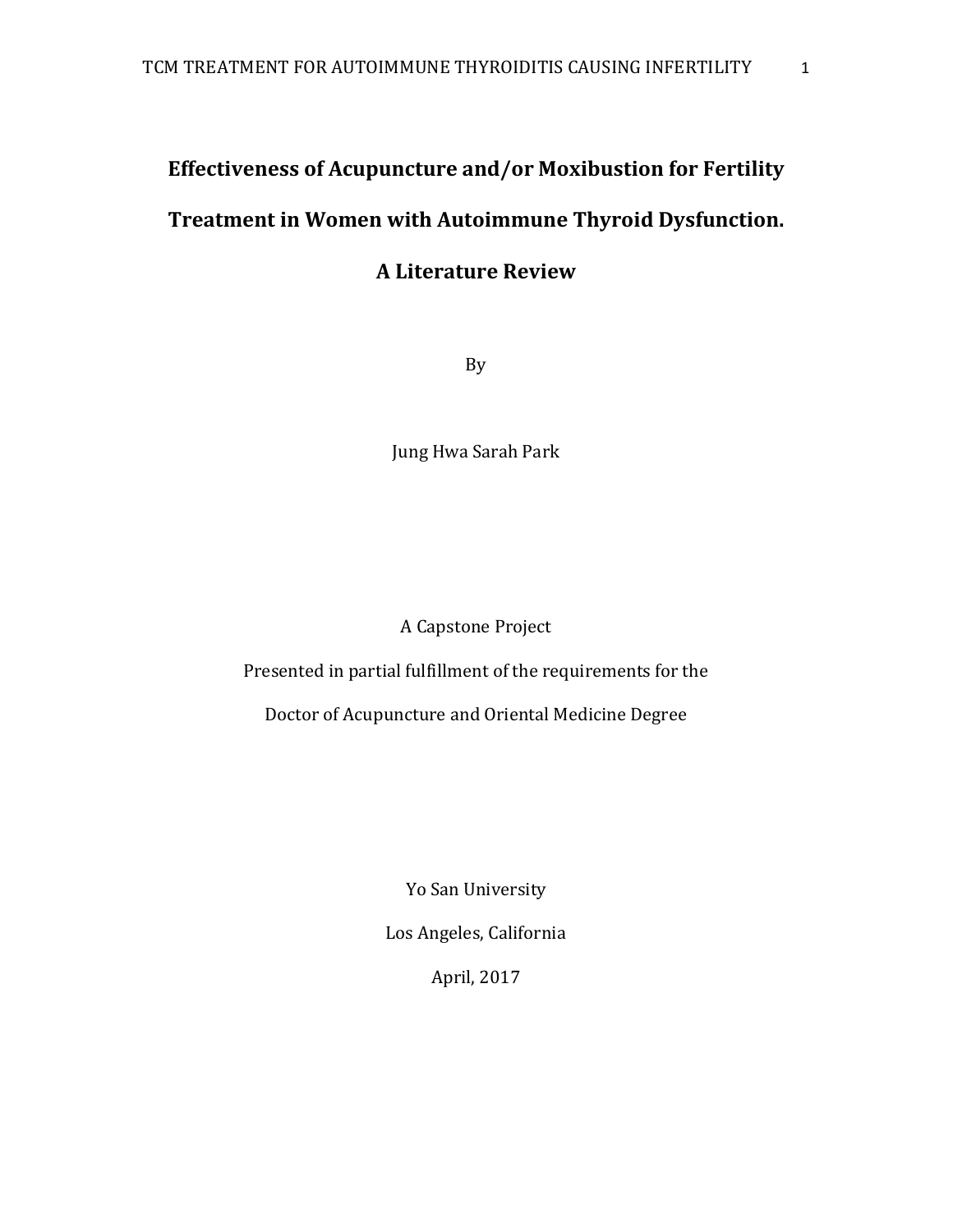#### **Approval Signature Page**

This Capstone Project has been reviewed and approved for acceptance in fulfillment of

DAOM Research Reporting by:

April 30, 2017 Harley Ramsey, PhD Date **Capstone Project Advisor** April 30, 2017 Daoshing Ni, DOM, LAc, PhD Date Integrative Reproductive Medicine Specialty Chair April 30, 2017

Laraine Crampton, DAOM, LAc Date

Doctoral Program Dean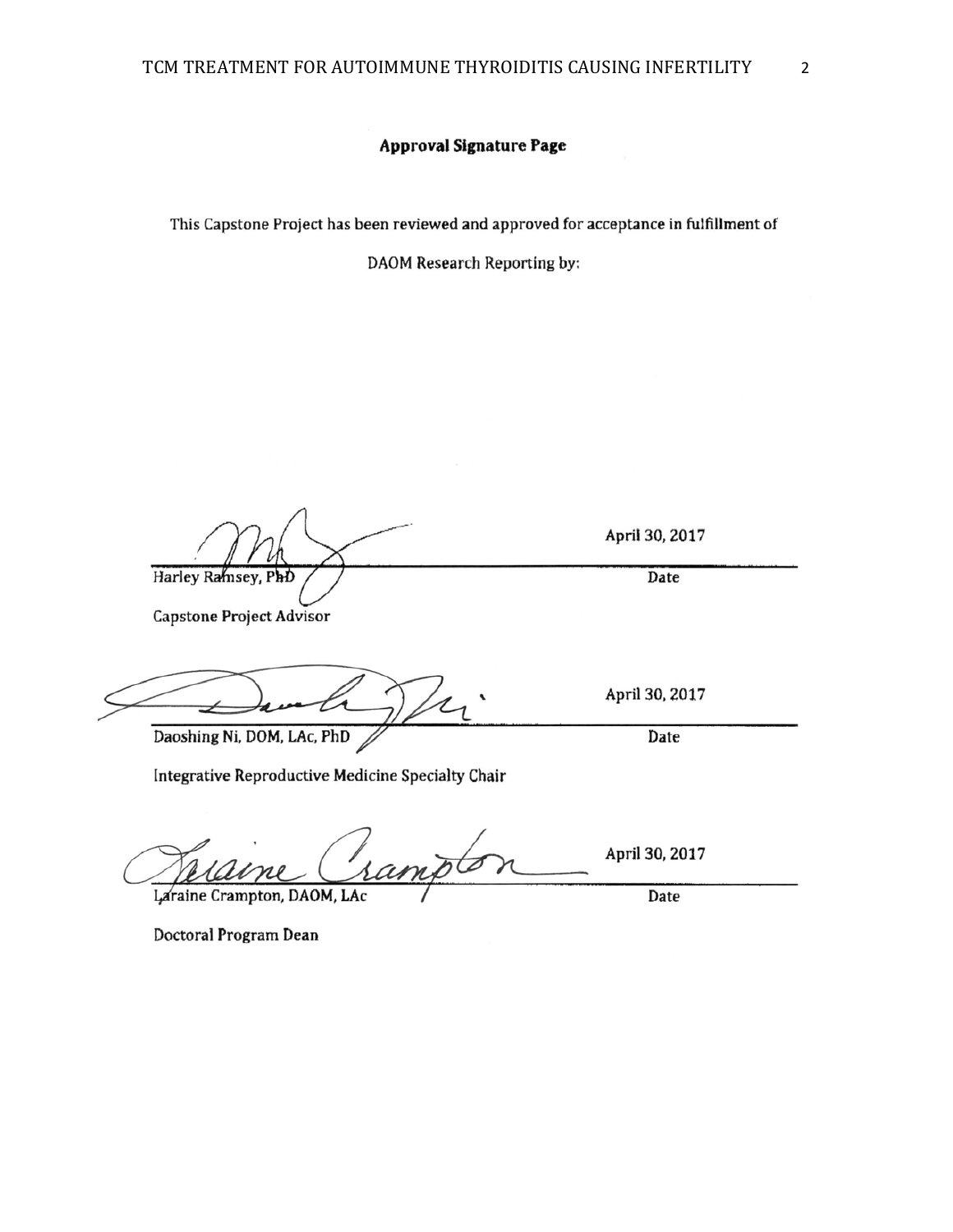### **Acknowledgements**

Past two years of struggling in many ways to stay in the program and finish the capstone was really hard. Thank you, my husband Joe and my father-in-law Young Park for your tremendous support and encouragement with love. I have to say that I would not be able to finish this without my lovely and patient children, Isaac and Lauren who were the source of the love while completing this program. I also want to thank my father Harry, my brother Sam, and sister-in-law Kathy for encouraging me with unconditional love and cheers. I send thanks to my brother-in-law Jason and sister-in-law Sandy for caring heart in many ways. The most special thanks go to Jamie and Sam who never ceased helping me throughout the program by nourishing me physically and spiritually. My Cohort 6 fellows, Julie G., Nefertiti, Romi, Elif, Pam, Kyle, Veronica, Julie C., Rachel were the most encouraging people along the 2-year of tough journey. Lastly, I am honored to have Dr. Murchison, Dr. Crampton, and Dr. Ramsey for always keeping me on the right track and strengthening me with loving advice and guidance. Without all of the love and care, I wouldn't be able to finish this challenging yet precious journey. May God bless you all abundantly!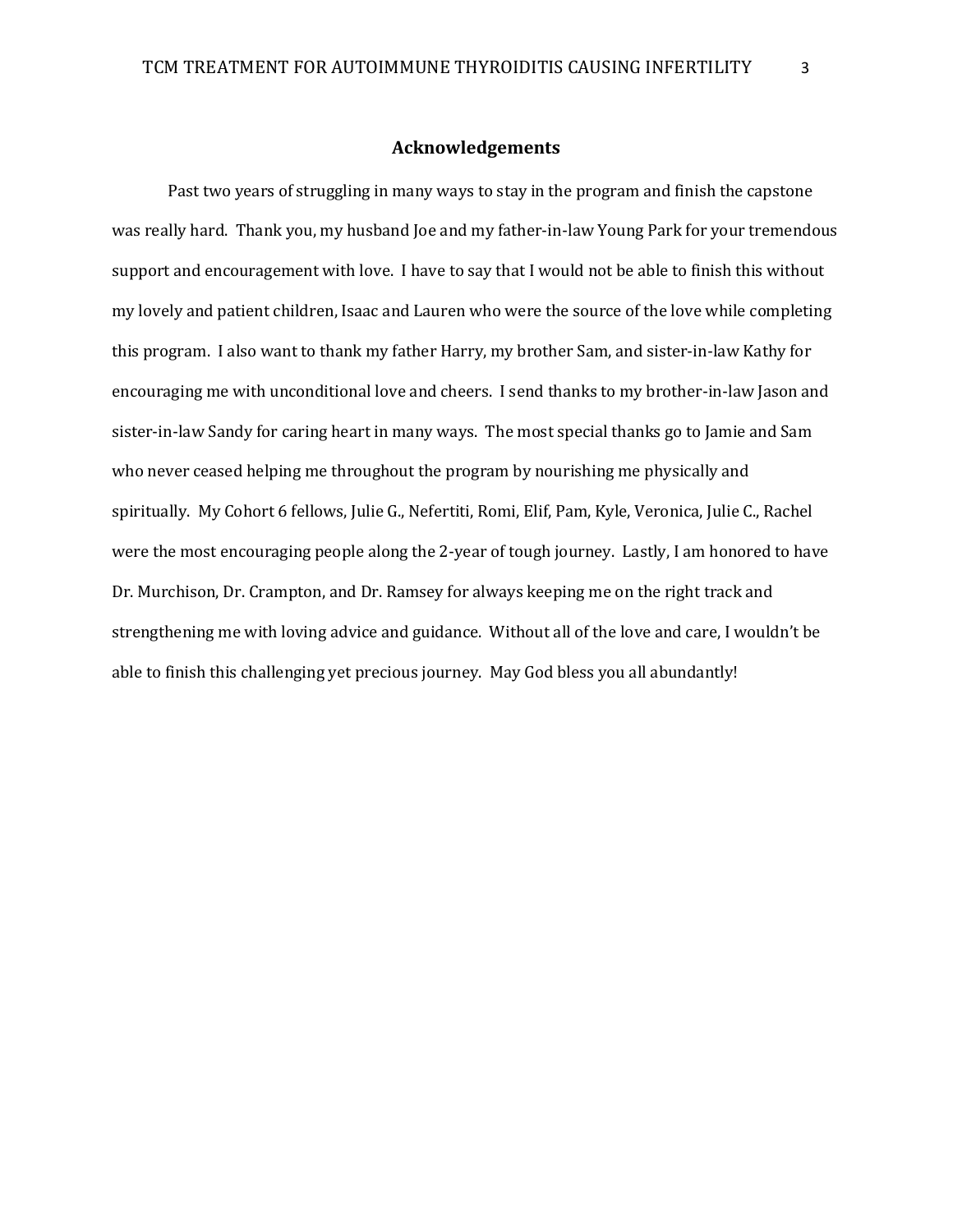#### **Abstract**

 Immune related infertility refers to an inability of conception or to sustain a livebirth due to some aspect of immune dysfunction. Thyroid dysfunction with immunological factors increase the risk of miscarriage, premature labor, or low birth weight as compared to a normal pregnancy in women with normal thyroid function. However there is no specific western treatment for Hashimoto's Thyroiditis besides thyroid medication. The purpose of this research is to maximize the effects of alternative fertility treatments for women who are dealing with autoimmune thyroid dysfunction. After a thorough review, Acupuncture can be used as a treatment of thyroid dysfunction induced infertility, where by anti-inflammatory treatment has shown modulation of Th1 and Th2 balance. Some studies have shown that Moxibustion also has an effect on immunomodulation in normal condition and autoimmune status by elevating CD3+ and CD4+ T-lymphocytes in normal patients and decreasing CD8+ T-lymphocytes. This Literature review may show the possible effectiveness of Acupuncture and/or Moxibustion to reduce possible miscarriage due to Autoimmune Thyroid condition and increase pregnancy rate. However, studies about Acupuncture and/or Moxibustion treatment for autoimmune related female infertility were limited. Therefore, further case studies about Acupuncture and/or Moxibustion for infertility due to Autoimmune Thyroiditis will be helpful to confirm the hypothesis.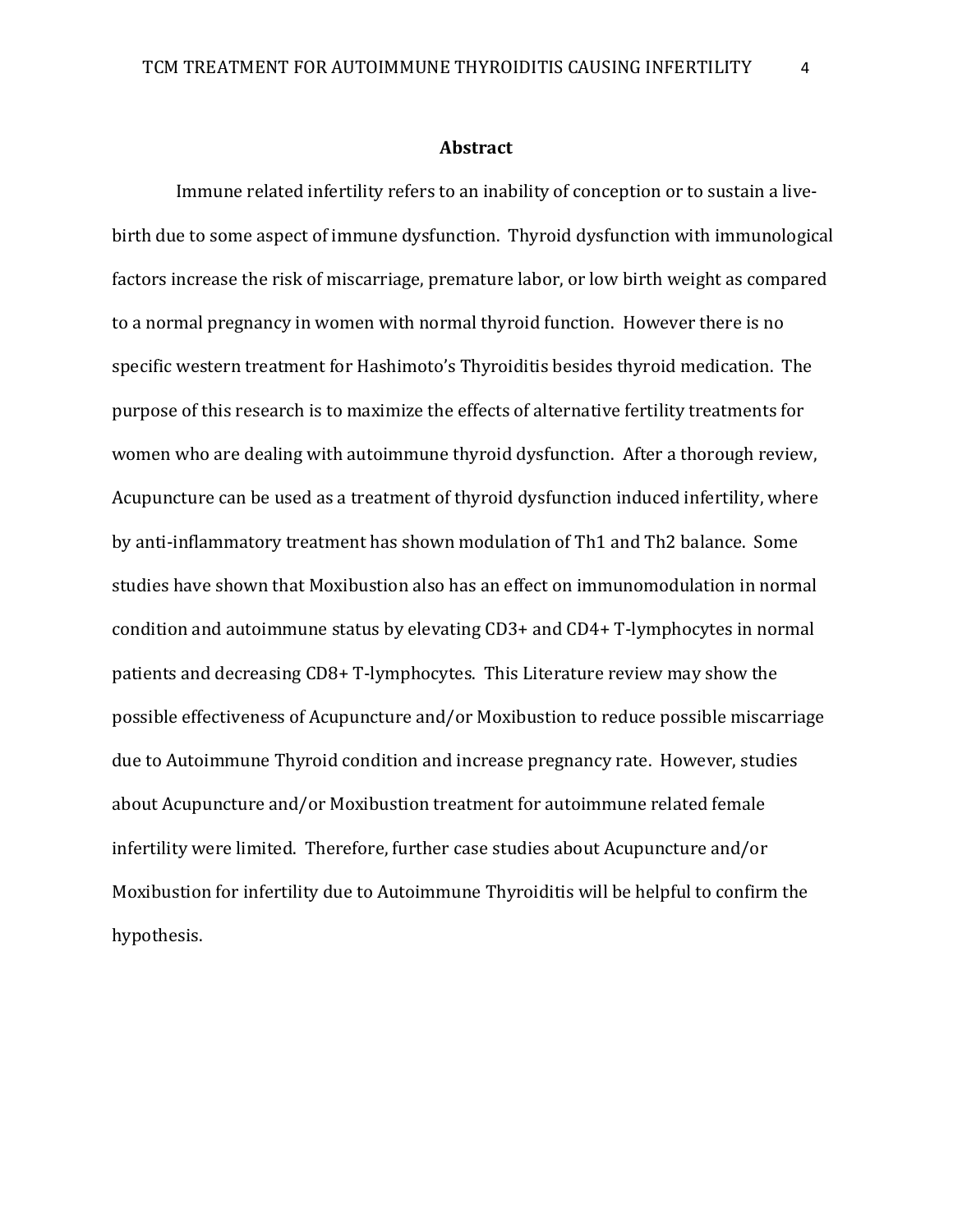## **Table of Contents**

- **Data Abstraction Tables**
- **Copy of IRB approval Letter**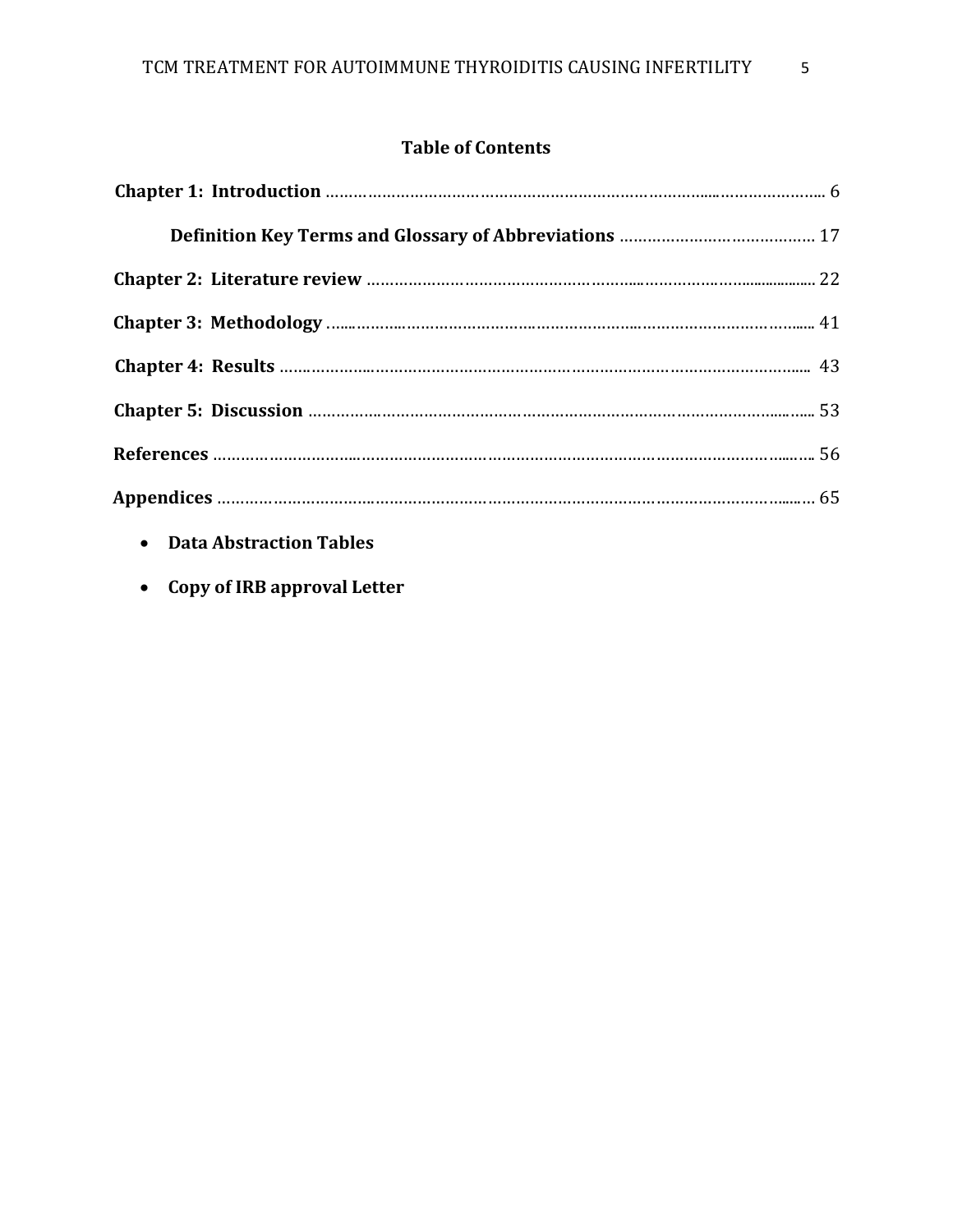#### **Chapter 1: Introduction**

According to the World Health Organization (WHO) declares infertility as a disease of the reproductive system defined by the failure to achieve a clinical pregnancy after 12 months or more of regular unprotected sexual intercourse (Brazdova et al., 2014). Regardless of age, Infertility has been reported to be one of the most universal chronic disorder (Brazdova et al., 2014). Fertility dysfunction is affecting couples worldwide as many as 186 million people (Inhorn & Patrizio, 2015). Female fertility dysfunction has become a major medical issue in Gynecological clinics although male infertility contributing to about half of all cases (Inhorn & Patrizio, 2015). Estimates on the number of couples having fertility issues vary from one in six to one in ten, with 9% currently cited as the probable global average (Cochrane *et al*., 2016).

In women's menstrual cycle and in achieving fertility affecting the actions of follicle-stimulating hormone and luteinizing hormone is controlled by specific triiodothyronine on oocytes affecting reproduction (Medenica *et al.,* 2015). Also Pregnant women who affected by Subclinical Hypothyroidism or Autoimmune Thyroid antibodies have an increased risk of preeclampsia, perinatal mortality, and miscarriage (Sarkar, 2012). Throughout the last twenty years, Thyroid disease related to pregnancy dysfunction has rapidly increased. Thyroid dysfunction interferes with human reproductive physiology and it reduces the possibility of pregnancy while adversely affecting pregnancy outcomes (Sarkar, 2012).

Autoimmune Thyroid disease is present in about 4% of young females, and up to 15 % of females are Thyroid antibody positive (Sarkar, 2012). In one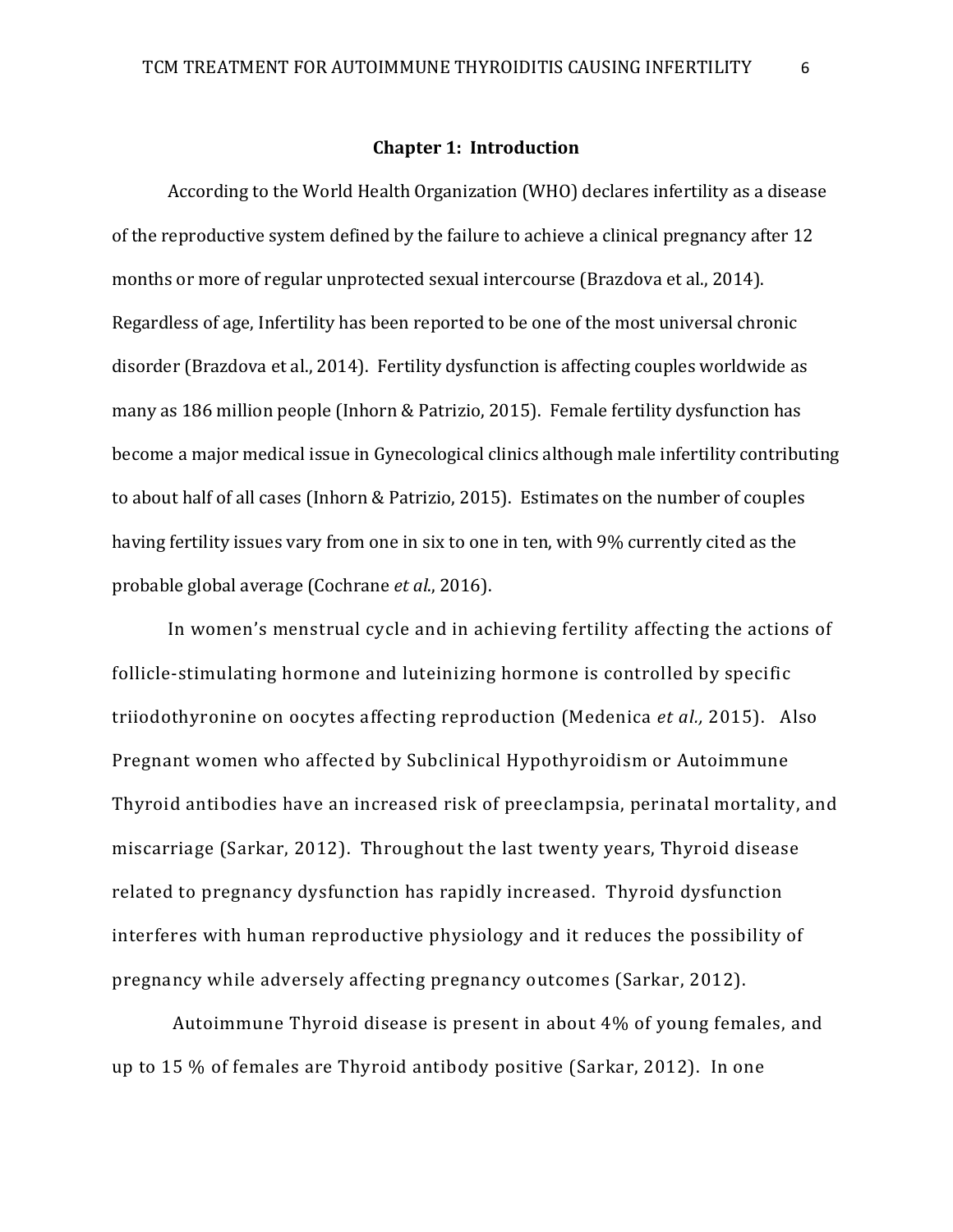prospective cohort study by Liu *et al.* (2014) screened 3315 women and demonstrated that women with Subclinical Hypothyroidism and Thyroid autoimmunity are found to have the highest risk and earlier gestational ages of miscarriage and at an increased risk of miscarriage between four and eight gestational weeks (Liu *et al.,* 2014).

The worldwide annual incidence of Hashimoto's Thyroiditis is estimated to be 0.3-1.5 cases per 1000 persons (Iddah & Macharia, 2013). Also more women than men and older women than younger women tend to have Hashimoto's Thyroiditis (Iddah & Macharia, 2013). Women who have euthyroid function in early pregnancy and who have asymptomatic autoimmune thyroid disorders are at a significant risk of developing hypothyroidism progressively during gestation (Feldthusen *et al*., 2015). And the presence of Thyroid Peroxidase antibody (TPO Ab) in pregnant women significantly increases the risk of preterm delivery as an immune dysfunction by dysregulating activity of the immune system at the fetalmaternal interface (He *et al*., 2012).

As a biomedical response to infertility, In Vitro Fertilization (IVF) has become one of Assisted Reproductive Technology (ART) commonly used to support fertility (Cochrane *et al*., 2016). However, patients with Thyroid Peroxidase Antibody (TPO Ab) or Thyroglobulin Antibody (TGB Ab) have significantly lower fertilization rate, implantation rate, pregnancy rate, and higher risk for miscarriage following In Vitro Fertilization-Embryo Transfer (IVF-ET) when compared with women without TPO Ab or TGB Ab (Zhong *et al*., 2012). Cho (2015) demonstrated that altered thyroid hormone levels are associated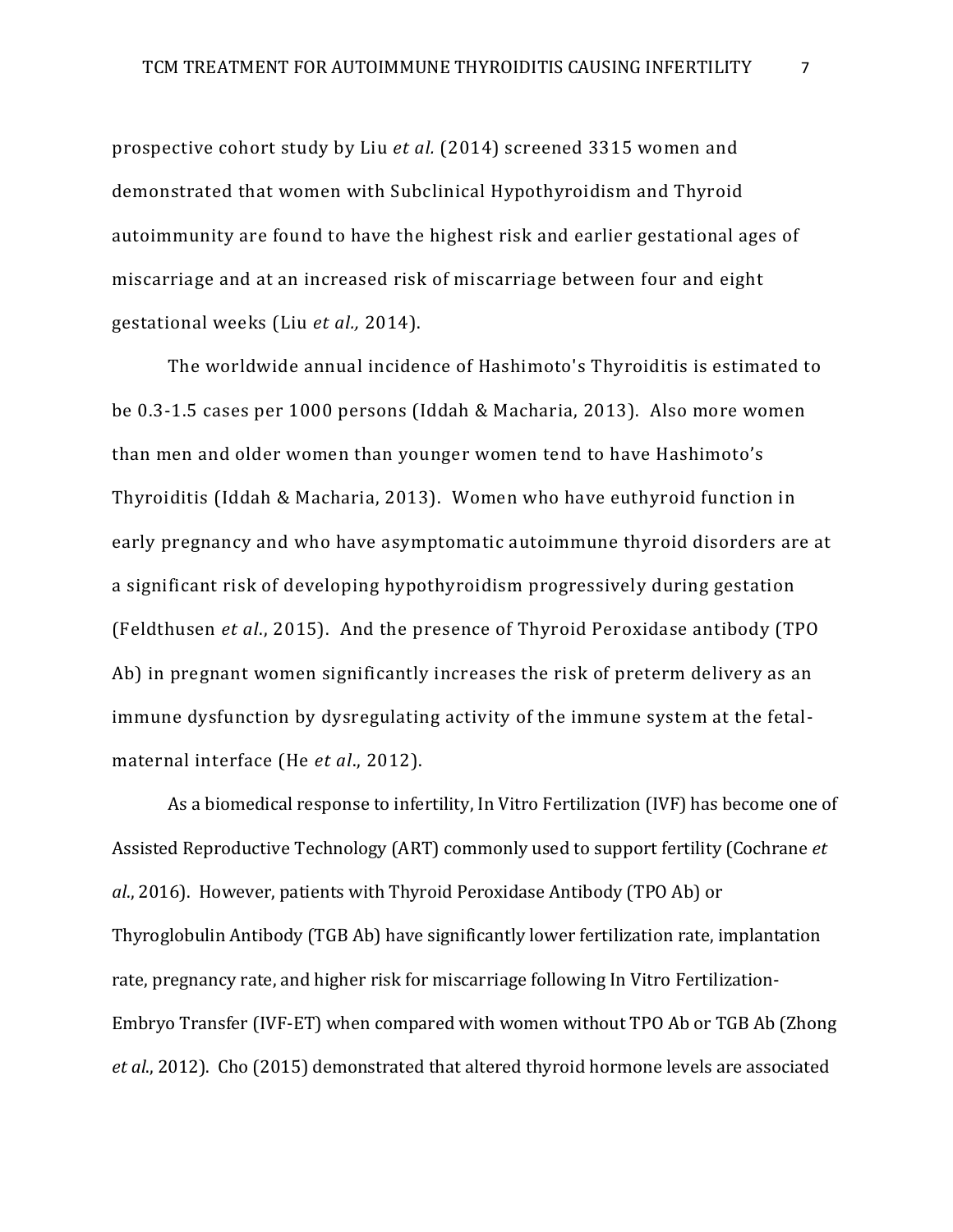with disturbed folliculogenesis, a lower fertilization rate, and lower embryo quality (Cho, 2015). Also women who plan to undergo Controlled Ovarian Hyper stimulation should be treated with L-thyroxine if they have positive results for serum anti-thyroid antibodies and TSH levels higher than 2.5 mIU/L (Cho, 2015). Another study shows that Ovarian stimulation used in the preparation of an ART procedure is known to increase the need of thyroid hormones in women with TAI and those with Hypothyroidism for risk reduction in the miscarriage rate and premature delivery (Unuane *et al*., 2012). These studies show that Fertility is related to Thyroid hormones and Thyroid antibodies.

However, due to the unavailability and unaffordability of IVF in majority of the world, Traditional Chinese Medicine (TCM) including Acupuncture, Moxibustion (Moxa), and Chinese Herbal Medicine (THM) has been used to treat fertility dysfunction (Cochrane *et al*., 2016). Acupuncture is increasingly used as an adjunct to ART and widely accepted in the complementary and alternative health care system (Cochrane *et al*., 2016). One study resulted in a significantly higher pregnancy rate when undergoing IVF with acupuncture immediately before and after embryo transfer than without acupuncture (White, 2016). In this capstone study will investigate the connection between Infertility and Autoimmune Thyroid dysfunction.

## **Thyroid and Thyroid Hormones**

 Thyroid gland is butterfly-shaped gland which is located at the base of the neck in front of the trachea (Ain & Rosenthal, 2011). Physiologically the thyroid gland produces, stores, and releases the hormones: Triiodothyronine with three iodine atoms (T3),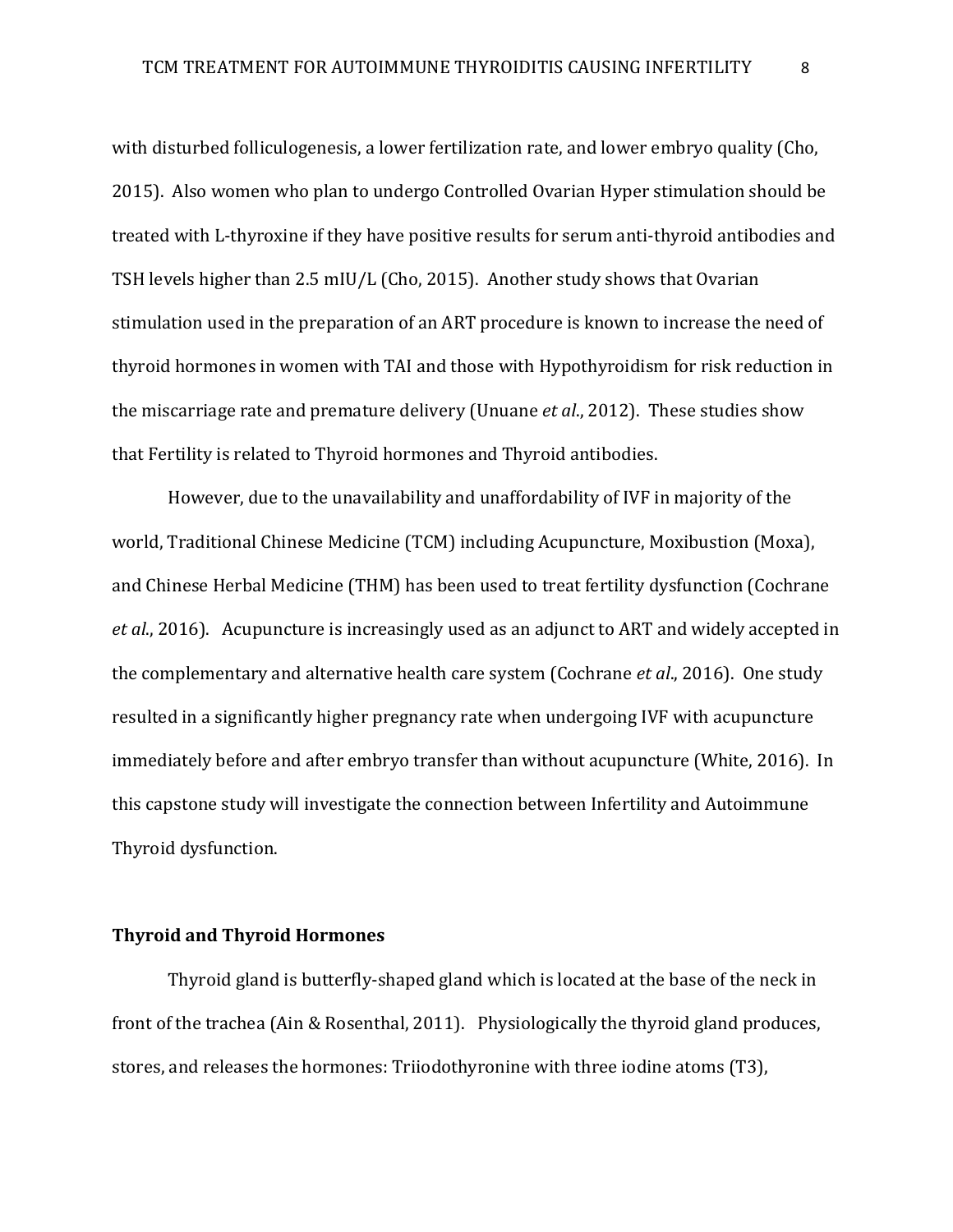Thyroxine with four iodine atoms (T4), and reverse T3 derived from T4 and T3 (rT3) (Rothfeld & Romaine, 2003).

T4 is converted to T3 by the removal of an iodine atom, which occurs mainly in the liver and also in the brain tissues where T3 is functional (Rothfeld & Romaine, 2003). Controlling the thyroid gland, the pituitary gland makes thyroid stimulating hormone (TSH), which stimulates the thyroid gland to increase hormonal production, if needed. Also, depending on the amount of T4 it recognizes, the pituitary will increase or decrease the amount of TSH it releases into the bloodstream (Rothfeld & Romaine, 2003). If the pituitary sees very little T4, then it produces more TSH to stimulate thyroid gland to produce more T4 as a negative feedback system (Rothfeld & Romaine, 2003). Then once the T4 level in the blood stream reaches a certain level, the pituitary will stop producing TSH (Rothfeld & Romaine, 2003).

T4 and T3 circulate the body almost entirely bound to specific transport proteins, and there are some situations in which these proteins could change their level in the blood whereby altering T4 and T3 levels which happens frequently during pregnancy or women who take birth control pills (Rothfeld & Romaine, 2003). The thyroid also secretes the hormone calcitonin, which regulates the balance of calcium in the blood stream and in the skeletal system (Rothfeld & Romaine, 2003). Calcium is withdrawn from bones and enters the bloodstream as calcitonin levels go up (Rothfeld & Romaine, 2003). When the calcitonin levels decrease, calcium is then deposited into the skeletal tissue (Rothfeld & Romaine, 2003).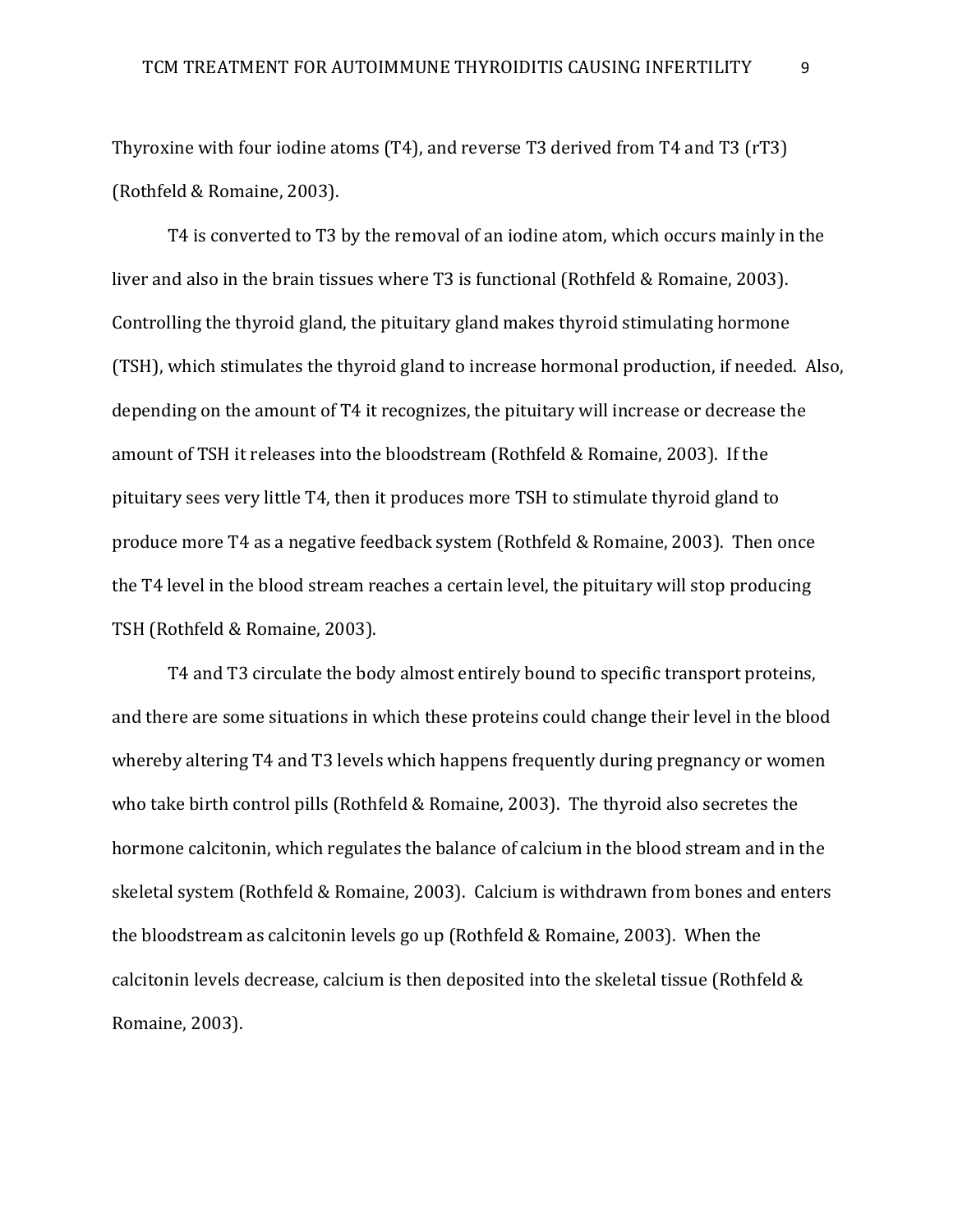Additionally thyroid hormones helps the body regulate homeostasis by regulating energy use, body temperature and sustains brain, heart, muscle, and other organs function. Therefore when the thyroid function properly, the metabolism is well maintained for the female and for the potentially pregnant female. Subsequently, normal thyroid function is required for normal fetal brain and somatic tissue development in newborn (Beers *et al.*, 2006). Also protein, carbohydrate, and fat metabolism in the fetus is regulated by the mother's thyroid function (Beers *et al.,* 2006).

Thyroid promotes growth hormone production, which regulates growth in infants and children. Thyroid also has a role in the healthy aging of adults (Rothfeld & Romaine, 2003). Thyroid is responsible for cell differentiation, reproduction function, intelligence, and brain development (Ryan, 2015). Also protein, carbohydrate, and fat metabolism in the fetus is regulated by the mother's thyroid function (Beers *et al.,* 2006). According to Rao *et al*. (2008), Hypothyroidism is significantly correlated with growth and metabolism of the fetus (Rao *et al*. 2008). Early in pregnancy, the mother supplies the fetus with thyroid hormones (Rao *et al*. 2008). Thus thyroid hormones for the fetus become deficient because the mother has Hypothyroidism (Rao *et al*. 2008). Women with high but in normal range TSH with lack of thyroid hormones during pregnancy can cause fetal brain damage resulting in intellectual impairment, and fertility problems are frequently caused by underactive thyroid (Rothfeld & Romaine, 2003). One study suggests that maternal thyroid underfunction may be associated with an impairment of fetal brain development (Poppe and Glinoer, 2003)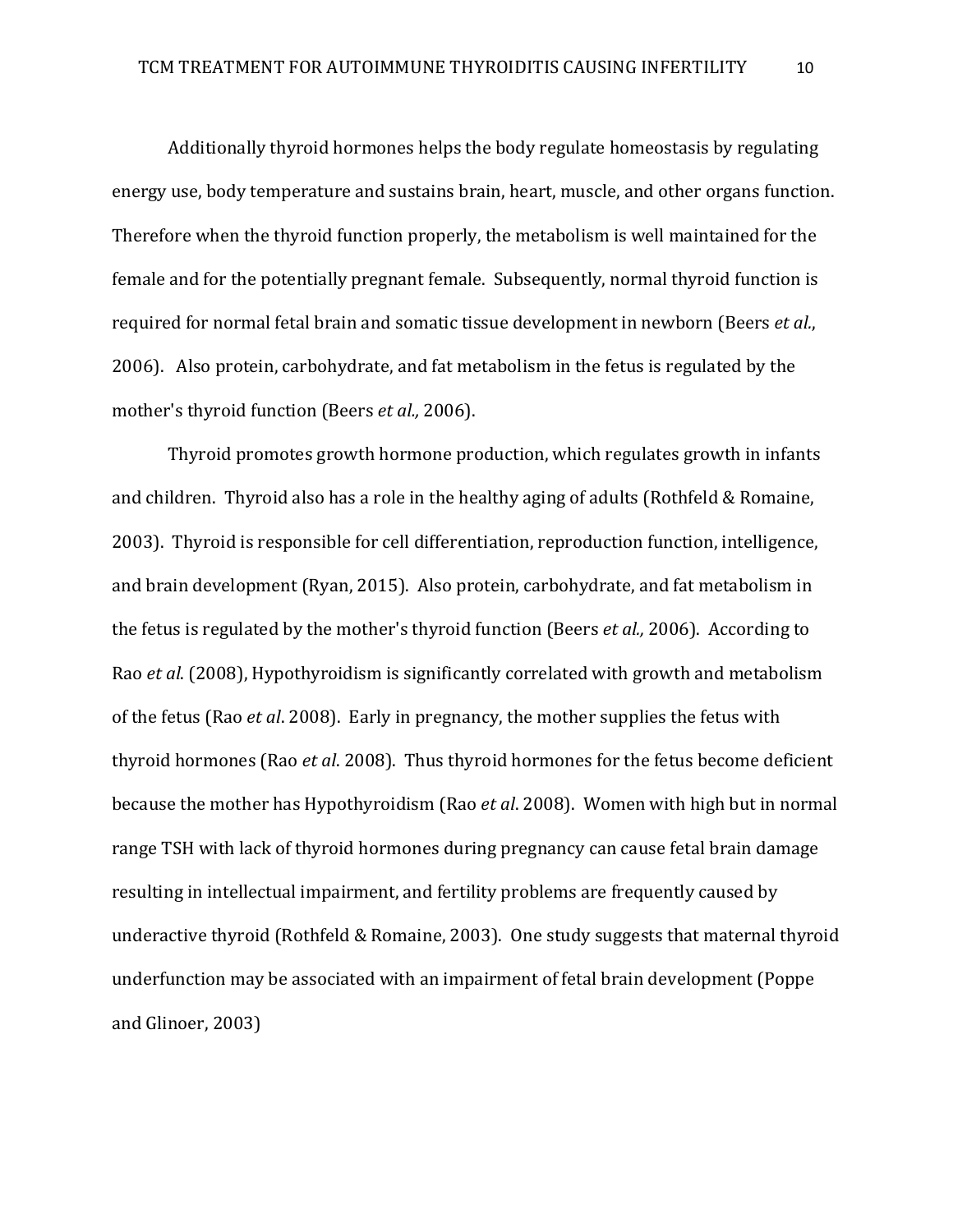#### **Autoimmune thyroid dysfunction**

The annual incidence of Hashimoto's thyroiditis worldwide is estimated in Clinical Endocrinology (1995) to be more than 14 million in the states. In recent years, there has been a significant increase in the rates of patients having autoimmune thyroid disorders according to the American Autoimmune related Diseases Association, Inc. Autoimmune thyroid disease occurs due to autoreactive lymphocytes escaping tolerance as a result of a complex interaction between genetic and environmental factors (Iddah & Macharia, 2013). Cell mediated and humoral responses injures the thyroid tissue (Iddah & Macharia, 2013).

The word autoimmune means self-immune or self-attacking. With an autoimmune disorder, body's immune system makes some mistakes when it tries to distinguish foreign antigens like viruses and bacteria from normal parts of your body. It confuses and recognizes specific healthy body parts as foreign antigens. Then the immune system attacks parts of your own body. The reasons of the autoimmune dysfunction can be genetic, stress-related, environmental including deficiency in vitamins and antioxidants, smoking, and infections. These factors can cause thyroid imbalance by acting on the immune system to trigger specifically Thyroid gland.

Hashimoto's thyroiditis and Graves' disease are the leading causes of thyroid imbalance and both conditions represent reactions of the immune system to the thyroid gland. According to Maciocia (1998), Immunological disorders [dysfunction of the immune system such as lupus, antiphospholipid antibody syndrome (APS or APLS), rheumatoid arthritis, multiple sclerosis, myasthenia gravis, thyroid disease, and diabetes mellitus] have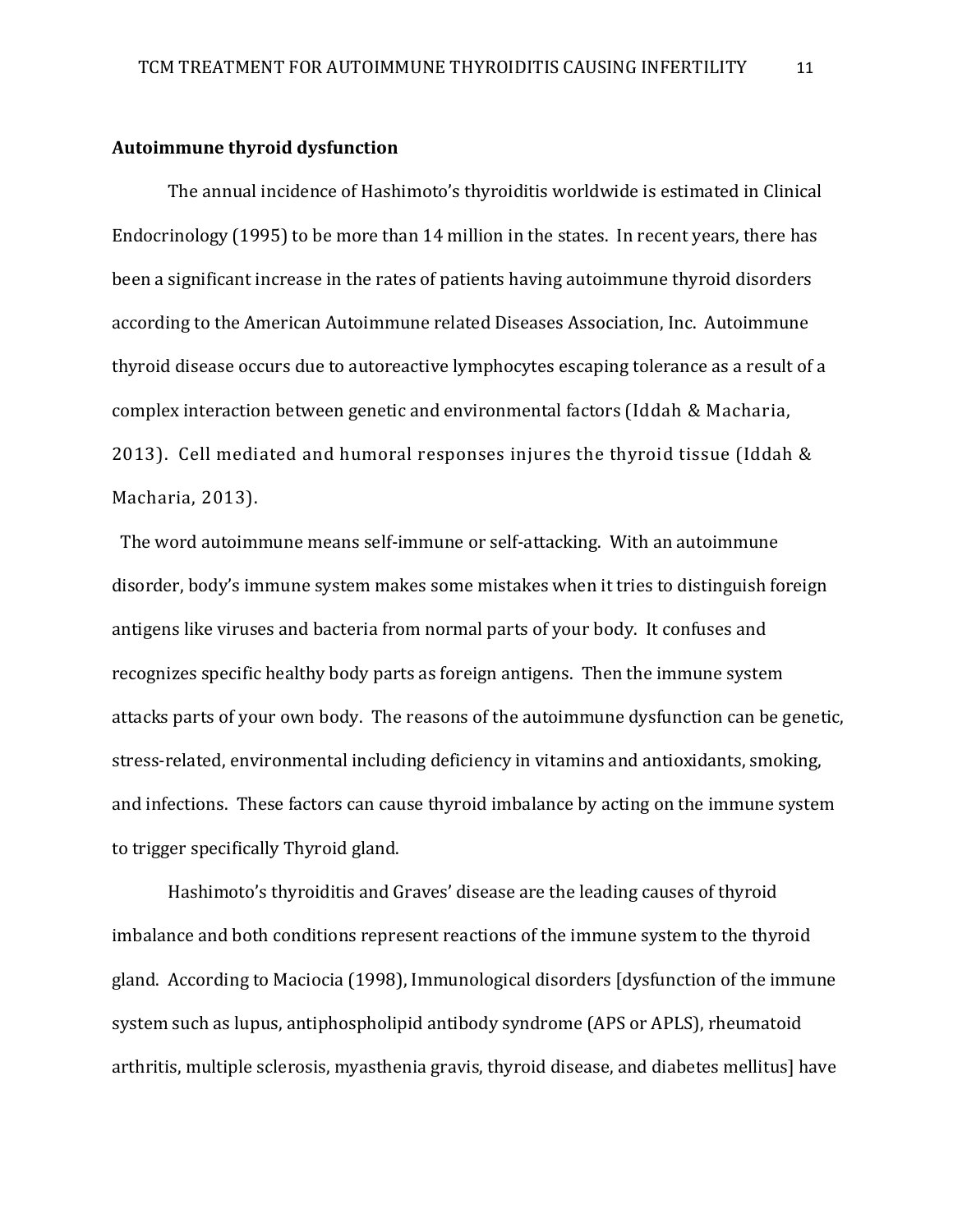been known to be associated with decreasing pregnancy rates and increased miscarriage rates (Maciocia, 1998).

Hashimoto's disease is a chronic inflammatory autoimmune thyroid disease in which the immune system attacks and destroys the thyroid gland. Thyroid produces too little hormone causing slow metabolism. Most diagnoses occur between the ages of 30-50 and prevalence increases with age in both women and men. It is the most common of all the thyroid conditions in the US and women are often affected than men are. Hashimoto's disease symptoms often develop gradually. The symptoms may include weight gain, cold sensitivity, tingling in the hands and feet, fatigue, hair loss, dry hair, fertility problems, and difficulty concentrating.

## **Thyroid Dysfunction and fertility dysfunction**

Thyroid dysfunction is the most common endocrine disorder in women of reproductive age causing infertility due to menstrual irregularities and anovulation (Weghofer *et al*., 2016). Thyroid autoantibodies are found in 5-18 % of female childbearing age, and the main cause of hypothyroidism during pregnancy is chronic autoimmune thyroiditis (AITD) (Klubo-Gwiezdzinska, 2011). In June 2012 at The Endocrine Society's 94th Annual Meeting in Houston, Jubbin Jagan Jacob, M.D. presented a study based on a 1000 pregnant women in their first trimester Ludhiana in Punjab, India (Jabob, 2012). The study found that even mild thyroid dysfunction could greatly increase the risk of serious problems (Jacob, 2012). Women with mild thyroid dysfunction had double the risk of miscarriage, premature labor or low birth weight as compared to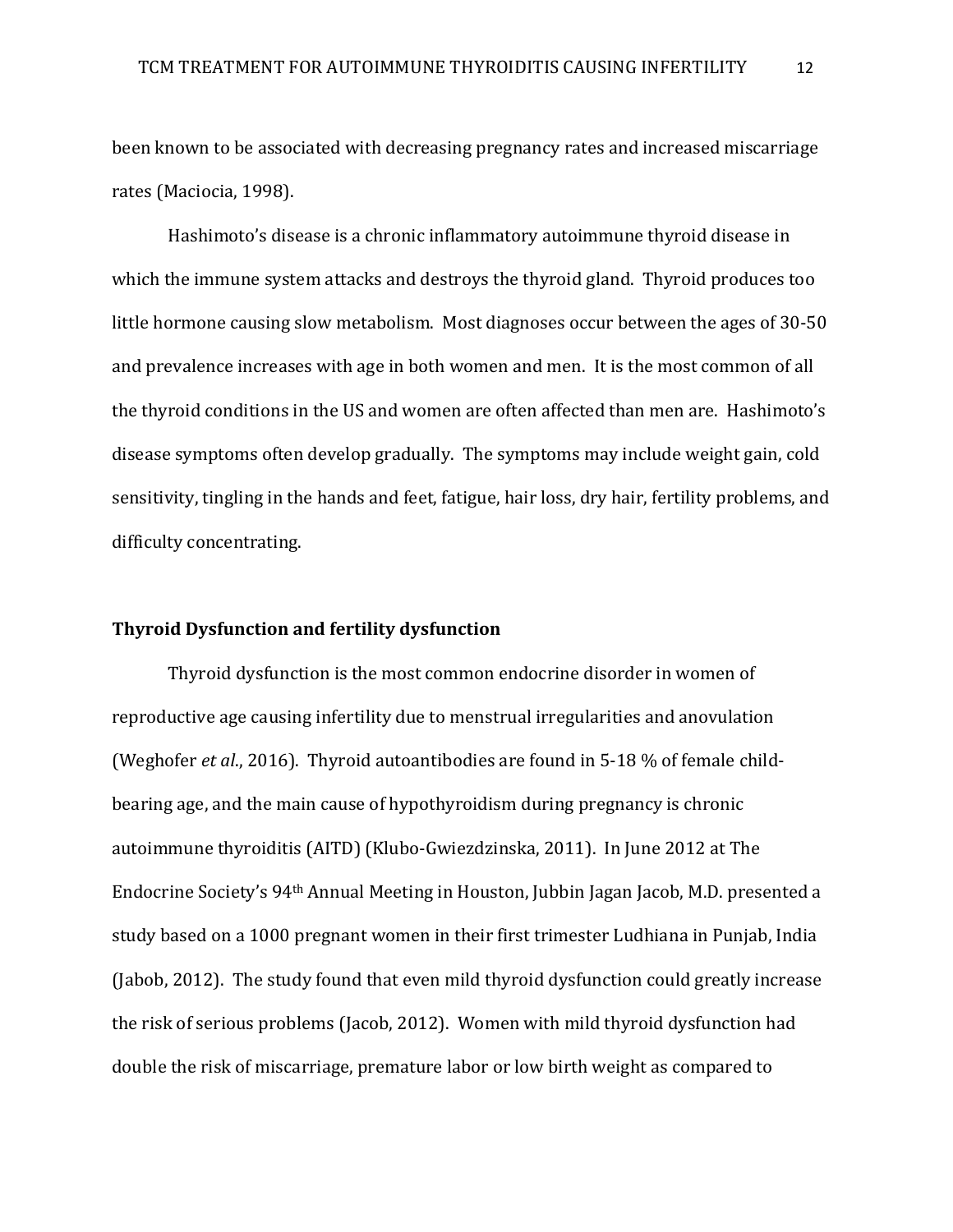pregnant women with normal thyroid function (Jacob, 2012). They also had seven times greater risk of stillbirth (Jacob, 2012). As a result, the study recommended that all pregnant women undergo thyroid screening in the first trimester of pregnancy (Jacob, 2012). Pregnant women with thyroid dysfunction should be monitored for balanced thyroid hormones since low thyroid function can affect the development of the fetus (Jacob, 2012). Women who are having trouble conceiving or who have had repeated miscarriages also have their thyroid levels checked as thyroid hormone levels can affect ovulation and increase the risk of a miscarriage (Jacob, 2012).

Pregnancy is a time of immune suppression so that the condition tends to be improved as pregnancy progresses. During pregnancy, both T-cell and B-cell functions are diminished, and the rebound from this immunosuppression may contribute to the development of postpartum thyroid disease (Iddah & Macharia, 2013). However, women stay at risk of infertility if the thyroid does not function well. In other words, the Thyroid and Infertility may be closely related as imbalances of this organ can challenge a conception. For women who try to get pregnant, Hypothyroidism can prevent ovulation or create irregular cycles, including shortened luteal phase which can prevent implantation of a fertilized egg into the uterine wall.

According to Ni (2008), immunological challenges can be associated with not being able to get pregnant as well as with recurrent miscarriages (Ni, 2008). Graves' disease or Hashimoto's thyroiditis is most likely to manifest during the first trimester of pregnancy, the postpartum (right after childbirth) phase, or the first six months after delivery. Hashimoto's Thyroiditis or chronic lymphocytic thyroiditis is a common cause of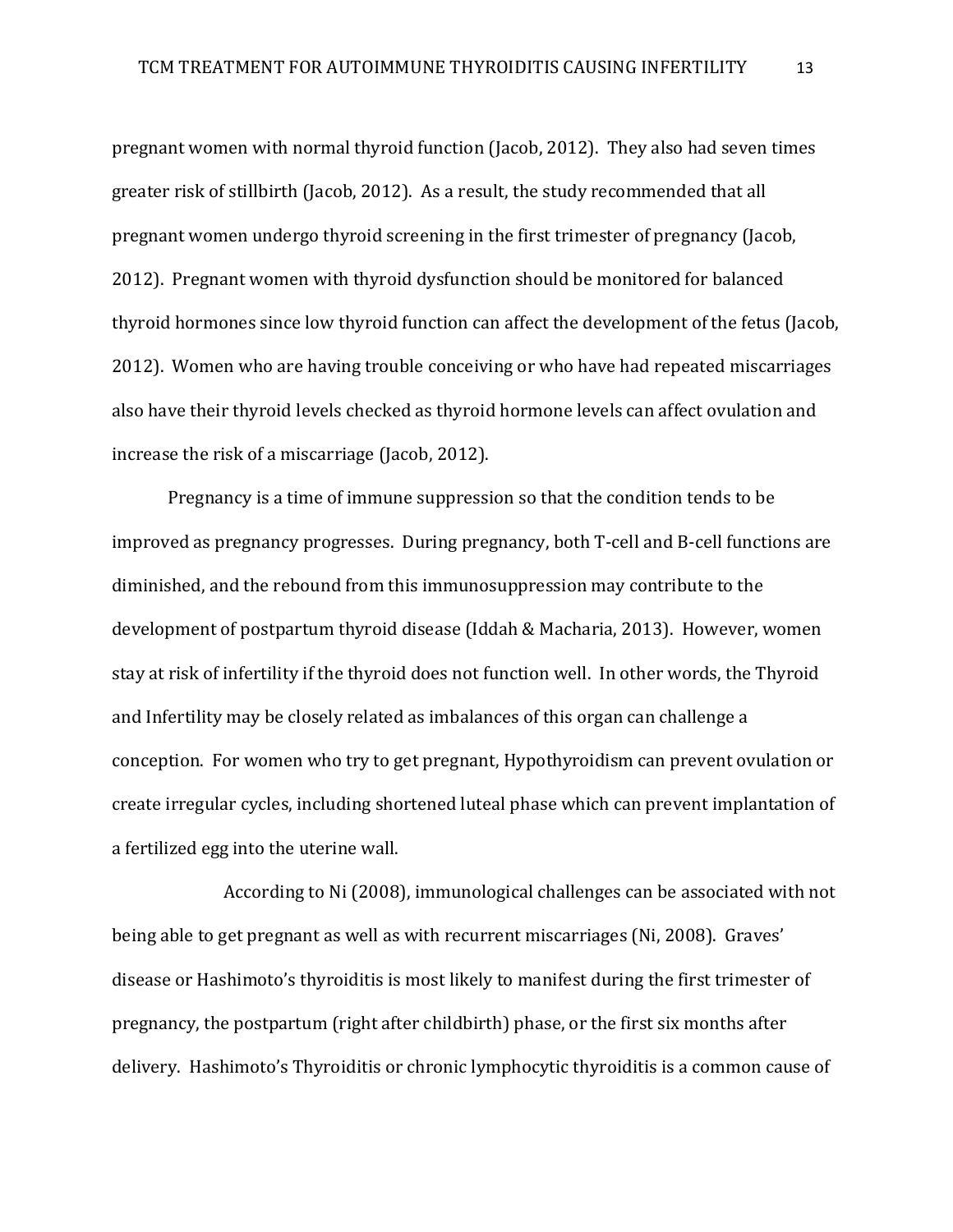Hypothyroidism. In Hashimoto's Thyroiditis, the immune system attacks the thyroid gland and causes inflammation which results an underactive thyroid. Goiter or enlargement of the thyroid gland can also result in Hypothyroidism. Graves' disease is a common cause of hyperthyroidism, where antibodies produced by the immune system attack the thyroid gland and cause it to overproduce hormones. Hyperthyroidism commonly affects women aged 20 to 40, just when fertility is of peak concern. However, Grave's disease is uncommon during pregnancy even though hyperthyroidism is associated with reduced fertility and increased pregnancy loss. And according to the study by Nazarpour *et al.* in 2015*,* Hypothyroidism and Hyperthyroidism have impacted on pregnancy and fetus health outcomes (Nazarpour *et al.,* 2015). Another study demonstrated that Anti-TPO positive euthryoid females may have a higher prevalence of infertility, anemia as well as preterm delivery (Meena *et al.,* 2016). The study recommended anti-TPO screening in pregnancy may aid in early identification of the women at risk of miscarriage, or preterm delivery (Meena *et al.,* 2016). In one meta-analyses showed that the thyroid antibodies was associated with an increased risk of unexplained subfertility, miscarriage, recurrent miscarriage, preterm birth, and maternal postpartum thyroiditis compared with the no thyroid antibodies (Van den Boogaard *et al.*, 2011).

## **Autoimmune Thyroid Dysfunction and Traditional Chinese Medicine**

Traditional Chinese Medicine is an ancient health care system including Acupuncture, Chinese Herbs, Moxibustion, Cupping, Qi gong, Tuina, and diet with lifestyle advice which have practiced more than 2000 years. Acupuncture is the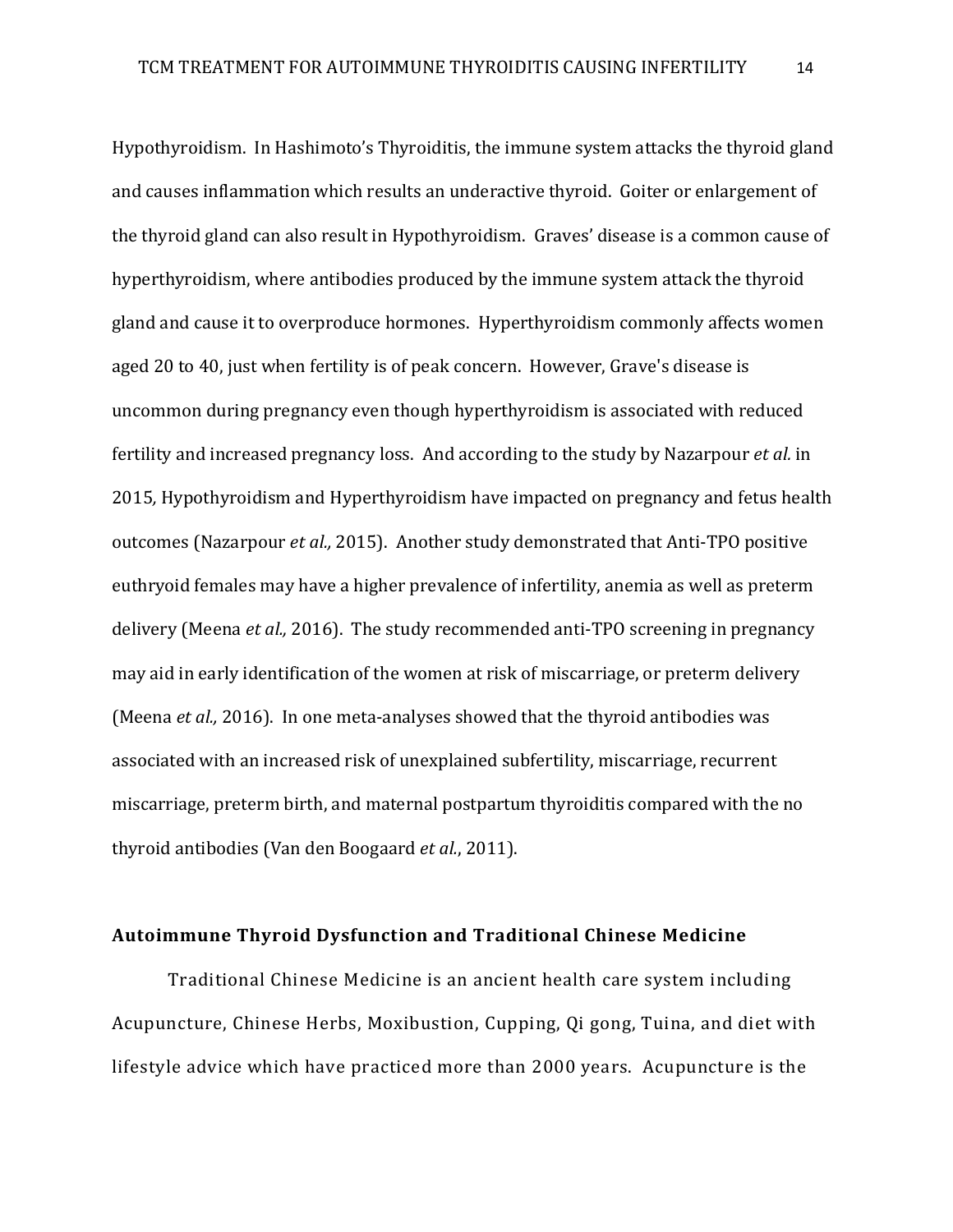insertion of ultra-thin, sterile needles into specific acupuncture points on the channels or meridians of the body. The channels or meridians of the body are energy pathways in both the exterior and interior of the body. These points can be stimulated by inserting needles to regulate the body function. Moxibustion is an incense therapy which contains mugwort (Artemisia Argyi) on specific acupuncture points of the body. It can warm the acupuncture points or stimulate circulation of Blood and Qi.

According to Maciocia (1998), Auto-immune dysfunction in Traditional Chinese Medicine indicates deep energetic etiological factor than normal pathogenic factors (Maciocia, 1998). Even though most of the immune dysfunction is due to the Yin deficiency in Blood or Kidney, the autoimmune dysfunctions vary in causes and roots of the disease which have little in common (Maciocia, 1998). The only common among the immune dysfunction is latent heat etiologically (Maciocia, 1998). Therefore, treatment of autoimmune disorders with Traditional Chinese Medicine is the concepts of clearing Heat, reinforcing Yin, supporting Qi and resolving Blood stasis (Maciocia, 1998).

Hashimoto Thyroiditis as Hypothyroidism which usually manifests with the classic symptoms of Kidney Yang deficiency is often seen mostly in obese female with symptoms like infertility, lethargy, swelling of the ankles, feeling cold and amenorrhea (Maciocia, 1998). Most important time to develop the fetus is at the time of early placental development which needs warm and flourishing Kidney Yang (Maciocia, 1998). Kidney Yang and Wei Qi deficiency is thought to cause the immune disorders in Traditional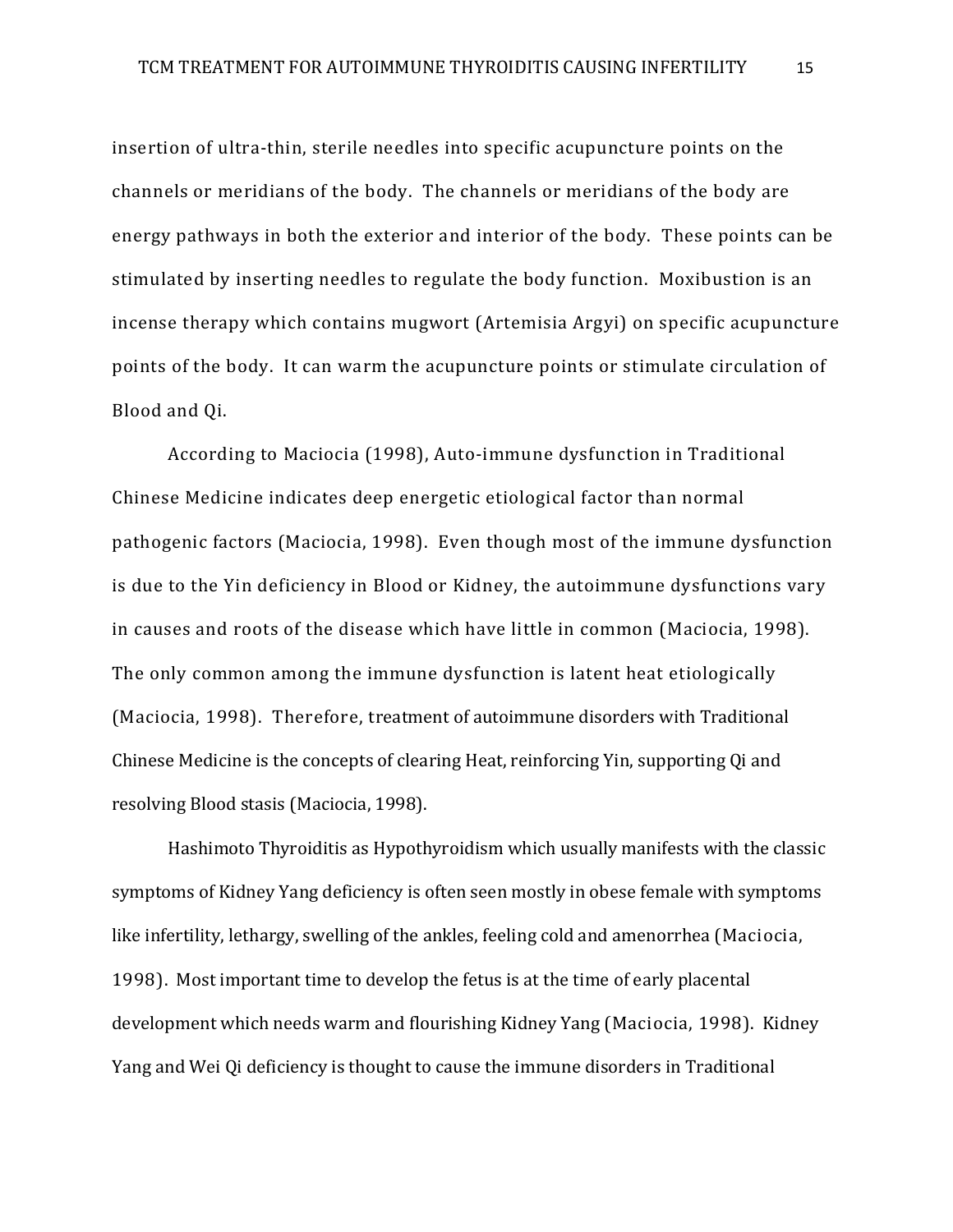Chinese medicine (Maciocia, 1998). Grave's disease as Hyperthyroidism which is related to Blood Heat affecting the Liver and Heart may also be associated with female infertility (Maciocia, 1998). However female infertility in Grave's disease rate is lower than the rate of female infertility in Hashimoto's Thyroiditis and also there are more researches in Hashimoto disease. Therefore Hashimoto's Thyroiditis related female infertility was the main focused issue to research if Acupuncture and/or Moxibustion treatment may be effective for the condition.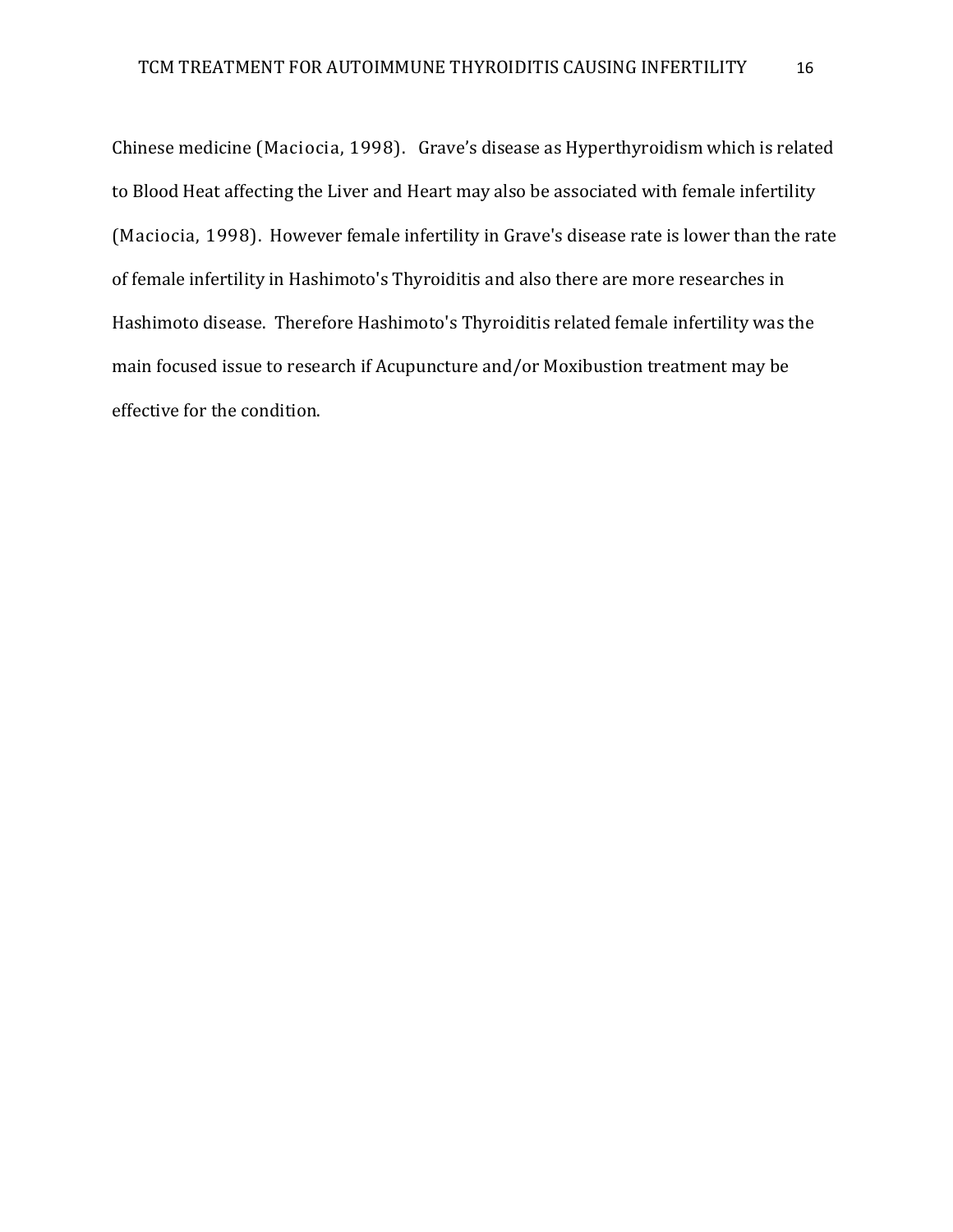## **Definition Key Terms and Glossary of Abbreviations**

**ACTH:** Adrenocorticotropic hormone. The hormone of the anterior lobe of the hypophysis that governs the nutrition and growth of the adrenal cortex and stimulates it to functional activity. (Stegman, 2005)

**Acupuncture:** Acupuncture is insertion of thin stainless-steel disposable needles into points on the surface of the skin, causing an exchange of electrons within the body, similar to the flow of electricity. (Lewis, 2004)

**APS or aPLS:** Antiphospholipid Antibody Syndrome. A tendency for recurrent thrombosis together with recurrent abortion, thrombocytopenia, and neurologic disease, and elevated blood counts of antibodies against certain negatively charged phospholipids. (Stegman, 2005)

**ART:** Assisted Reproduction Technology. ART is a term used to include a variety of medical procedures used to bring eggs and sperm together without sexual intercourse. (Lyttleton, 2013)

**Autoimmune:** Arising from and directed against the person's own tissues, as in autoimmune disease which includes any disorder in which loss of function or destruction of normal tissue arises from humoral or cellular immune responses of the person to her or his own tissue constituents. (Stegman, 2005)

**B-cells:** Immune cells that make antibodies against antigens in order to remember the antigen. (Kharrazian, 2010)

**Electro-Acupuncture:** Acupuncture in which needles are attached to a source of electric current. (Stegman, 2005)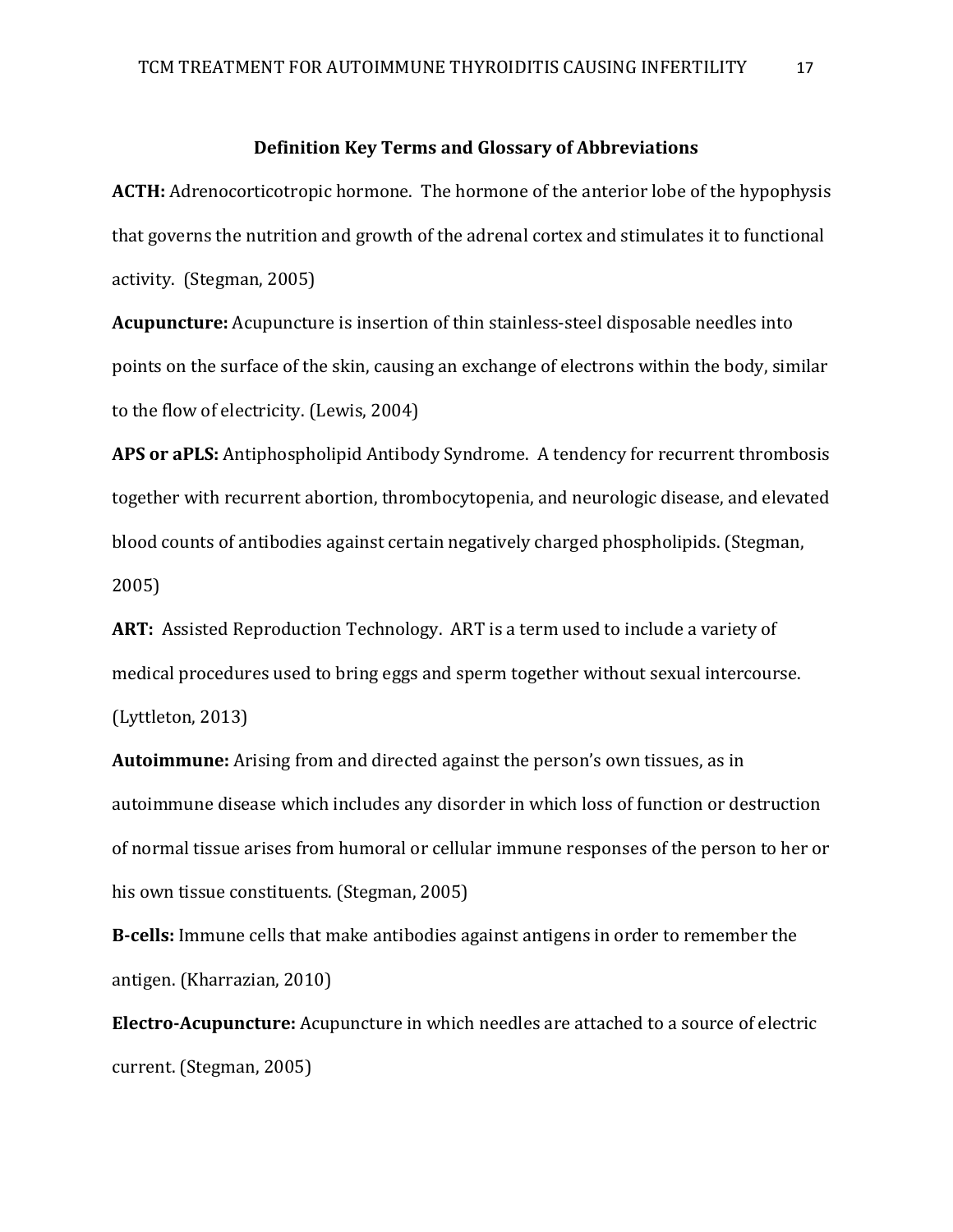**Infertility:** Diminished or absent ability to produce offspring. (Stegman, 2005)

**Grave's Thyroiditis:** Graves' disease. Toxic goiter characterized by diffuse hyperplasia of the thyroid gland, a form of hyperthyroidism. An organ specific autoimmune disease of the thyroid gland. (Stegman, 2005)

**Hashimoto's Thyroiditis:** Hashimoto Disease. Chronic autoimmune disease of thyroid resulting from antibodies to thyroglobulin and microsomes, most common cause of hypothyroidism in the U.S. (Stegman, 2005)

**Hyperthyroidism:** An abnormality of the thyroid gland in which secretion of thyroid hormone is usually increased and is no longer under regulatory control of hypothalamicpituitary centers ; characterized by a hypermetabolic state, usually with weight loss, tremulousness, elevated plasma levels of thyroxin and/or triiodothyronine. (Stegman, 2005)

**Hypothyroidism:** Diminished production of thyroid hormone, leading to clinical manifestations of thyroid insufficiency, including somnolence, slow mentation, dryness and loss of hair, subnormal temperature, hoarseness, muscle weakness, delated relaxation of tendon reflexes, and sometimes myxedema. (Stegman, 2005)

**Inflammation:** A fundamental, stereotyped complex of cytological and chemical reactions that occur in affected blood vessels and adjacent tissues in response to an injury or abnormal stimulation caused by a physical, chemical, or biologic agent. (Stegman, 2005) **IVF:** In Vitro Fertilization. IVF involves drugs to stimulate many follicles to ripen – process called controlled ovarian hyper stimulation. (Lyttleton, 2013)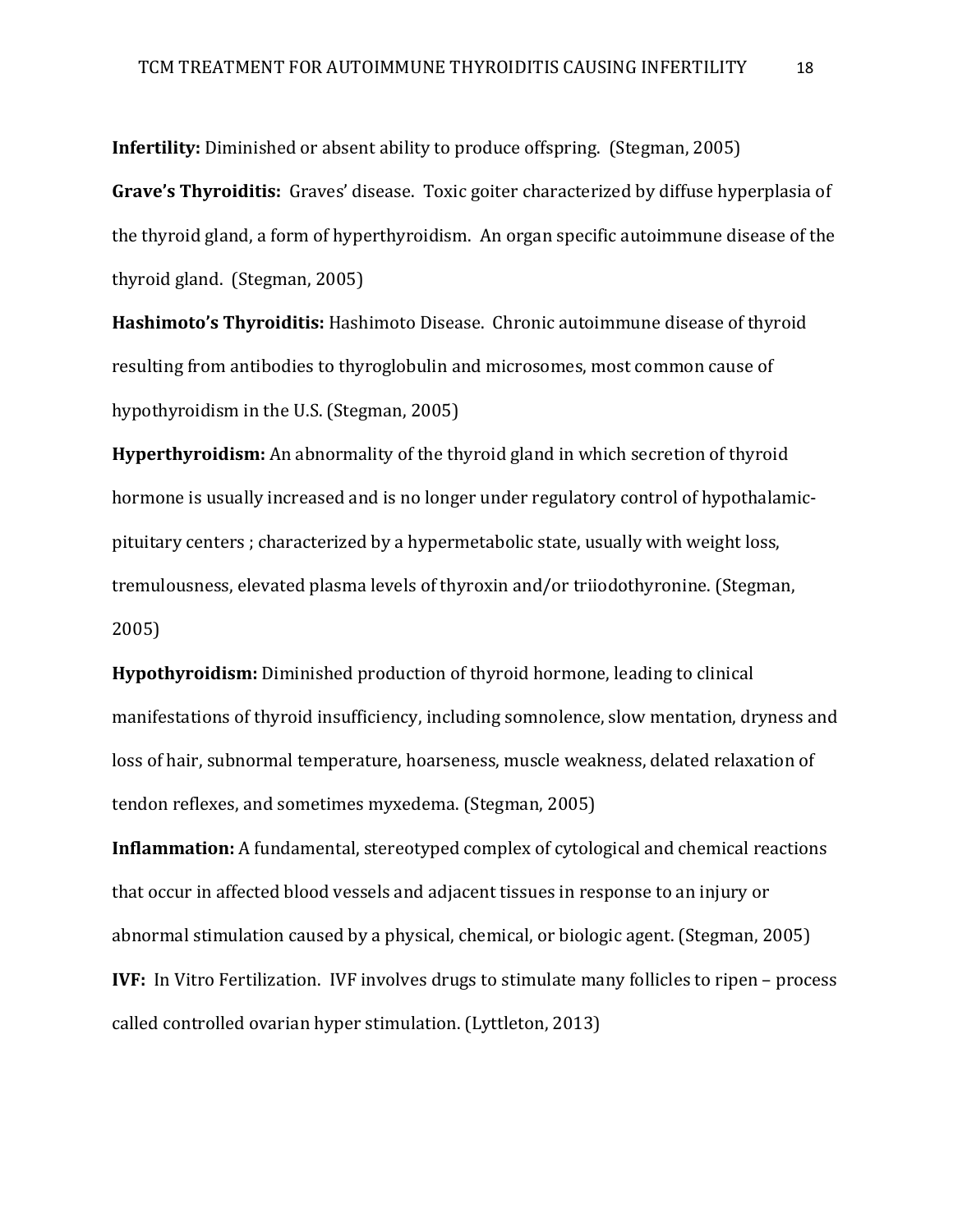**LE:** Lupus Erythematosus. An illness that may be characterized by skin lesions alone or systemic with antinuclear antibodies present and usually involvement of vital structures. (Stegman, 2005)

**Mifepristone**: Used for first and second trimester medical abortions followed by the prostaglandin analog misoprostol according to the American College of Obstetricians and Gynecologists (ACOG) recommendation (2014) and mifepristone alone results in abortion within two weeks of 54% to 92% of pregnancies (Wikipedia, 2017).

**Moxibustion:** Herbal incense that is burned close to the acupoint. (Lewis, 2004)

**NK cell (Natural Killer Cell):** Immune cells sent to destroy an antigen. (Kharrazian, 2010) Large granular lymphocytes that do not express markers of either T- or B-cell lineage. These cells kill target cells using antibody-dependent cell-mediated cytotoxicity. NK cells can also use perforin to kill cells in the absence of antibody. Killing may occur without previous sensitization. (Stegman, 2005)

**Qi or Chi:** The force of energy existing in all life forms. Qi manifests as five different elements. (Stegman, 2005)

**rT3 (Reverse T3):** A form of thyroid hormone the body cannot use. (Kharrazian, 2010) **T3 (Triiodothyronine):** A thyroid hormone named for its three molecules of iodine, and the most predominate and active form of thyroid hormone the body can use. (Kharrazian, 2010)

**T4 (Thyroxine):** A thyroid hormone named for its four molecules of iodine. (Kharrazian, 2010)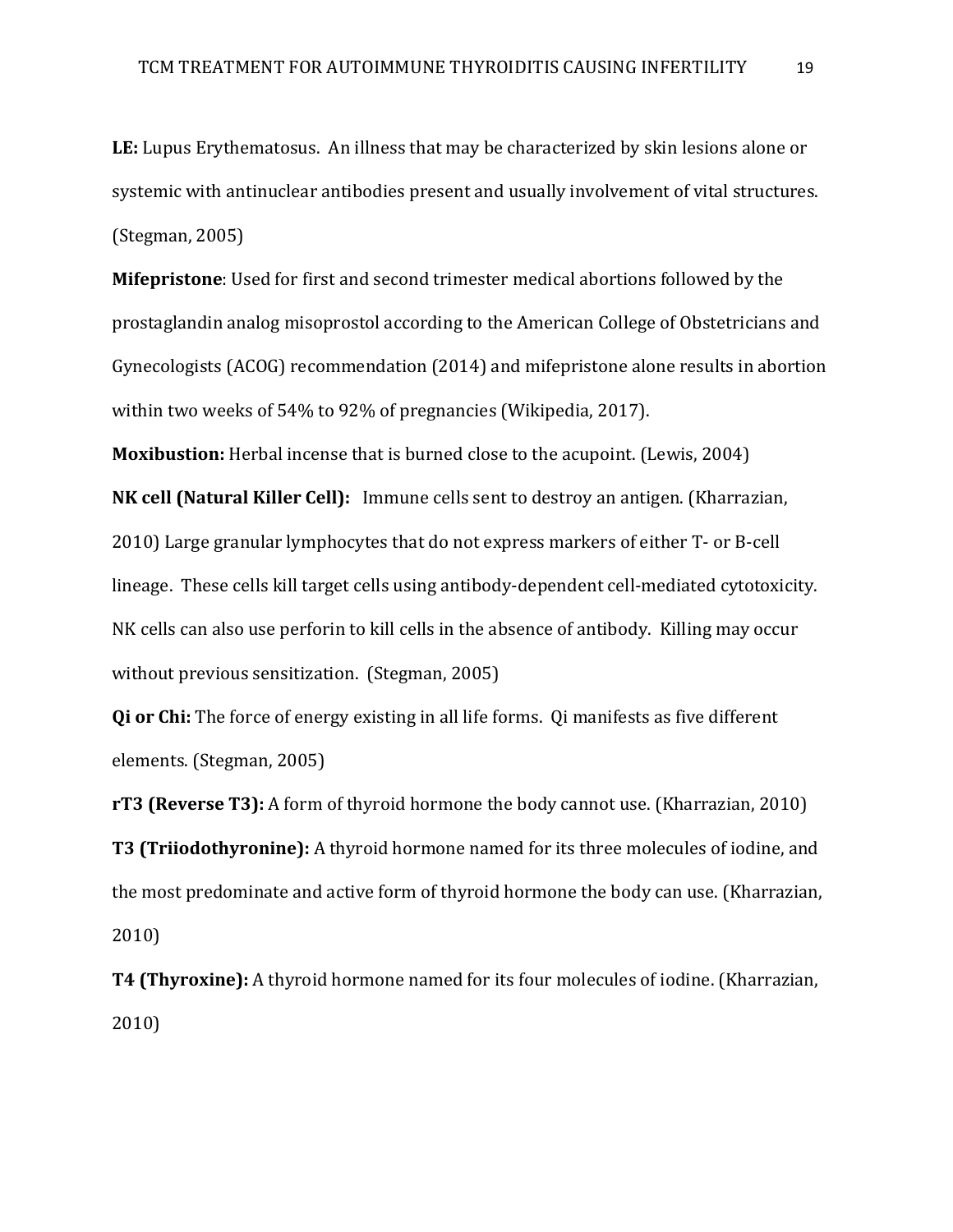**TCM:** Traditional Chinese Medicine. An ancient system of healing; based on the concepts of balance, moderation, and harmony, from Taoism. Network of 12 channels carry life energy (Qi) to organs. Symptoms represent disharmony in the balance of the flow of energy. Techniques used to restore harmony include herbal remedies, qi gong, massage, cupping, acupuncture, and acupressure. (Stegman, 2005)

**TGB (Thyroglobulin):** A protein that contains thyroid hormone, usually stored in the colloid within the thyroid follicles; biosynthesis of thyroid hormone entails iodination of the L-tyrosyl moieties of this protein. A defect in thyroglobulin will lead to hypothyroidism. (Stegman, 2005)

**TGB Ab (Thyroglobulin Antibodies):** Immune cells that indicate the immune system in attacking TGB in the thyroid gland. (Kharrazian, 2010)

**Th1:** T-helper cells involved in an innate, or immediate, immune response. (Kharrazian, 2010)

**Th2:** T-helper cells involved in a humoral, or delayed, immune response. (Kharrazian, 2010)

**T-helper cells**: Immune cells that help direct immune activity. (Kharrazian, 2010) Thyroid Antibodies: Antibodies from white blood cells that target the thyroid gland, causing an autoimmune disease. (Ain & Rosenthal, 2010)

**Thyroid binding globulins:** Proteins that transport thyroid hormones through the bloodstream. (Kharrazian, 2010)

**Thyroid Follicles:** Small spheres of hormone-producing cells within the gland. (Kharrazian, 2010)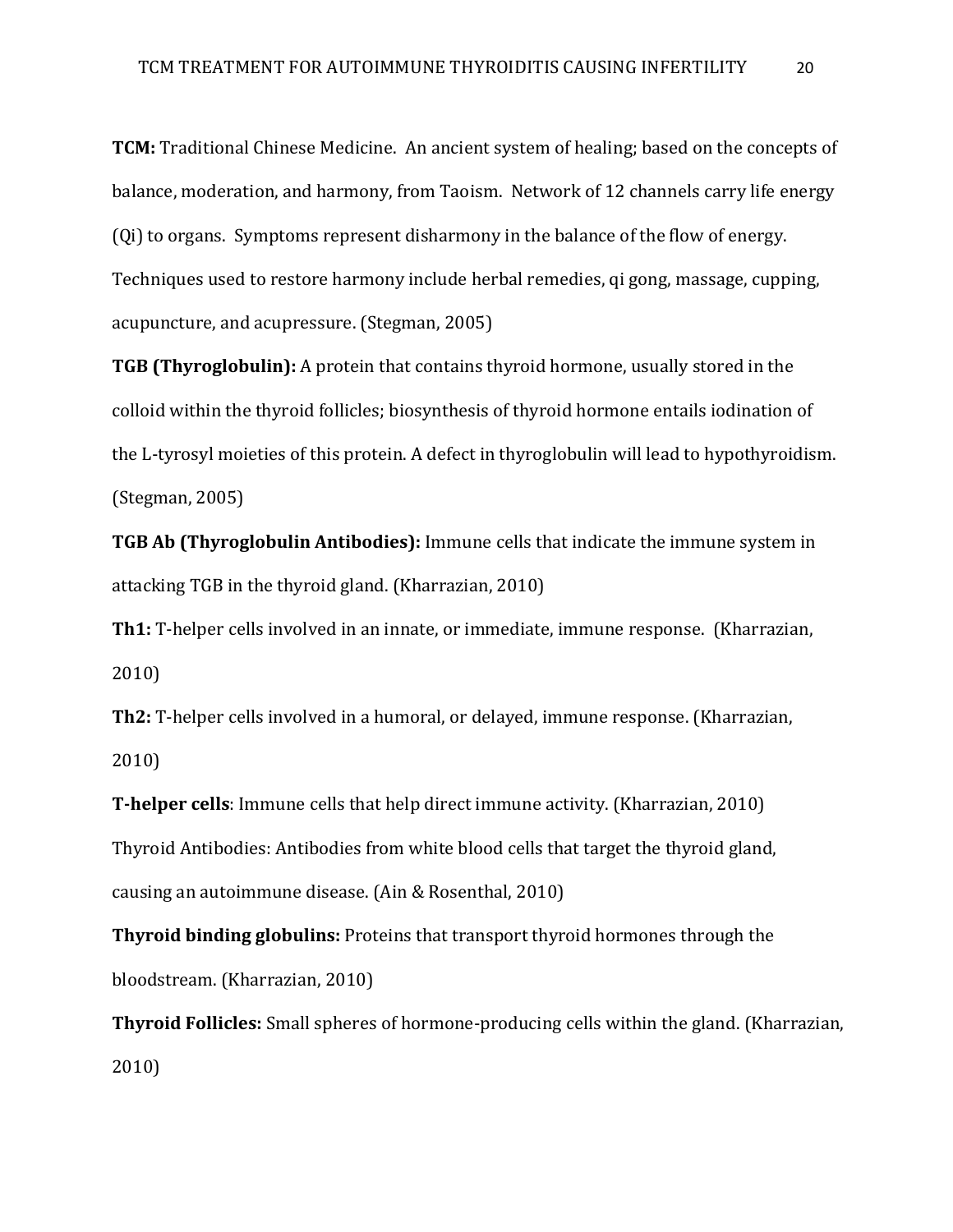**Thyroid Gland:** An endocrine gland which secretes thyroid hormone and calcitonin, consisting of irregularly spheroid follicles, lying in front and to the sides of the upper part of the trachea, of horseshoe shape, with two lateral lobes connected by a narrow central portion, the isthmus; occasionally an elongated offshoot, the pyramidal lobe, passes upward from the isthmus in front of the trachea. (Stegman, 2005)

**Thyroiditis:** Inflammation of the thyroid gland. (Stegman, 2005)

**Thyrotoxicosis:** The state produced by excessive quantities of endogenous or exogenous thyroid hormone. (Stegman, 2005)

**TNFα (Tumor necrosis factor alpha)**: The primary role of TNF is in the regulation of [immune cells.](https://en.wikipedia.org/wiki/Immune_cells) A cell signaling protein [\(cytokine\)](https://en.wikipedia.org/wiki/Cytokine) involved in systemic [inflammation](https://en.wikipedia.org/wiki/Inflammation) and is one of the cytokines that make up the [acute phase reaction.](https://en.wikipedia.org/wiki/Acute_phase_reaction) It is produced chiefly by activated [macrophages,](https://en.wikipedia.org/wiki/Macrophages) although it can be produced by many other cell types such as [CD4+](https://en.wikipedia.org/wiki/CD4%2B_lymphocytes)  [lymphocytes,](https://en.wikipedia.org/wiki/CD4%2B_lymphocytes) [NK cells,](https://en.wikipedia.org/wiki/NK_cells) [neutrophils,](https://en.wikipedia.org/wiki/Neutrophils) mast cells[, eosinophils,](https://en.wikipedia.org/wiki/Eosinophils) and [neurons](https://en.wikipedia.org/wiki/Neurons) (Wikipedia, 2017).

**TPO (Thyroid Peroxidase):** An enzyme in the thyroid responsible for thyroid hormone production**.** (Kharrazian, 2010)

**TPO Ab (Thyroid Peroxidase Antibody):** Immune cells that indicate the immune system is attacking TPO in the thyroid gland. (Kharrazian, 2010)

**TRH (Thyrotropin Releasing Hormone):** A hormone sent from the hypothalamus to the pituitary gland to stimulate thyroid activity. (Kharrazian, 2010)

**TSH (Thyroid Stimulating Hormone):** A glycoprotein hormone produced by the pituitary gland, anterior lobe of the hypophysis that stimulates the growth and function of the thyroid gland. (Stegman, 2005)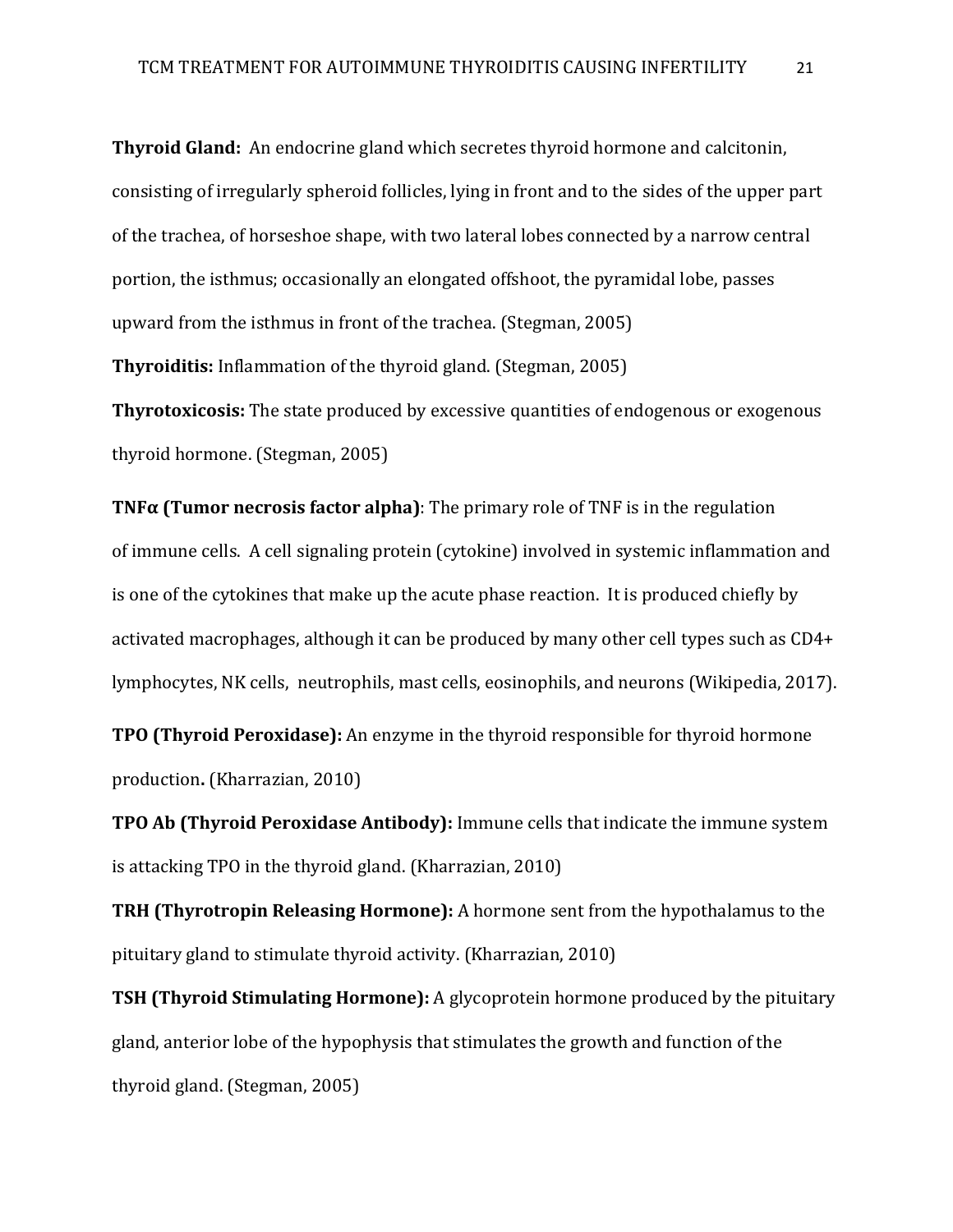#### **Chapter 2: Literature Review**

In this literature review of Thyroid dysfunction in relation to infertility, a correlation can be seen in autoimmune dysfunctions inhibiting a successful pregnancy or birth rate. Thyroid dysfunction and TPO Ab in female are related to subfertility and early pregnancy loss (Vissenberg *et al.,* 2015)*.* Immune related infertility refers to an inability to conceive or maintain a pregnancy because some aspect of the immune system prevents it. Autoimmune diseases are common in women and pregnancy is a common trigger (Kharrazian, 2006). Hashimoto's Thyroiditis is an autoimmune condition with imbalance of immunity, T helper 1 cells (Th1) and T helper 2 cells (Th2) (Lyttleton, 2013). Correcting this Th1/Th2 balance has been a key strategy in the treatment of various immune disorders (Lyttleton, 2013). And another research shows that the activation of thyroid specific T-cells leads to the recruitment of autoreactive B-cells and the mounting of thyroid stimulatory immune response via anti-thyroid antibodies (Iddah & Macharia, 2013).

T helper cells (CD4+) subdivided into Th1 and Th2. Th1 produces the proinflammatory cytokines such as Interferon gamma (IFN- $\gamma$ ) and tumor necrosis factor alpha  $(TNF-\alpha)$  to eliminate invaders that occur inside our cells like virus and intracellular bacteria. Th2 secrets anti-inflammatory cytokines such as interleukin 4 (IL-4), IL-10, and IL-13. Th2 attacks pathogens outside our cells like extracellular bacteria and parasites. Cytokines play a critical role in the early stages for blastocyst implantation and placental development (Gui *et al*, 2012). Women are Th1 dominant in the first half of pregnancy while women are Th2 dominant during the second half of pregnancy (Kharrazian, 2006).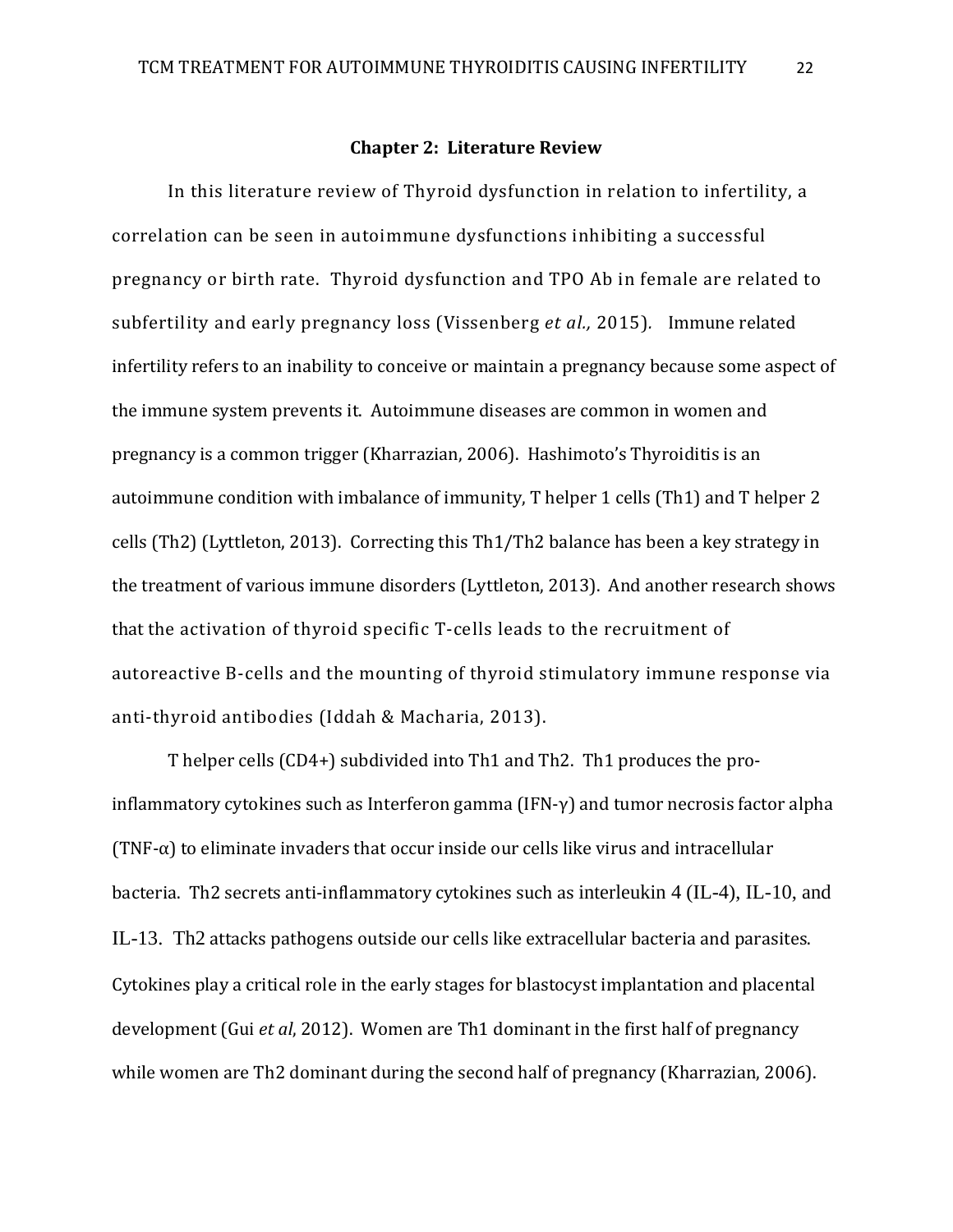During pregnancy excessive pro-inflammatory Th1 can lead to uncontrolled tissue damage and pregnancy complication while anti-inflammatory Th2 can reduce the risk of miscarriage.

Another contributing factor to the observed hypothyroidism in Hashimoto's thyroiditis patients could be the circulating TSH inhibitory antibodies (Iddah & Macharia, 2013). Graves' disease on the other hand represents the other end of spectrum wherein the patients suffer from hyperthyroidism (Iddah & Macharia, 2013). Lyttleton (2013) in her book explains some autoimmune diseases which makes antibodies to own cells and some alloimmune diseases which makes antibodies to foreign cells are associated with increased incidence of miscarriage. The presence of various immune factors such as natural killer cells, antiphospholipid antibodies, thyroid antibodies, etc increase the likelihood of an immune reproductive disorder (Lyttleton, 2013). Antiphospholipid antibodies in acquired thrombophilia prevent the placental cells from properly attaching to the uterine lining. These antibodies prevent the formation of the syncytiotrophoblasts which have an important role in the establishment and function of the placenta (Lyttleton, 2013). With each pregnancy loss, there is an increased chance that the mother will develop antibodies to phospholipid molecules (Lyttleton, 2013).

There is no method to reduce thyroid antibodies but thyroid hormone will be given when Autoimmune is diagnosed with elevated TSH (Lyttleton, 2013). Although thyroid function appears to be normal, antibodies to the thyroid gland can be increased. Increased antibodies can cause higher chances of miscarriage (Lyttleton, 2013). Some recent reviews of Acupuncture on the immune system have shown that appropriate and frequent applied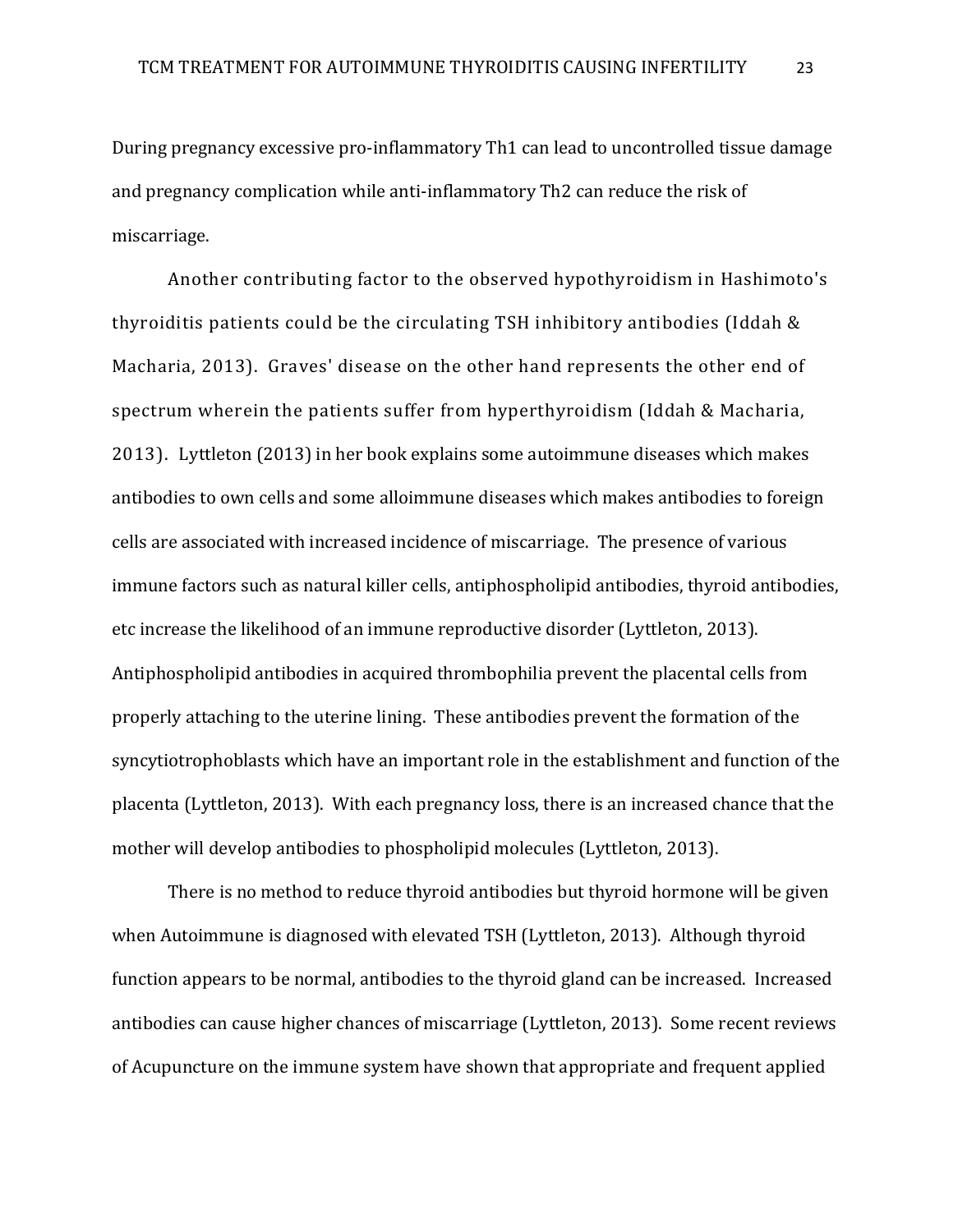acupuncture treatment can provoke sustained anti-inflammatory activity without stimulation of pro-inflammatory cells (Lyttleton, 2013). It is thought that the immunomodulatory effect of acupuncture may result from the increase in levels of endogenous opioids such as endorphin, met-encephalin, leu-enkephalin, and serotonin with acupuncture (Lyttleton, 2013). Stress affects the immune system by elevating levels of activated T cells which can reduce implantation rates of embryos and elevating inflammatory processes in the body which might affect the implantation of the embryo (Lyttleton, 2013). Fortunately, acupuncture has been shown to exert a beneficial modulatory effect on such immune imbalances caused by anxiety and stress (Lyttleton, 2013).

 According to Quintino *et al. (2014),* the prevalence of infertility was 52.3% in Grave's Disease and 47.0% in Hashimoto's Thyroiditis (Quintino *et al.,* 2014). Feldthusen *et al*. (2015) found that women with higher TSH levels experience less number of children born and the less number of pregnancies (Feldthusen *et al.*, 2015). And also women with higher TPO Ab levels indicates the less number of children born (Feldthusen *et al.*, 2015). In the study, mild Hypothyroidism was associated with higher age of first child born and higher risk of not having children and not getting pregnant (Feldthusen *et al.*, 2015). Thyroid hormones are critical and essential for developing and nourishing fetal and neonatal brain, as well as for many other aspects of fetal growth (Feldthusen *et al.*, 2015). Hence pregnant women with thyroid issue need to be checked and treated more than nonpregnant women because T4 must be sustained for women and the developing fetus (Feldthusen *et al.,* 2015). The thyroid in fetus is fully functional around 12 weeks of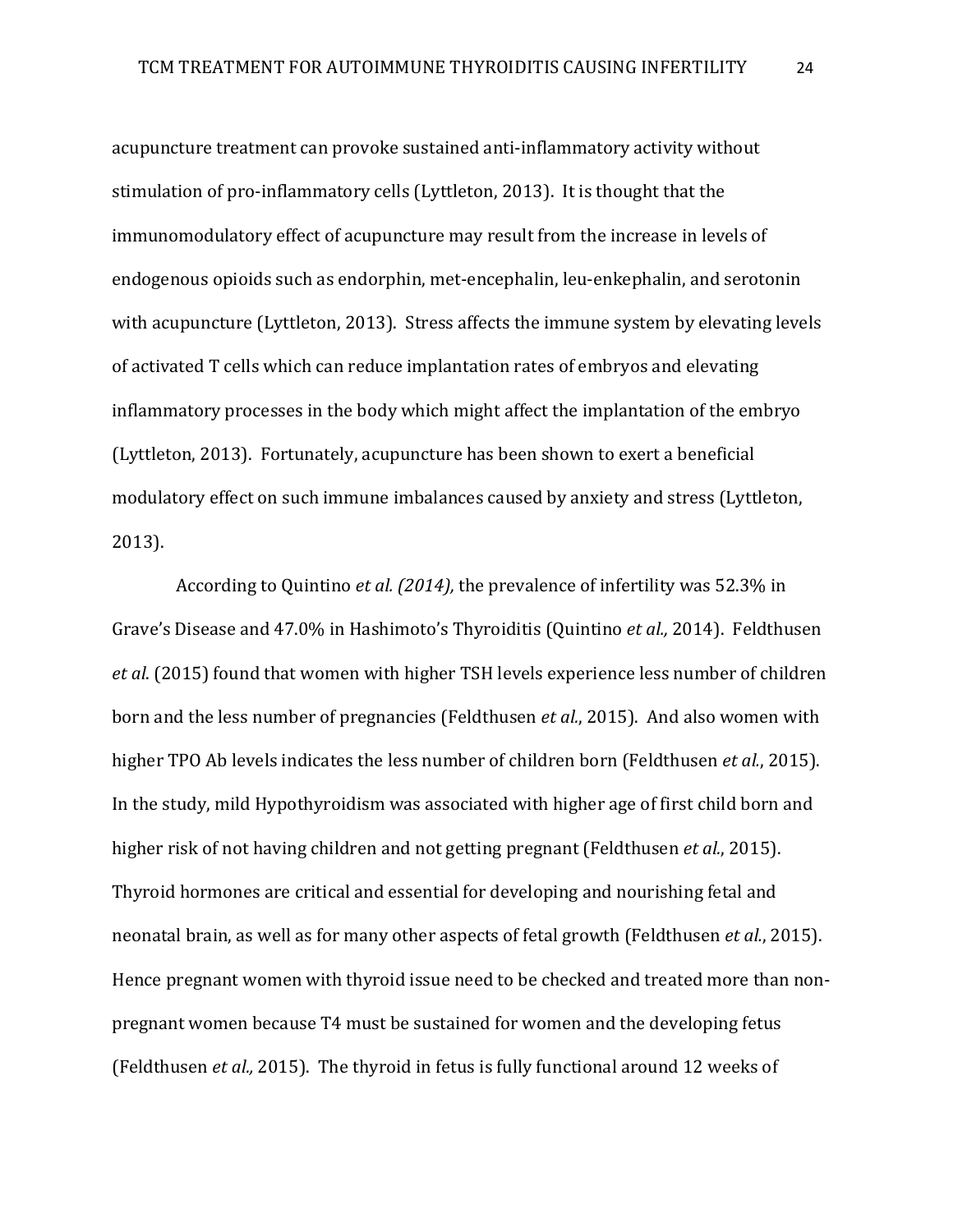pregnancy (Feldthusen *et al.,* 2015). If the mother does not have sufficient thyroid hormones, she may be at increased risk of miscarriage (Feldthusen *et al.,* 2015).

Ain and Rosenthal (2011) stated that studies indicate a 32 percent risk of miscarriage in women with anti-thyroid antibodies, or subclinical Hashimoto's disease or Graves' disease, compared to a 16 percent risk in women without them (Ain & Rosenthal, 2011). The risk of miscarriage also rises because of age. In general population of healthy pregnant women under thirty-five, one in six pregnancies ends in miscarriage with risk at its highest point during the first trimester (Ain & Rosenthal, 2011). Given these statistics, it's important to be alert to signs of miscarriage with symptoms like bleeding and cramping between second month and third month (Ain & Rosenthal, 2011). It is normal to have slightly enlarged thyroid gland during pregnancy because the placenta makes a human chorionic gonadotropin (HCG) which stimulates the mother's thyroid gland (Ain & Rosenthal, 2011). Pregnant women who have antibodies for autoimmune thyroid disease are at an increased risk for miscarriage, postpartum thyroiditis, Grave's disease, and hypothyroidism (Ain & Rosenthal, 2011). Children born to mothers with Hypothyroidism or high TSH levels are at higher risk of intellectual or motor impairment (Ain & Rosenthal, 2011). This is why any pregnant women need to do the routine thyroid function tests, TSH tests and thyroid antibody tests (Ain & Rosenthal, 2011).

In normal pregnancy, TPO Ab and TGB Ab levels as autoantibodies decline and in the postpartum, TPO Ab and TGB Ab increase as a normal physiologic changes (Balucan *et al.,* 2013). To reduce the risk of miscarriage or any fetus development defect, screening for antibodies in pregnancy will be necessary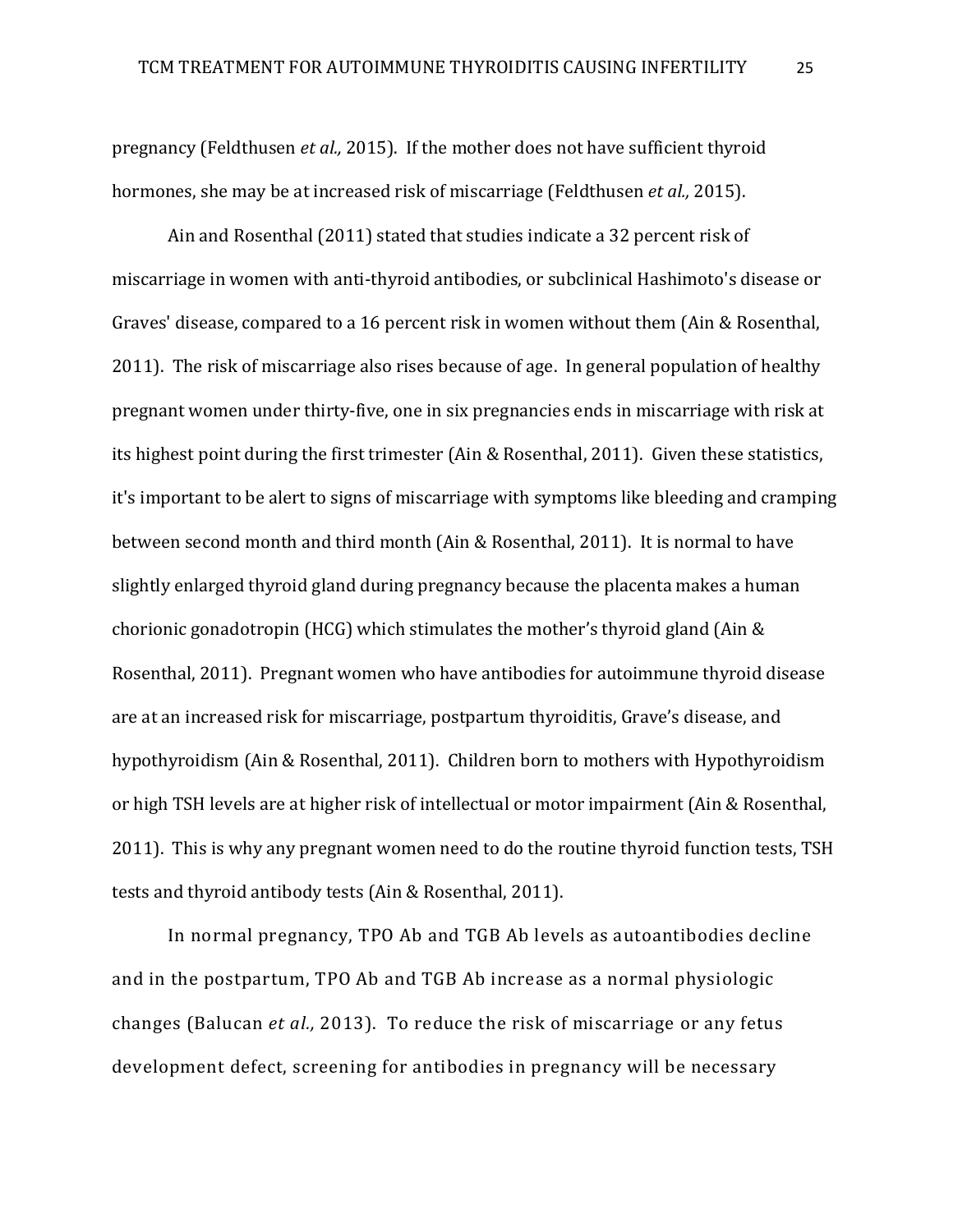(Balucan *et al.,* 2013). Because the detection of thyroid antibodies before or early in pregnancy can predict the development of pregnancy loss, the need for thyroxine replacement therapy during pregnancy, and the onset of postpartum thyroiditis (Balucan *et al.,* 2013).

# **Western Diagnosis by American Thyroid Association Blood Test for Thyroid Stimulating Hormone (TSH)**

Measuring TSH level in a blood test is the most sensitive test to access Thyroid hormone status. Most healthy individuals, a normal TSH value means that the thyroid is functioning normally. A high TSH level can indicate that the thyroid gland is failing to make Thyroid hormone because of a problem that is directly affecting the thyroid which is Hypothyroidism. Occasionally, a low TSH may result from an abnormality in the pituitary gland, which prevents it from making enough TSH to stimulate the thyroid. In the other hands, the low TSH level usually indicates that the person has an overactive thyroid that is producing too much thyroid hormone which is Hyperthyroidism (see Table 1).

## **Blood Test for T4**

T4 circulates in the blood in two forms as the T4 bound to proteins that prevent the T4 from entering the various tissues that need thyroid hormone and the Free T4 which enters the various target tissues to exert its effects. The Free T4 fraction in the most important to determine how the thyroid is functioning, and tests to measure this are called the Free T4(FT4) and the Free T4 index(FT4I or FTI). Individuals in Hyperthyroidism will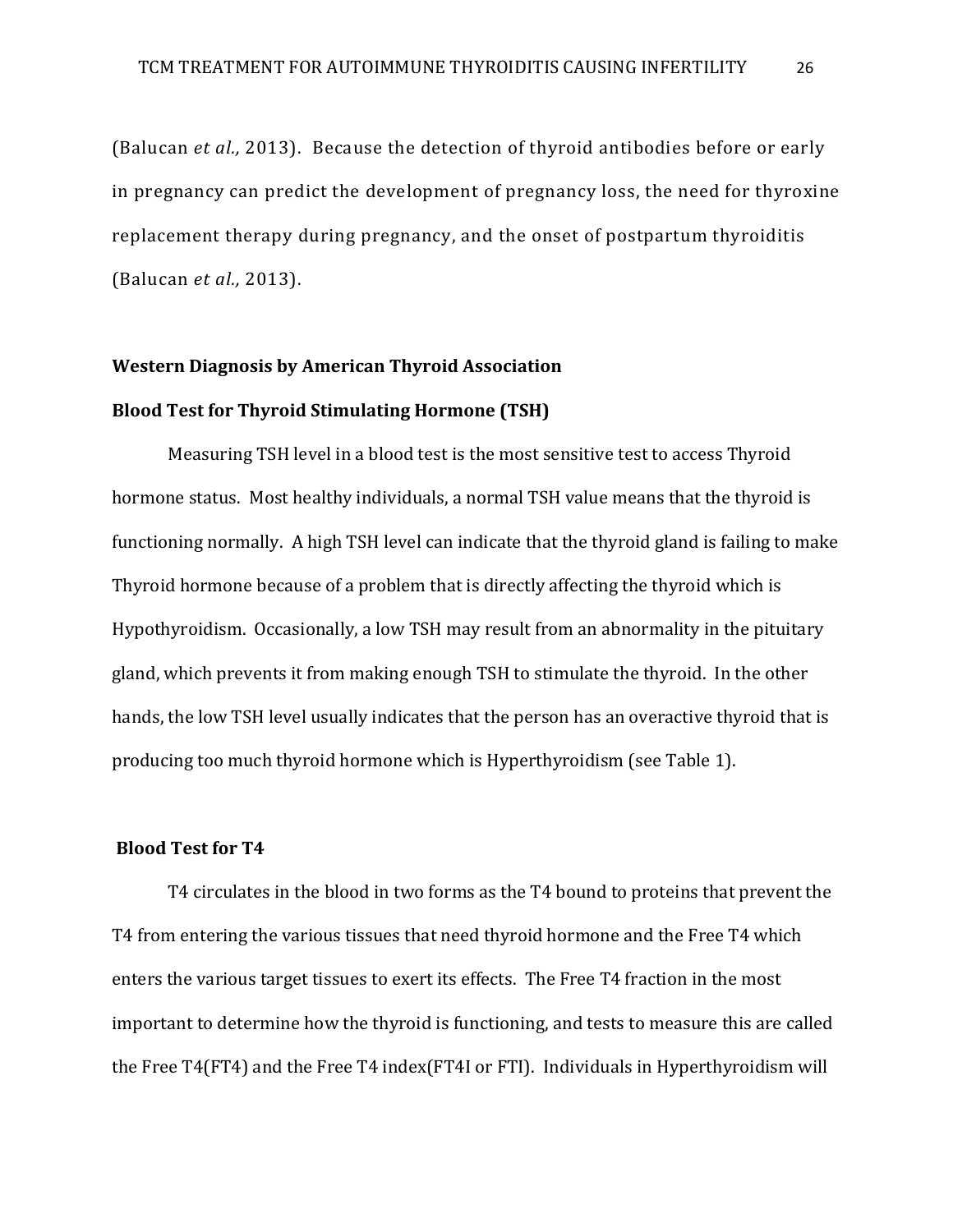have an elevated FT4 or FTI, whereas individuals in Hypothyroidism will have a low level of FT4 or FTI.

## **Blood Test for T3**

T3 tests is not a marker to evaluate hypothyroid patients since it is the last test to become abnormal. For example, patients can be severely Hypothyroid with a high TSH and low FT4, but have a normal T3. However in some pregnant women or birth control pill taking women, the test will show high level of total T4 and T3 because the estrogens increase the level of the binding proteins. In these cases, it is better to see both of TSH and the FT4 for Thyroid evaluation. Patients with hyperthyroidism will have an elevated T3 level. In some individuals with a low TSH, only T3 is elevated while FT4 is normal.

## **Blood Test for Thyroid Antibody**

The immune system of the body normally attack and destroy foreign invaders like bacteria and viruses with substances lymphocytes to protect itself. In many patients with Hypothyroidism or Hyperthyroidism, lymphocytes make antibodies which stimulate or damage the Thyroid gland. Two common antibodies are Thyroid Peroxidase (TPO) and Thyroglobulin (TGB). They cause Thyroid problems by directed against thyroid cell proteins. Positive anti-thyroid peroxidase and/or anti-thyroglobulin antibodies in a patient with hypothyroidism make a diagnosis of Hashimoto's Thyroiditis which is autoimmune thyroid disease (See Table 2). A test for TPO antibodies (TPO Ab) is most important as Hashimoto's Thyroiditis's most commonly occurs when the immune system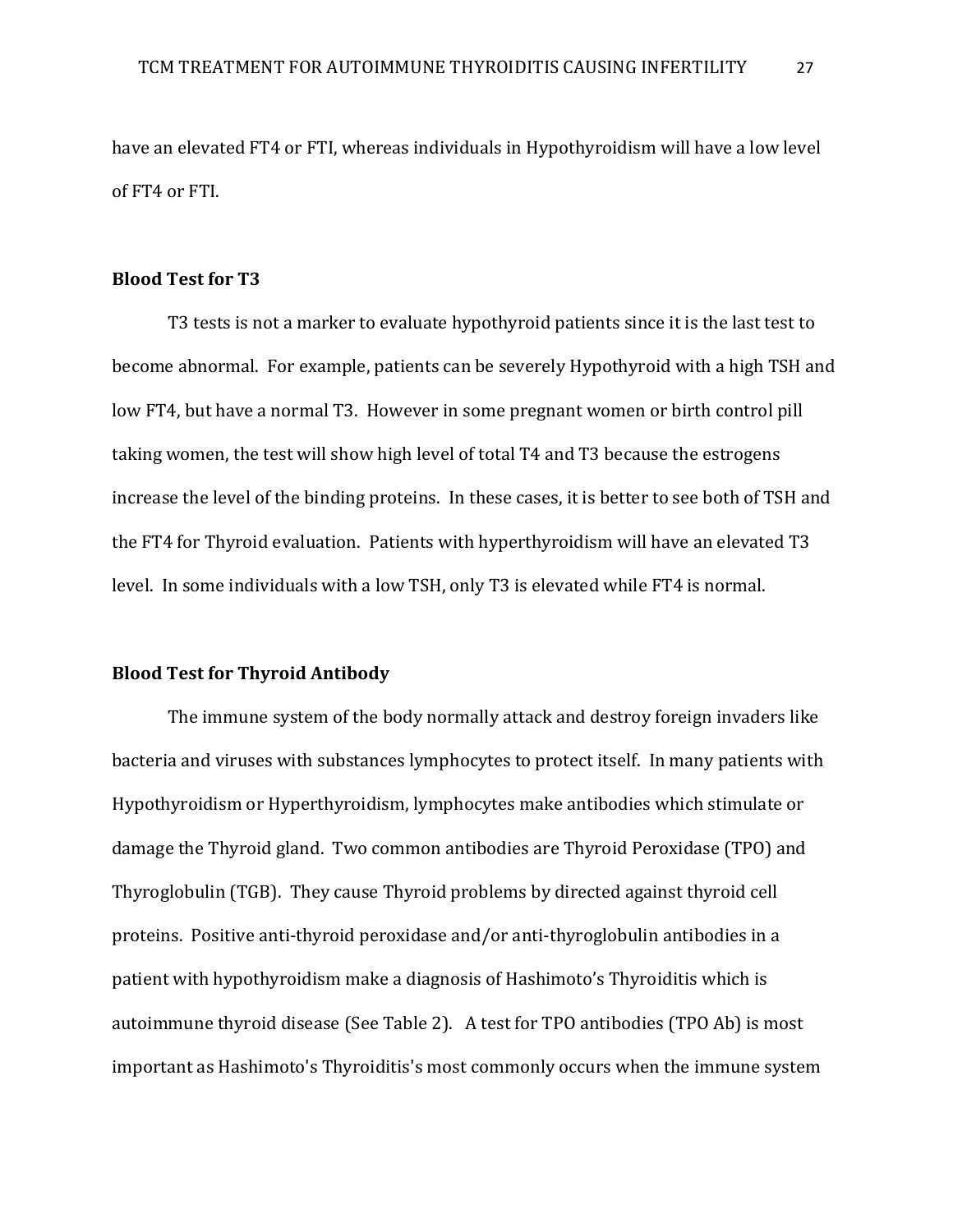attacks TPO (Kharrazian, 2006). Thyroglobulin Antibodies (TGB Ab) test is necessary, since Hashimoto's Thyroiditis can follow a TGB attack (Kharrazian, 2006). However the test result can show negative antibodies because the immune system fluctuates and the immune system is not attacking the Thyroid gland (Kharrazian, 2006). Positive antibody test confirms an Autoimmune Thyroid condition and indicates that the immune system is the target for therapy (Kharrazian, 2006) (See Table 3).

**Table 1 Thyroid conditions and Appropriate Thyroid blood tests**

| Thyroid condition                                                                      | Free T <sub>4</sub> | T <sub>3</sub><br>Or Free T3 | <b>TSH</b>                                | Thyroglobulin       |
|----------------------------------------------------------------------------------------|---------------------|------------------------------|-------------------------------------------|---------------------|
| Normal thyroid<br>function(euthyroidism) in<br>a person with a normal<br>thyroid gland | Normal              | Normal                       | Normal                                    | Normal              |
| Normal thyroid<br>function(euthyroidism) in<br>a person without a<br>thyroid gland     | Normal              | Normal                       | Normal                                    | Very low<br>or none |
| Early or subclinical<br>hypothyroidism                                                 | Normal<br>or low    | Not used                     | Slightly High                             | Not used            |
| Hypothyroidism                                                                         | Low                 | Not used                     | High                                      | Not used            |
| Mild or subclinical<br>thyrotoxicosis                                                  | Normal<br>or high   | Normal<br>Or high            | Slightly low<br>but greater<br>than $0.2$ | Not used            |
| Thyrotoxicosis                                                                         | High                | High                         | Low(less<br>than $0.2$ )                  | Not used            |
| Thyrotoxicosis from<br>thyroid pills                                                   | High                | High                         | Low                                       | Low                 |
| Thyrotoxicosis from<br>hyperthyroidism (Graves'<br>disease or toxic thyroid<br>nodule) | High                | High                         | Low                                       | High                |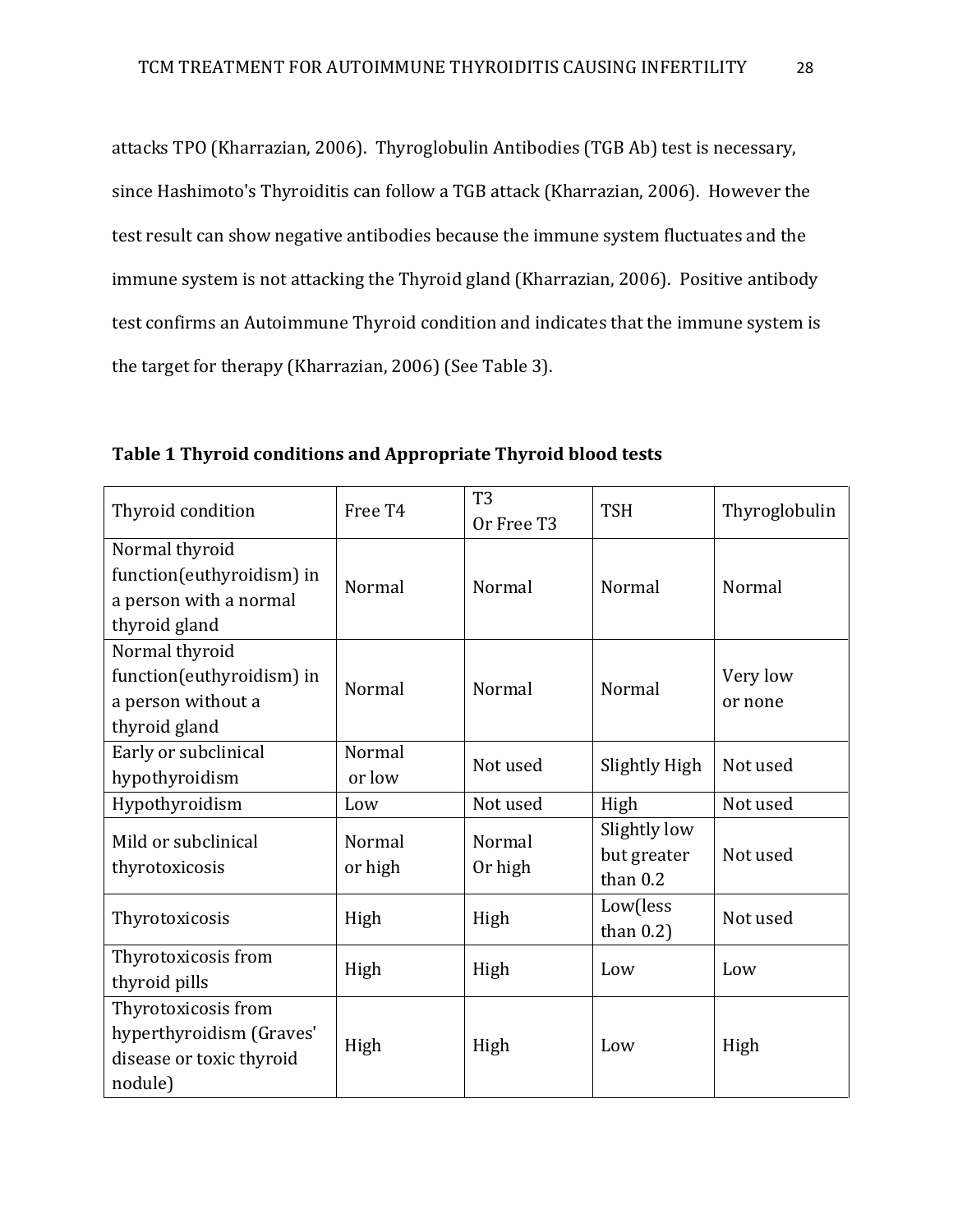|                                                                                                   | <b>Test</b>  |            |                 |             |               |
|---------------------------------------------------------------------------------------------------|--------------|------------|-----------------|-------------|---------------|
| Cause                                                                                             | <b>TSH</b>   | T3/T4      | <b>TSI</b>      | Antithyroid | Radioactive   |
|                                                                                                   |              |            |                 | Antibody    | <b>Iodine</b> |
|                                                                                                   |              |            |                 |             | uptake test   |
| <b>Graves' Disease</b>                                                                            | ↓            | ↑          | $+$             |             | ↑             |
| <b>Thyroiditis with</b>                                                                           | $\downarrow$ | $\uparrow$ | $\blacksquare$  |             | ↓             |
| Hyperthyroidism                                                                                   |              |            |                 |             |               |
| <b>Hashimoto</b>                                                                                  | $\uparrow$   |            | $\downarrow$ or | $+$         |               |
| <b>Disease</b>                                                                                    |              |            | Normal          |             |               |
| (Thyroiditis                                                                                      |              |            |                 |             |               |
| <b>Early Stage)</b>                                                                               |              |            |                 |             |               |
| <b>Hashimoto</b>                                                                                  | ↑            |            | ↓               | $+$         |               |
| <b>Disease</b>                                                                                    |              |            |                 |             |               |
| (Thyroiditis                                                                                      |              |            |                 |             |               |
| Later Stage)                                                                                      |              |            |                 |             |               |
| <b>Thyroid Nodule</b>                                                                             | $\downarrow$ | ↑          |                 |             | ↑ or Normal   |
| (Hot or toxic)                                                                                    |              |            |                 |             |               |
| Pituitary                                                                                         | ↓            |            | ↓               | ۰           |               |
| <b>Abnormality</b>                                                                                |              |            |                 |             |               |
| Key: $\uparrow$ = Above Normal<br>$\downarrow$ = Below Normal<br>$+$ = Positive<br>$-$ = Negative |              |            |                 |             |               |

**Table 2. Typical thyroid function test results: Hyperthyroidism and Hypothyroidism**

## **Table 3. Lab tests used to measure Thyroid function by Kharrazian, (2010)**

|                         | <b>Functional</b>       |                                               |
|-------------------------|-------------------------|-----------------------------------------------|
| <b>Laboratory tests</b> | Range/                  | How it's used (Condition)                     |
|                         | <b>Laboratory Range</b> |                                               |
| <b>TSH</b>              |                         | Thyrotropin released by the pituitary gland.  |
| (Thyroid Stimulating)   | $(F)$ 1.8-3.0 mU/L      | Most sensitive measure of thyroid function.   |
|                         | $(L)$ 0.5-5.5 mU/L      | TSH increases when T4 drops, and TSH          |
| Hormone)                |                         | decreases when T4 rises.                      |
| TT4                     | $(F) 6-12$ ug/d         | Bound and unbound T4. Measuring along T3      |
| (Total Thyroxine)       | $(L)$ 5.4-11.5 ug/d     | uptake can be calculated the activity of fT4. |
|                         |                         | Total T4 and T3 uptake. Measured by           |
| <b>FTI</b>              | $(F)$ 1.2-4.9 mg/dl     | multiplying TT4 levels by the T3 uptake and   |
| (Free Thyroxine Index)  | $(L)$ 4.6-10.9 mg/dl    | determines how much active T4 is available.   |
|                         |                         | Even when drugs impact thyroid binding, the   |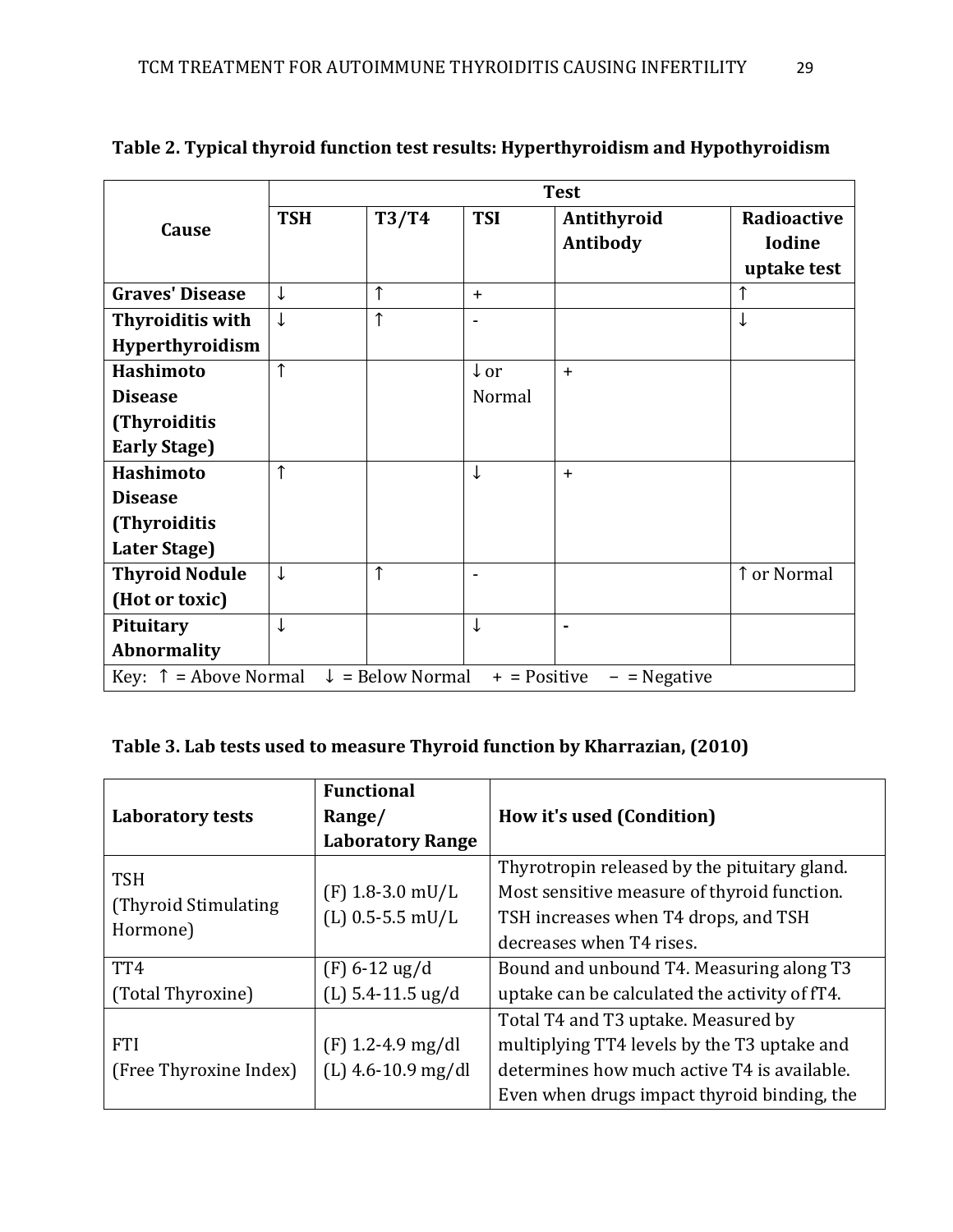|                         |                                  | FTI should be within normal range if the        |
|-------------------------|----------------------------------|-------------------------------------------------|
|                         | thyroid is functioning properly. |                                                 |
|                         |                                  | Measures thyroid hormone available to enter     |
|                         | $(F)$ 1.0-1.5 ng/dL              | cells (hypothyroidism, thyrotoxicosis) High fT4 |
| Free T <sub>4</sub>     | $(L)$ 0.7-1.53 ng/dL             | also be caused by taking heparin or by an acute |
| (Free Thyroxine)        |                                  | illness that causes binding protein levels to   |
|                         |                                  | suddenly fall                                   |
|                         |                                  | The amount of sites for active or unbound T3    |
|                         |                                  | to bind with proteins. High testosterone can    |
|                         | $(F)$ 28-38 md/dl                | cause low T4, by reducing the binding sites.    |
| Resin T3 uptake         | $(L)$ 24-39 md/dl                | High estrogen or birth control pills can cause  |
|                         |                                  | high total T4 and low T3 uptake by raising the  |
|                         |                                  | binding sites.                                  |
|                         |                                  | The best marker for measuring active thyroid    |
| Free T3, fT3            | $(F)$ 300-450 pg/mL              | hormones available to thyroid receptor sites.   |
| (Free Triiodothyroxine) | (L) 260-480 pg/mL                | Ordered when a patient has hyperthyroid         |
|                         |                                  | symptoms and fT4 is normal.                     |
|                         |                                  | Measures reverse T3 which usually produced      |
|                         | (F) 90-350 pg/mL                 | when having major trauma, surgery, or severe    |
| Reverse T3, rT3         | (L) 90-350 pg/mL                 | chronic stress. Increased T3 is due to an       |
|                         |                                  | inability to clear rT3 from elevated cortisol   |
|                         |                                  | Measures the amount of proteins in the blood    |
| Thyroxine-binding       | (F) 18-27ug/dL                   | that transport thyroid hormones to the cells.   |
| globulin(TBG)           | (L) 15-30 ug/dl                  | Elevated Testosterone can cause low TBG,        |
|                         |                                  | elevated estrogen can raise TBG                 |
|                         | Less than 35                     | Measures thyroglobulin, a unique protein from   |
| Thyroglobulin(TGB)      | ng/mL                            | thyroid cells                                   |
| TPO Ab                  |                                  |                                                 |
| (Thyroid peroxidase     | $0-70$ IU/mL                     | Measures TPO (the enzyme responsible for the    |
| antibodies)             |                                  | production of thyroid hormones) antibodies      |
| <b>TGB Ab</b>           |                                  |                                                 |
| (Thyroglobulin          | $0-2.2$ IU/mL                    | Measures TGB (made in thyroid gland and used    |
| antibodies)             |                                  | to produce thyroid hormone) antibodies          |
| TSI or TSH Ab           |                                  |                                                 |
| (Thyroid stimulating    |                                  |                                                 |
| immunoglobulin,         | Less than 130% of                | Measures autoimmune antibody to TSH             |
| Thyroid stimulating     | basal activity                   | receptor (Graves' disease)                      |
| hormone antibodies)     |                                  |                                                 |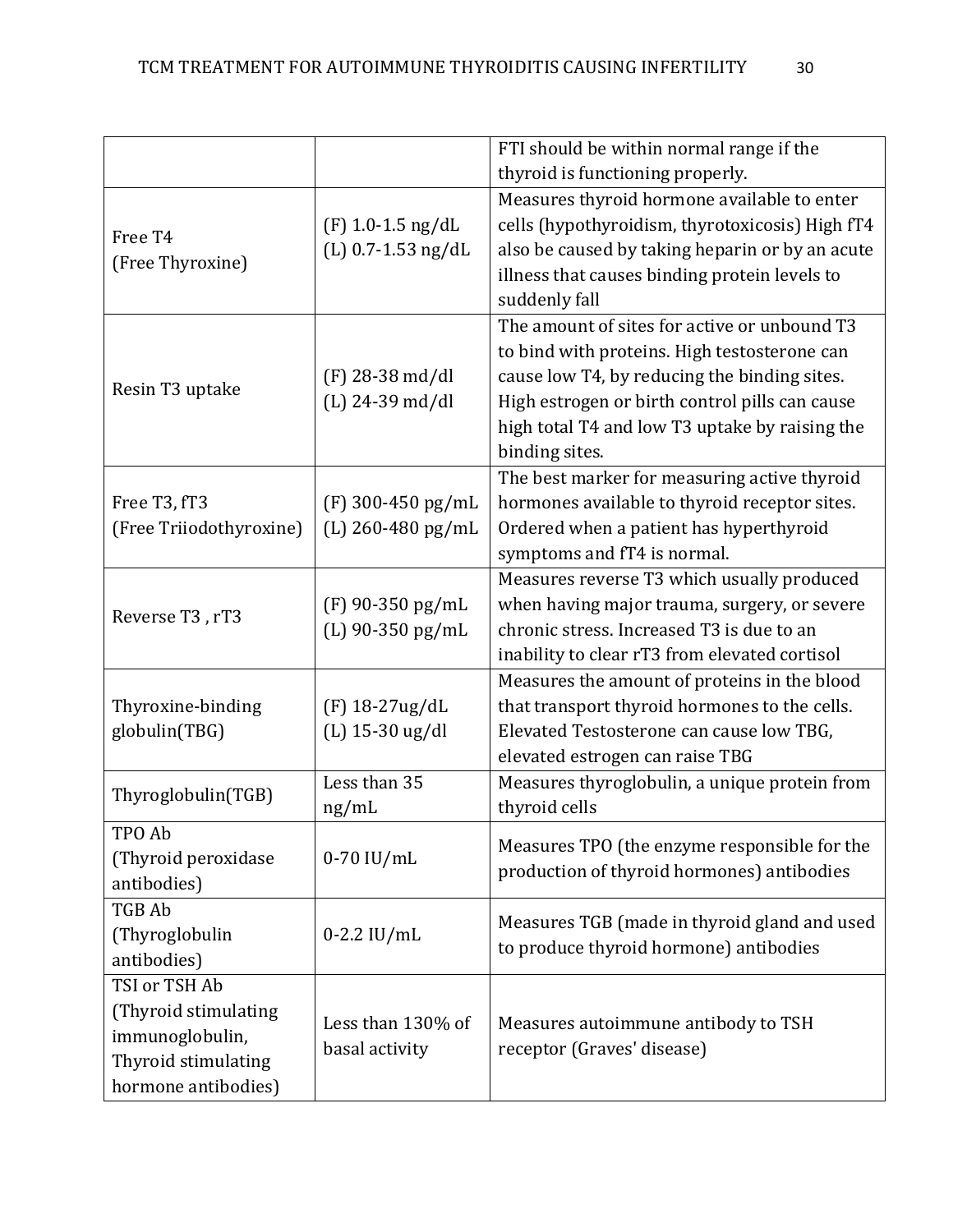#### **Traditional Chinese Medicine Diagnosis**

Traditional Chinese Medicine as a comprehensive alternative medicine, the diagnosis considers general health, pulse and tongue examination, menstrual health including blood color, texture, and flow, duration and frequency, temperature variation and pain for women (Alfred & Ried, 2011). Thyroid imbalance in Traditional Chinese Medicine can be explained by Yin and Yang (Rothfeld & Romaine, 2003). In life, Yin and Yang constantly change into each other like day and night, rising and falling and hot and cold. Yin and Yang change means that each exists within a dynamic relationship to the other (Rothfeld & Romaine, 2003). From this perspective, underactive Thyroid results from an imbalance in which Yin dominates and Yang is deficient because there is less activity and less heat (Rothfeld & Romaine, 2003). Autoimmune related diseases need long term treatment strategies because the diseases need to be directed away from the Yin interior which is the blood, fluids or Yin viscera towards the Yang which is exterior (Arsovska *et al.,* 2016).

In Western Medicine, Autoimmune Thyroid Disease has been associated with Neoplasm and Kidney disorders (Iddah & Macharia, 2013). Patients with Kidney diseases have Endocrine abnormality (Iddah & Macharia, 2013). Thyroid dysfunction causes remarkable changes in glomerular and tubular functions, and in electrolyte and water homeostasis (Iddah & Macharia, 2013). From a clinical practice viewpoint, it should be mentioned that both Hypothyroidism and Hyperthyroidism are accompanied by remarkable alterations in the metabolism of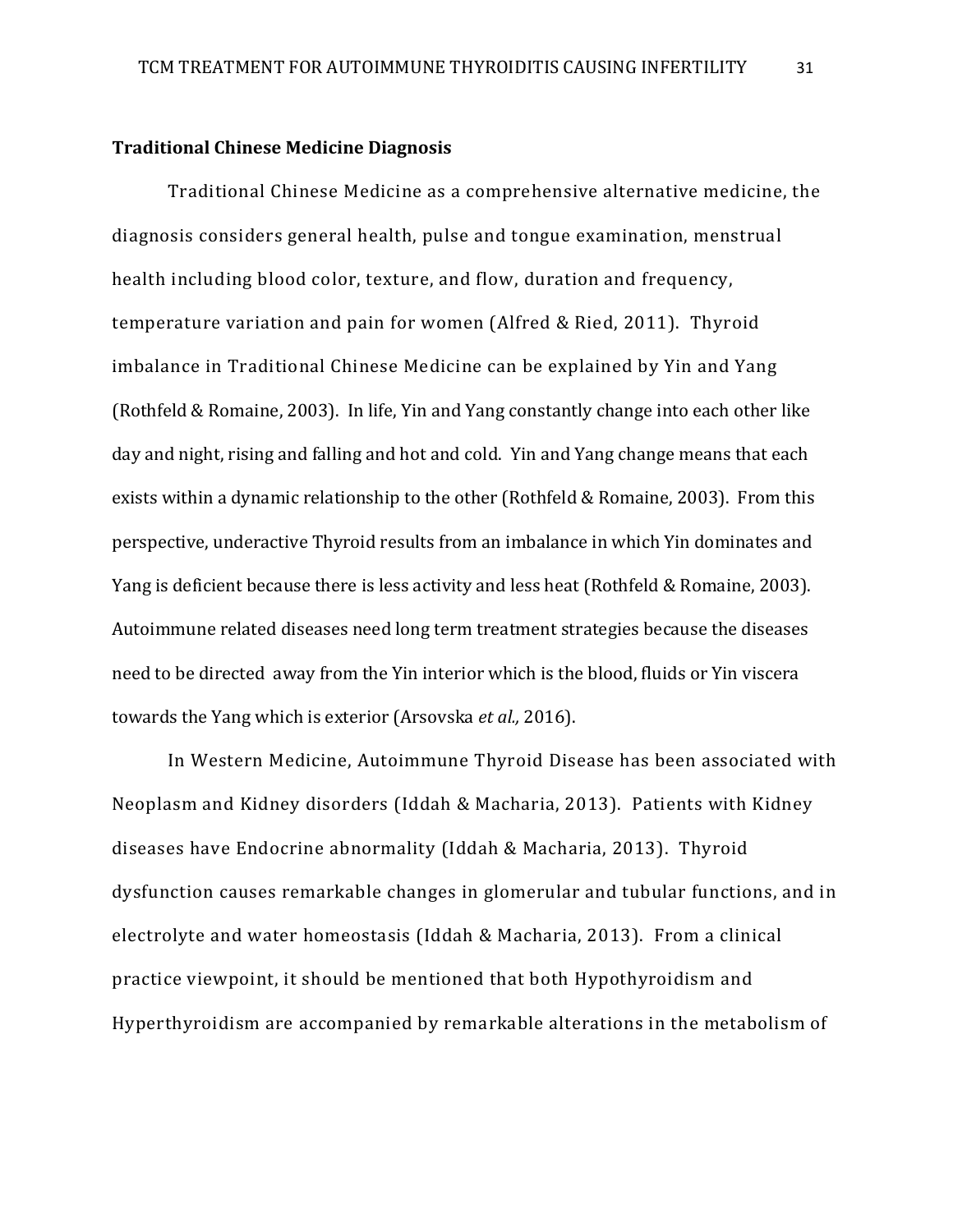water and electrolyte, as well as in cardiovascular function (Iddah & Macharia, 2013).

Hypothyroidism slows down the heart, causing a slow pulse, decreased exercise tolerance, and shortness of breath (Ain & Rosenthal, 2011). Prolonged Hypothyroidism will also lead to Lymphedema causing swelling hands and feet seen with congestive heart failure and Hypertension due to lack of thyroid hormone to relax the arteries (Ain & Rosenthal, 2011). This symptoms will lead to misdiagnosis with heart failure but people with heart failure have faster pulse (Ain & Rosenthal, 2011). Hypothyroidism also increase cholesterol levels, which can increase the development of blockages in arteries (Atherosclerosis) leading to a heart attack or stroke as well as congestive heart failure (Ain & Rosenthal, 2011).

To compare with those studies, Hypothyroidism in Traditional Chinese Medicine is also related to Kidney, Heart, and Spleen (Arsovska *et al.,* 2016). It can be categorized by Spleen and Kidney Qi deficiency, Heart and Kidney Yang deficiency, and Kidney Jing deficiency (Arsovska *et al.,* 2016) (See Table 4).

| TCM diagnosis | Indication/Symptoms             | TCM treatment principle         |
|---------------|---------------------------------|---------------------------------|
| Spleen and    | Subclinical Hypothyroidism,     | Tongue: pale and scalloped.     |
| Kidney Qi     | Early stages of an underactive  | Pulse: weak, thready, and deep. |
| deficiency    | Thyroid, Subacute               | Treatment: Strengthen and       |
|               | Hypothyroidism, Hashimoto's     | supplement Spleen and Kidney    |
|               | Thyroiditis, Elevated TSH,      | Qi and resolve the phlegm.      |
|               | Normal to low T4 and T3.        |                                 |
|               | Fatigue, tiredness, depression, |                                 |
|               | mild sensitivity to cold, poor  |                                 |

**Table 4. TCM diagnosis for Hypothyroidism**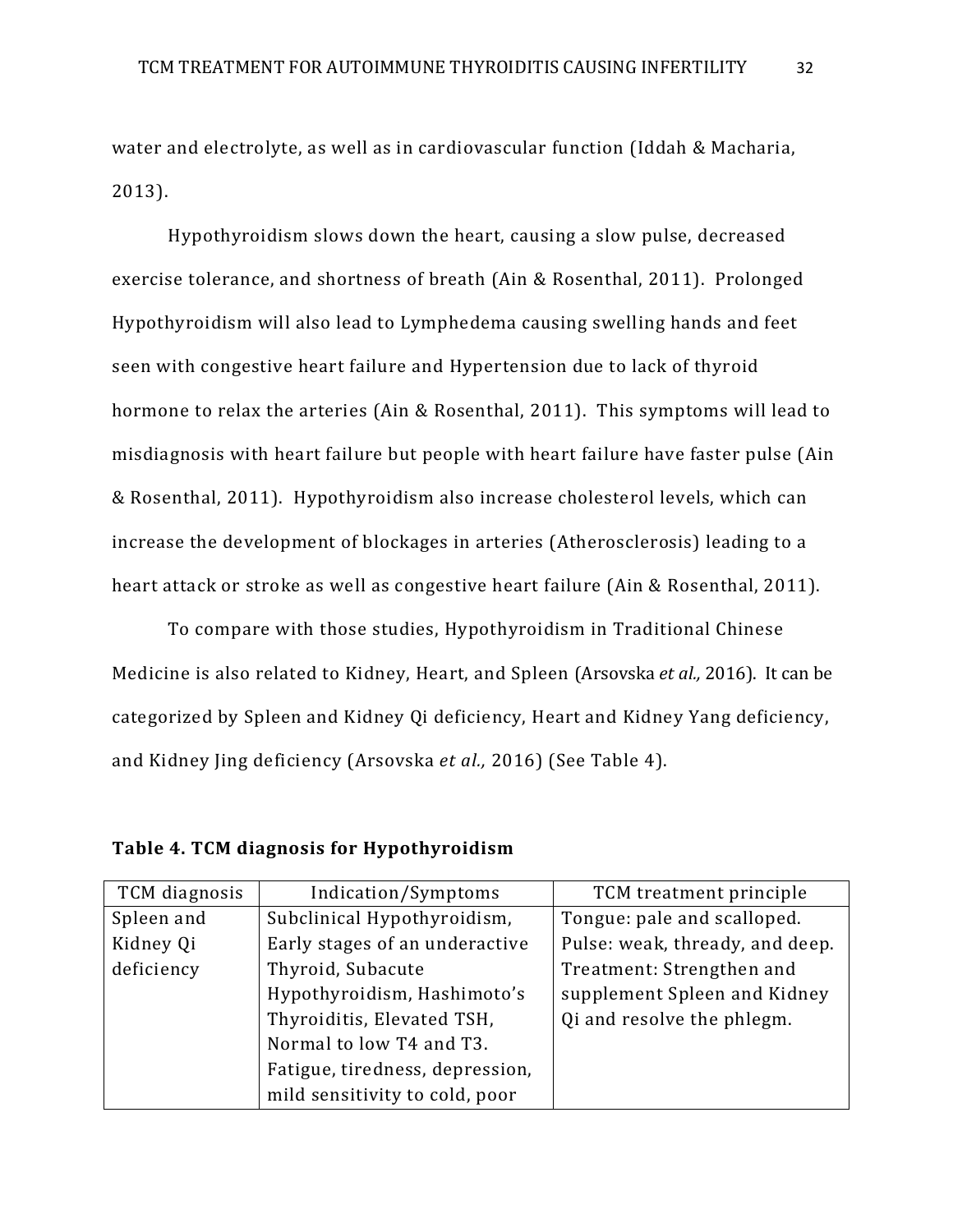|             | appetite, constipation, weight<br>gain, weak bladder, irregular |                               |
|-------------|-----------------------------------------------------------------|-------------------------------|
|             | cycles                                                          |                               |
| Heart and   | Well developed and clinical                                     | Tongue: pale, swollen and     |
| Kidney Yang | Hypothyroidism.                                                 | scalloped.                    |
| deficiency  | Cardiovascular complications                                    | Pulse: weak, slow or          |
|             | are common, cold intolerance,                                   | imperceptible.                |
|             | puffy face and eyes, depression,                                | Treatment: Nourish Kidney,    |
|             | weight gain, dry skin and hair,                                 | Spleen and Heart Yang.        |
|             | no sweating, poor appetite,                                     |                               |
|             | frequent urination,                                             |                               |
|             | constipation, hoarse voice, low                                 |                               |
|             | basal body temperature.                                         |                               |
| Kidney Jing | Late stage illness where the                                    | Tongue: slightly pale or pink |
| (essence)   | Kidneys are severely depleted                                   | and dry with no coat.         |
| deficiency  | and the marrow is being                                         | Pulse: weak, thread, deep and |
|             | affected (usually elder                                         | imperceptible.                |
|             | patients).                                                      | Treatment: Supplement and     |
|             | Dizziness, headaches, poor                                      | enrich Kidney Jing.           |
|             | memory, insomnia, tinnitus,                                     |                               |
|             | hair loss, general weakness,                                    |                               |
|             | urinary frequency.                                              |                               |

## **Western Treatments**

According to Gary (2011), conventional treatment for Hashimoto's Thyroiditis consists primarily of thyroid hormone replacement when Hypothyroidism develops (Gary, 2011). There is no known medical therapy to treat or arrest the progressive thyroid gland destruction by Hashimoto's Thyroiditis (Gary, 2011). Hypothyroidism is transient but most patients require lifelong thyroid hormone replacement, typically L-thyroxine, 75- 150mg once daily (Stegman, 2005). The interrelationships between Thyroid hormone and Estrogen which is essential for maintaining a pregnancy bloodstream (Rothfeld & Romaine, 2003). Thyroid hormone supplement interacts with the estrogen by blocking estrogen to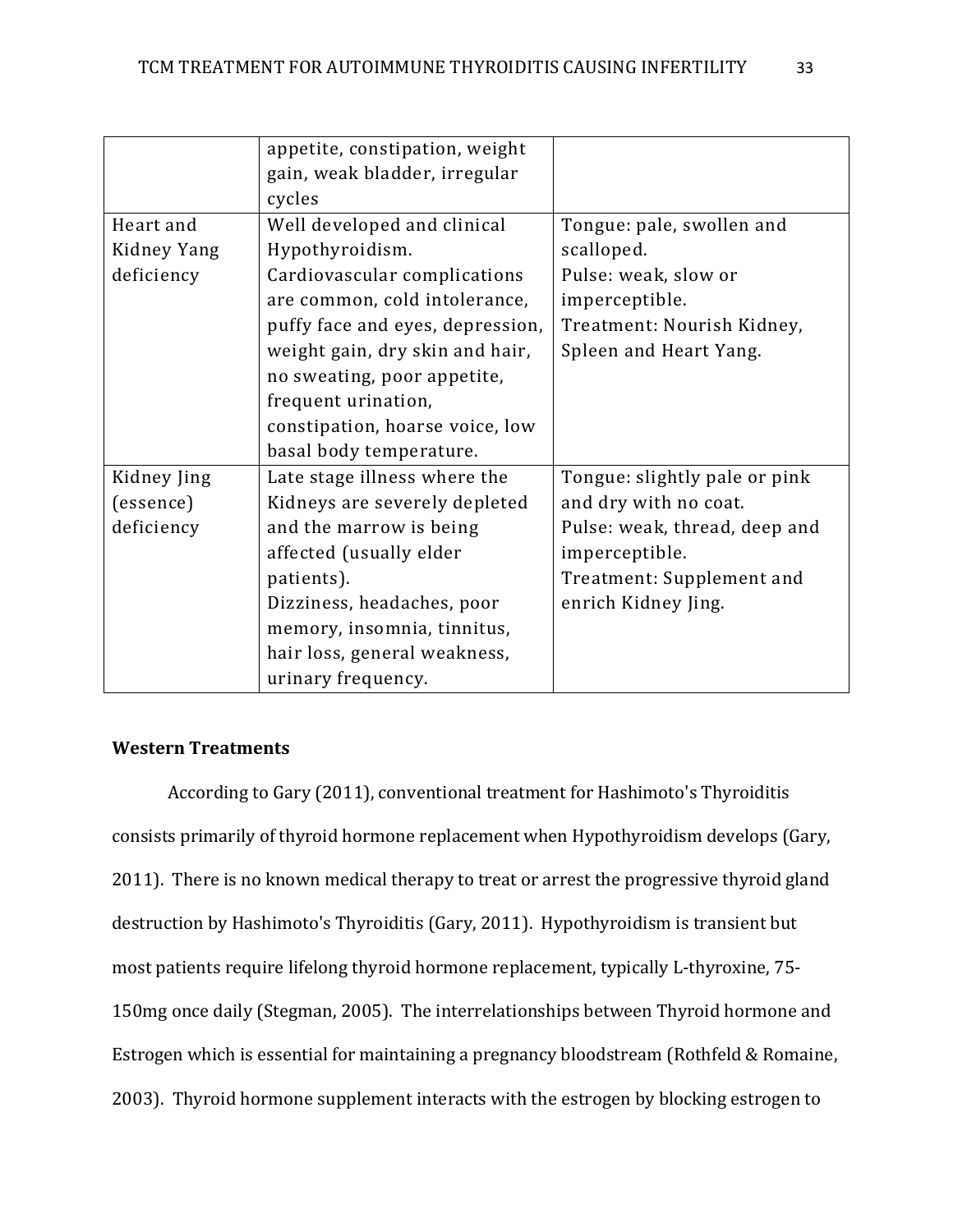enter the bloodstream (Rothfeld & Romaine, 2003). This indicate that the patients with Thyroid dysfunction need to consult thoroughly with doctor when to try to be pregnant if taking thyroid medicine. There are some studies indicated that untreated Hypothyroidism women experience miscarriage at a risk (Rothfeld & Romaine, 2003). Before trying to conceive, all Hypothyroidism female patients planning to have a baby should be recommended to address the Thyroid hormone balance. Thyroid hormone supplementation can remove the risks of miscarriages even though not all miscarriages result from Thyroid imbalance (Rothfeld & Romaine, 2003).

Western treatments for autoimmune thyroiditis depend on the type of thyroiditis and the clinical presentation. Thyroid hormone replacement will be initiated for Hypothyroidism as soon as the diagnosis is made if there is an elevated TSH even though there is no symptoms (Ain & Rosenthal, 2011). One study showed that Levothyroxine reduces the incidence of spontaneous abortions in women with high Anti-TPO antibody by decreasing anti TPO antibody levels after 2-3 months of treatment (Mosaddegh, 2012). Enlarged goiter due to scarring in the thyroid gland can obstruct the neck and may require a surgery to remove the thyroid gland (Ain & Rosenthal, 2011). Treatment for Hashitoxicosis which the thyroid gland begins to leak out its thyroid hormone stores causing thyroid home depleting is beta blockers to slow the heart as well as block the adrenaline rush (Ain & Rosenthal, 2011). Beta blocker will decrease palpitations and reduce shakes and tremors (Ain & Rosenthal, 2011). As symptoms improve, the medication is tapered off since the thyrotoxic phase is temporary until it becomes failing (Ain & Rosenthal, 2011). Antithyroid medications are not used for the thyrotoxic phase of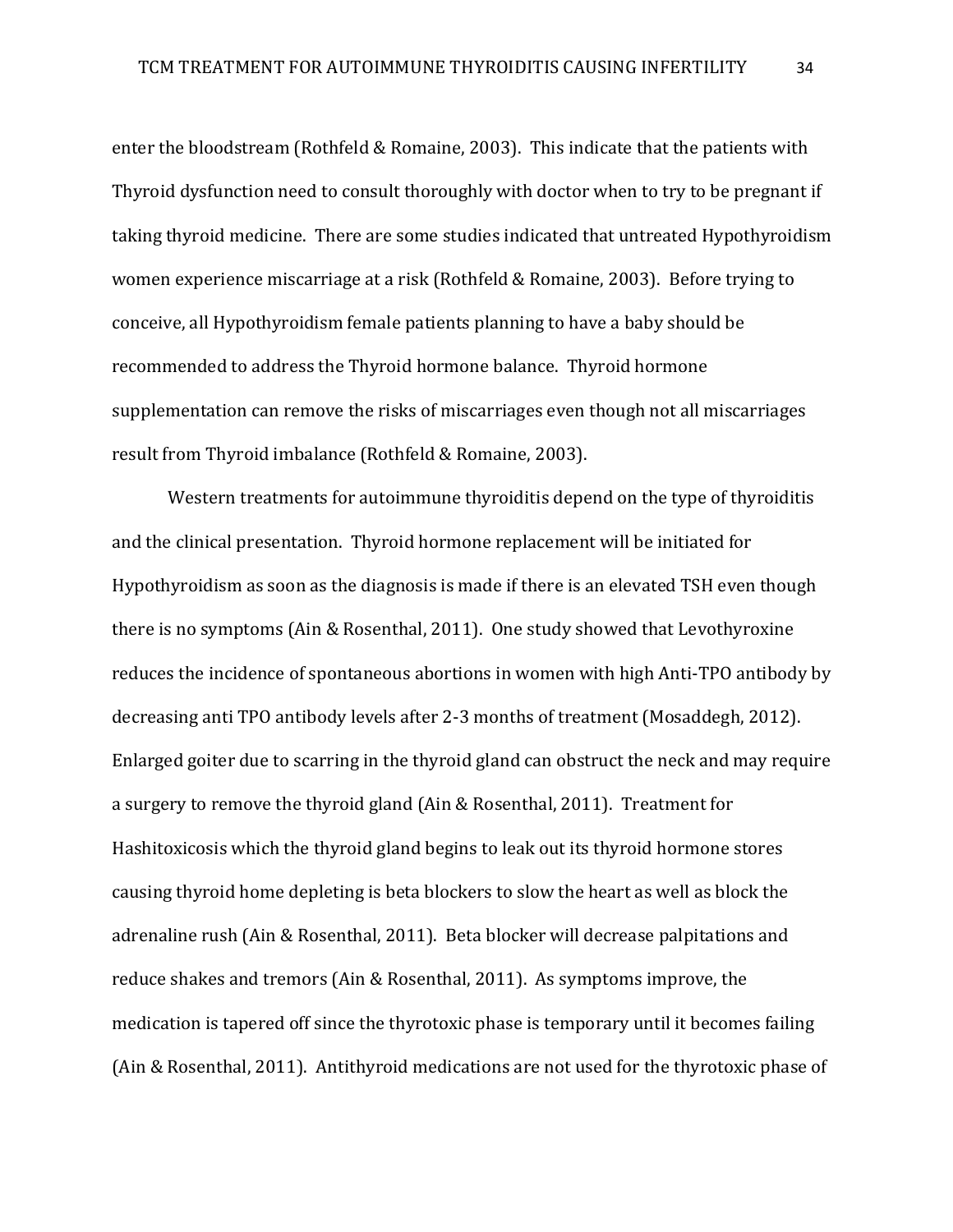thyroiditis of any kind since the thyroid is not overactive (Ain & Rosenthal, 2011). Mild anti-inflammatory medications such as aspirin or ibuprofen will be used for thyroidal pain, and steroid therapy with prednisone will be used for the occasional severe pain.

Thyroid hormone replacement prescription medicines are Armour Thyroid (natural, non-synthetic thyroid hormone made with desiccated animal thyroid gland), Cytomel (synthetic triiodothyronine, T3, used alone or in combination with thyroxine to treat hypothyroidism), Desiccated Thyroid (includes Armour, Westhroid, Naturthroid, and Proloid with active ingredients of T3 and T4), Levothroid (containing synthetic thyroxine, T4, most common thyroid medication), Levoxyl (containing synthetic thyroxine, T4), Synthroid (containing synthetic thyroxine, T4), and Thyrolar (containing a fixed ratio mixture of synthetic T3 and T4) (Kharrazian, 2010).

#### **Acupuncture/Moxibustion for Autoimmune Thyroid dysfunction**

A statistical association of having TPO Ab and having a higher risk of miscarriage, there is nothing that you can do to alter whether you have TPO antibodies or not (Ain & Rosenthal, 2011). There is no way to prevent a miscarriage just because you know you have TPO antibodies (Ain & Rosenthal, 2011). This gives Traditional Chinese Medicine as an alternative way having potential to treat Autoimmune Thyroid dysfunction.

Treatment of autoimmune disorders in TCM is the concepts of clearing Heat, reinforcing Yin, supporting Qi and resolving Blood stasis (Lyttleton, 2013). The most important time to develop the fetus is at the time of early placental development which needs warm and flourishing Kidney Yang (Lyttleton, 2013). Kidney Yang and Wei Qi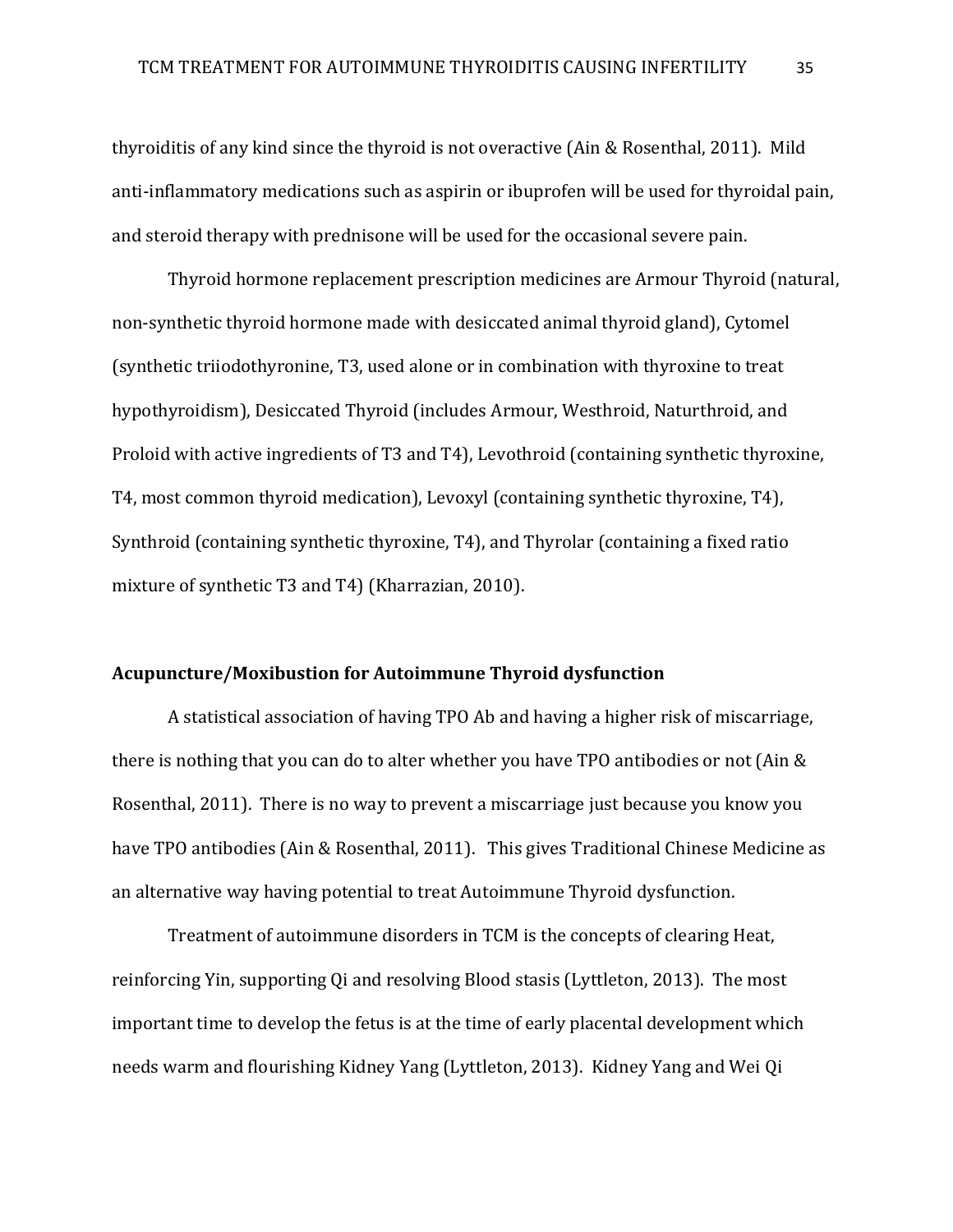deficiency is thought to cause the immune disorders in Traditional Chinese medicine (Lyttleton, 2013). According to Lewis (2004), thyroid hormone is Yang in nature, so Hypothyroidism produces the sensation of cold and sluggish Yang energies (See Table 5).

In Traditional Chinese Medicine, the treatment will be focused on regulating energy levels, restoring hormonal balance, smoothing emotions and helping sleep, emotions and menstrual problems (Arsovska *et al.,* 2016). Acupuncture stimulates the nervous system and causes the release of neurochemical messenger molecules influencing the body's homeostatic mechanisms (Arsovska *et al.,* 2016). Acupuncture regulates on the autonomic nervous system, hormones, and neuropeptide release to control metabolism and acupuncture may regulate the immune system as well as emotional state (Arsovska *et al.,* 2016).

According to Lyttleton (2010), recent reviews on the effect of acupuncture on the immune system have concluded that appropriate and frequently applied acupuncture treatment can provoke sustained anti-inflammatory activity, without stimulation of proinflammatory cells (Lyttleton, 2010). Stress affects the immune system and elevating levels of activated T-cells causing reduction of implantation rate of embryos. Women who are diagnosed with immune factors that might contribute to recurrent miscarriages (Lyttleton, 2010). Cases like antiphospholipid antibodies or autoimmune conditions that we associate with poor placentation, has been shown as clotting factors (Lyttleton, 2010). The acupuncture point for recurrent miscarriage related to immune factors will safeguard Kidney function and nourish Qi and Blood (Lyttleton, 2010).

## **Table 5. 4 different ways in TCM clinical diagnosis for Hypothyroidism by Tao (2008)**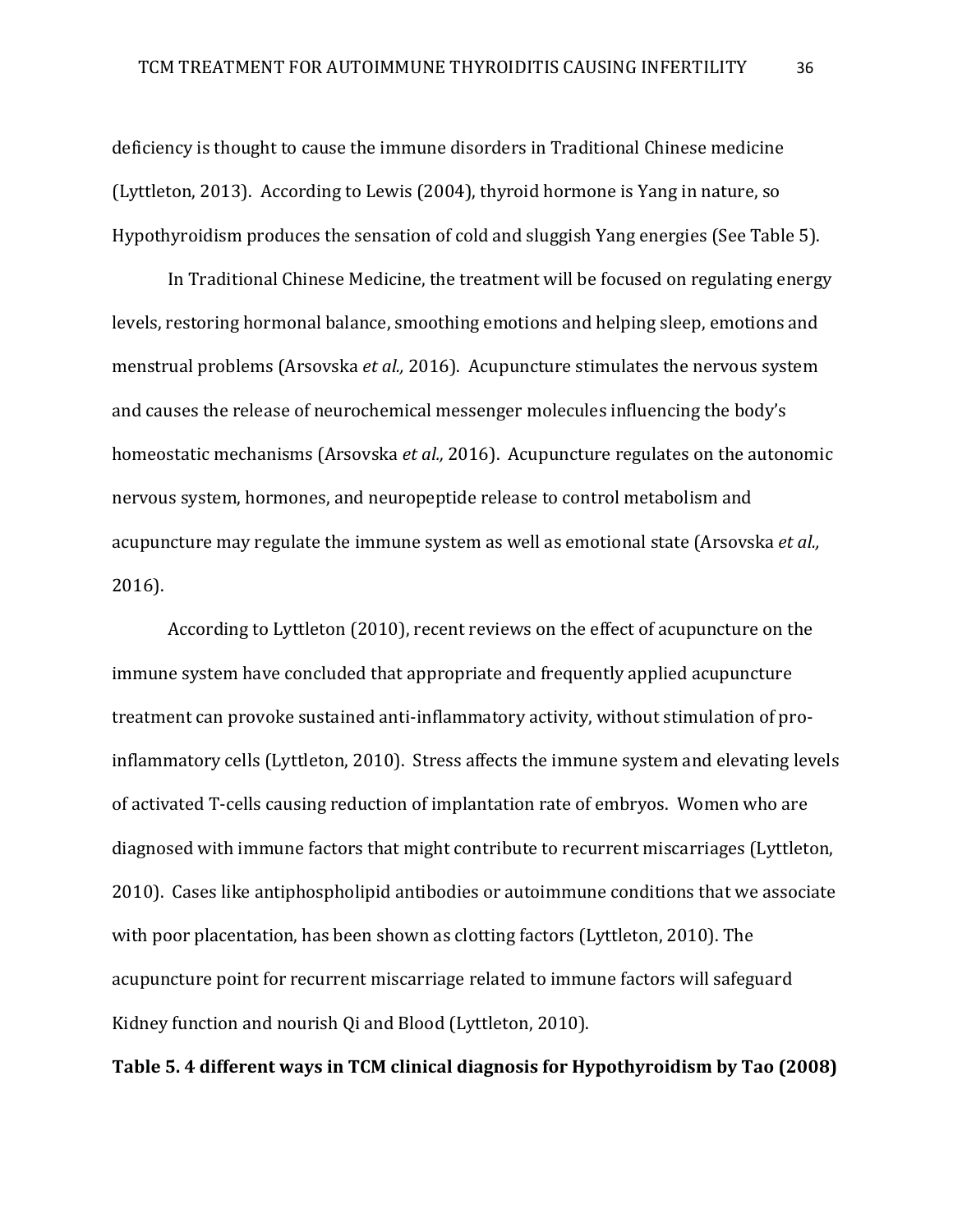| <b>TCM Diagnosis</b>      | <b>Symptoms</b>                                               |  |  |
|---------------------------|---------------------------------------------------------------|--|--|
| Yang insufficiency of the | general weakness, lassitude and drowsiness, dizziness,        |  |  |
| Spleen and Kidney         | soreness and weakness of the waist and knee joints,           |  |  |
|                           | aversion to cold with cold limbs, tinnitus and deafness,      |  |  |
|                           | general edema, dry hair and skin, decreased food intake       |  |  |
|                           | and constipation,                                             |  |  |
|                           | Tongue: flabby, teeth marks on the border and white-          |  |  |
|                           | sticky tongue coating,                                        |  |  |
|                           | Pulse: deep-thready                                           |  |  |
| Yang insufficiency of the | palpitation and restlessness, chest distress, chilliness with |  |  |
| heart and kidney          | cold limbs                                                    |  |  |
|                           | Tongue: white-slippery coating                                |  |  |
|                           | Pulse: deep-slow or knotted                                   |  |  |
| Failure of Yang-Qi        | commonly seen in coma patients with mucous edema,             |  |  |
|                           | general lassitude; in severe cases, consciousness with        |  |  |
|                           | convulsion, shallow breathing, muscular relaxation and        |  |  |
|                           | forceless, decrease of skin temperature                       |  |  |
|                           | Tongue: pale-flabby                                           |  |  |
|                           | Pulse: small-diminishing                                      |  |  |
| Deficiency and loss of    | dry mouth, yellow urine, headache and dizziness, insomnia     |  |  |
| Kidney essence            | and dreamy sleep                                              |  |  |
|                           | Pulse: thready or deep-weak                                   |  |  |

## **Acupuncture/Moxibustion for Autoimmune Dysfunction**

The balance of Th1 and Th2 cell responses may be important to reduce a cause of infectious allergic and autoimmune diseases because Th1 and Th2 ratio may shift during pregnancy. Normally higher serum levels of Th2 cytokines were detected in normal pregnancy compared with unexplained recurrent pregnancy losses and significantly higher serum levels of Th1 cytokine was present in women with recurrent pregnancy losses, compared with normal pregnancy (Gui *et al*., 2012). In the research found that the average implantation blastocysts number was higher in Acupuncture treatment group (Gui *et al*., 2012). It showed that Acupuncture could improve the poor receptive state of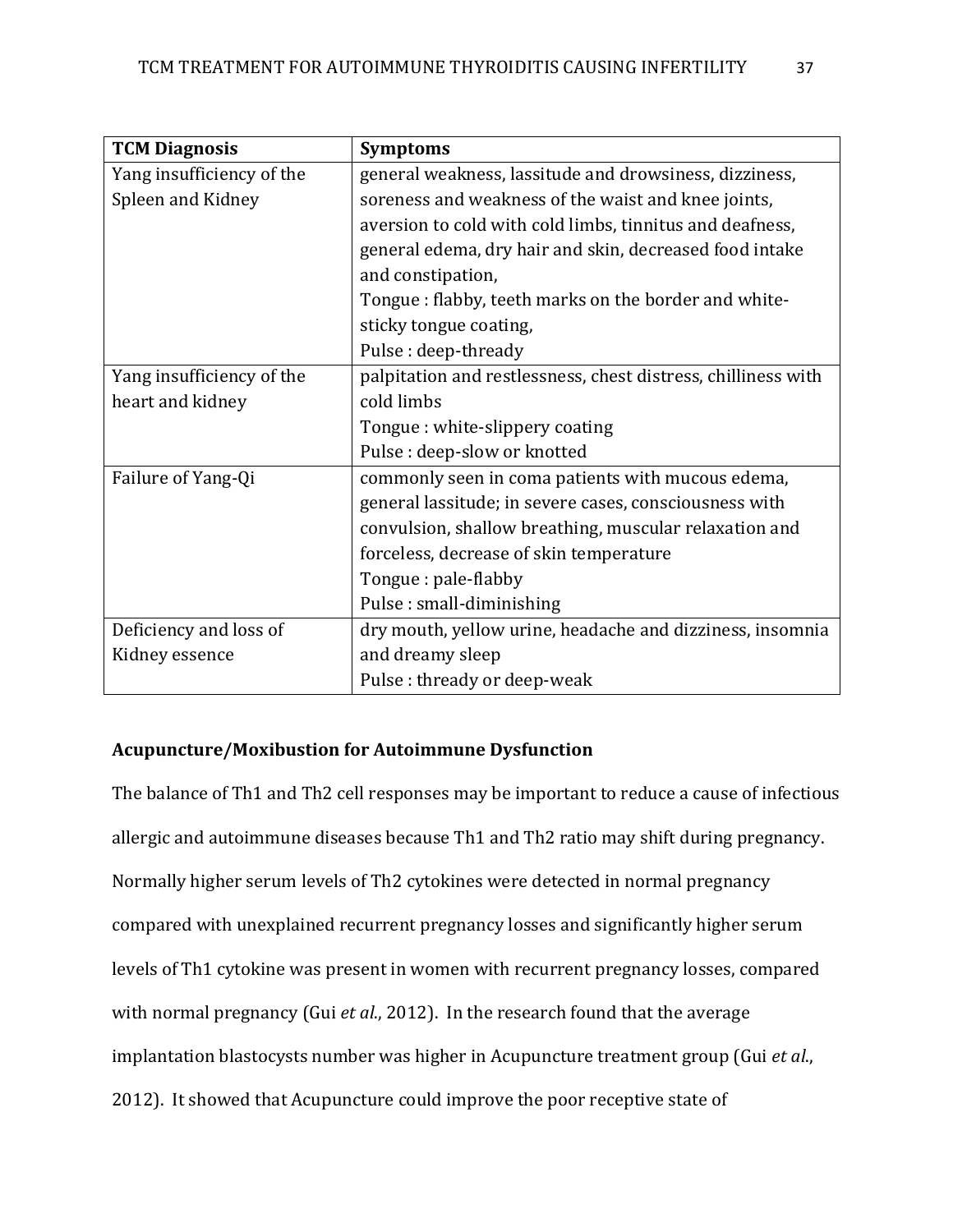endometrium due to mifepristone (RU-486) by promoting Th2 cytokines secretion and inhibiting Th1 cytokines to improve blastocyst implantation (Gui *et al.,* 2012).

 Th1 cytokine levels were significantly higher in Thyroid Autoimmunity women than normal function thyroid women. This response during pregnancy and this change may lead to infertility (Huang *et al., 2015*). Thyroid autoimmunity and thyroid dysfunction adverse conception and pregnancy outcome (Huang *et al., 2015*). Isolated Thyroid autoimmune dysfunction with normal TSH level may affect the pregnancy with a higher risk of miscarriage treatment of euthyroid pregnancy women with positive thyroid peroxides antibodies is still controversy in Western medicine. Acupuncture can be a possible treatment with Levothyroxine substitution to lower the risk of infertility and miscarriage.

Aoki *et al*. (2008) reported that both Electro-Acupuncture and Moxibustion on DU4 influence macrophages in a way that the Lipopolysaccharide (LPS) reactivity was suppressed by 50% (Aoki *et al.,* 2008). It shows that increased susceptibility to infection as a side effect is not to occur even though it doesn't mean the body's defenses against infection are suppressed completely (Aoki *et al*., 2008). The anti-inflammation effect of acupuncture may be a very important underlying mechanism of acupuncture in treating disease (Liang *et al*., 2015)

According to Liu *et al.* (2013), Acupuncture on ST36 may enhance endogenous opioid peptides and elevate β-endorphins significantly by CD4+ T cells in Hypothalamus and in plasma by CD4+ T cells (Liu *et al.,* 2013). According to the study, successive Electroacupuncture treatment on ST36 may restore the balance to the Th1/Th2/Th17 Treg T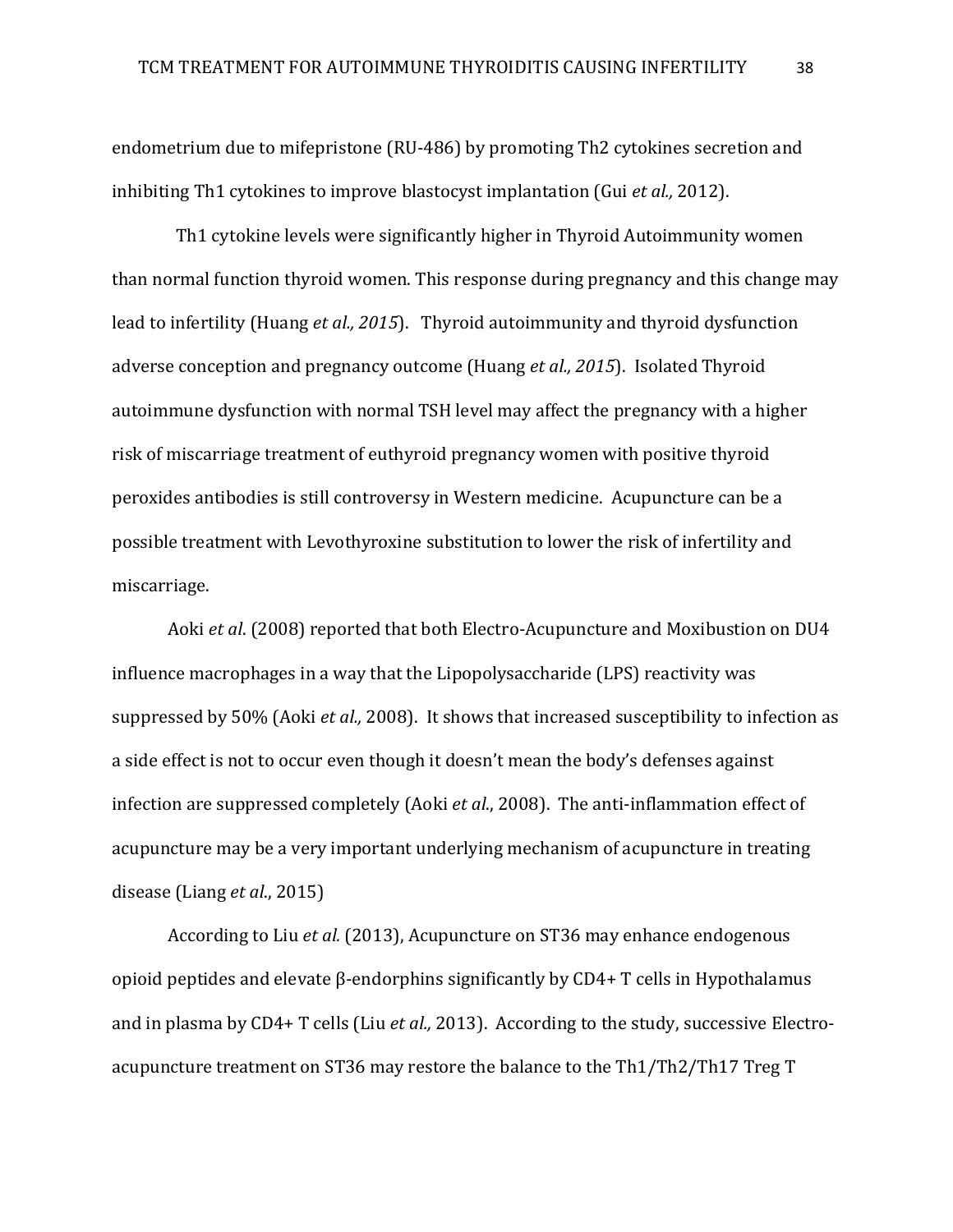helper cell responses by stimulation the hypothalamus to increase ACTH production and/or β-endorphins (Liu *et al.,* 2013). β-endorphin possibly increased by Electroacupuncture is an important opioid which has therapeutic effects like alleviation of pain, reduction of inflammation, and improvement of sleep disturbance. It is also used as an analgesic in the body to numb or dull pains.

In the review journal by Kavoussi and Ross (2007), anti-inflammatory actions of acupuncture by mediating via reflexive central inhibition of the innate immune system are presented (Kavoussi and Ross, 2007). In the view of direct or indirect physiological mediation, Electro-acupuncture stimulate the efferent vagus nerve activation and deactivate inflammatory macrophage (Kavoussi and Ross, 2007).

Acupuncture or Electro-acupuncture has been studied to be effective on reducing the elevated serum levels of antigen-specific IgE by suppressing the increases of Th2 cytokines, especially IL-4 (Kim and Bae, 2010). Some clinical reports shows that there is positive effect of acupuncture on rheumatoid arthritis which is Th1 dominant disorders (Kim and Bae, 2010). Therefore Acupuncture is effective on dual immunomodulatory and balancing of Th1 and Th2 by maintaining homeostasis (Kim and Bae, 2010).

## **Acupuncture/Moxibustion for Fertility**

Infertility in women means that something is not working correctly in the process which should result in fertility (De La Vallee, 2007). One of the reason in TCM is emptiness of the Kidneys due to a weak constitution with a basic insufficiency of the Kidneys, or exhaustion of the Kidneys because of having sexual relationships too early, or sexuality not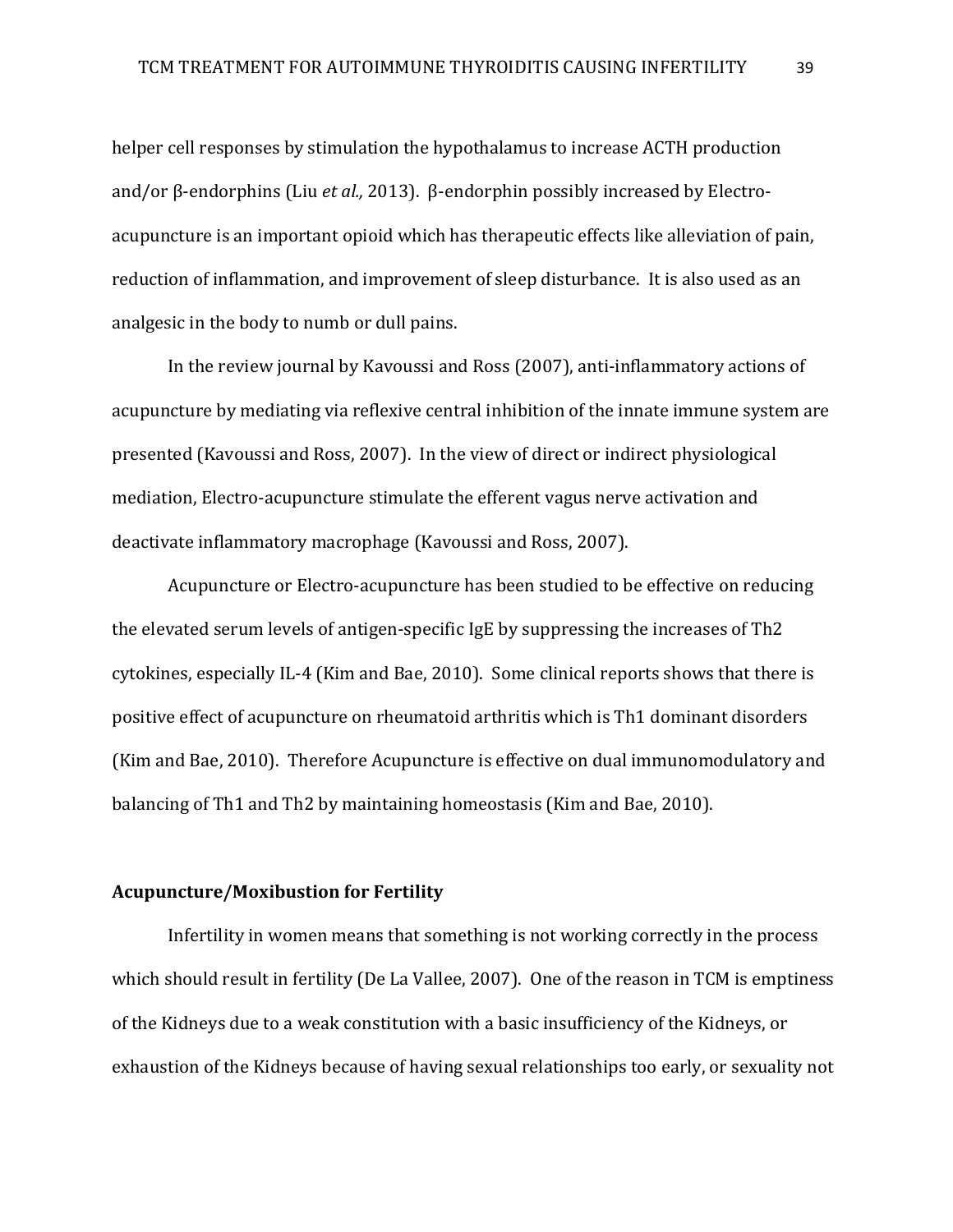managed well. And also the emptiness of the Kidney Qi, Chong and Ren Mai can be another reason which means that the circulation cannot warm up and bring the blood to the uterus, so there can be irregularities and disruption in menstruation and possible infertility (De La Vallee, 2007). The tongue will be normally pale with a white coat, and the pulse will be deep and thin, deep and slow, or deep and weak (De La Vallee, 2007). The Acupuncture treatment on REN4, Du4, KD3, SP6, UB23, and GB26 can be applied to regulate and support the Ren Mai and Chong Mai. And Moxibustion on Ren Mai to warm up the whole lower abdomen including uterus will be a good approach (De La Vallee, 2007).

According to Maciocia (1998), constitutional weakness of the Kidney-Essence, overwork causing Kidney Yin Deficiency (Maciocia, 1998). Constitutional weakness of the Kidney-Essence can be caused due to the woman's mother having been too old when conceiving, the parents' health being not good at the time of conception (Maciocia, 1998). The Kidney-Essence in TCM is the basis for the Heavenly Guy, so lack of the Kidney-Essence in women cannot conceive (Maciocia, 1998). Excessive physical work or exercise can cause infertility due to the Spleen and Kidney Yang weakness and also excessive sexual activity at an early age can cause the weakness of the Kidney and the Directing and Penetrating Vessels damage. Invasion of cold into the Uterus also can cause infertility by coldness obstructing the Uterus and the Directing and Penetrating Vessels (Maciocia, 1998). Consumption of cold or greasy diet is an important cause of Infertility (Maciocia, 1998).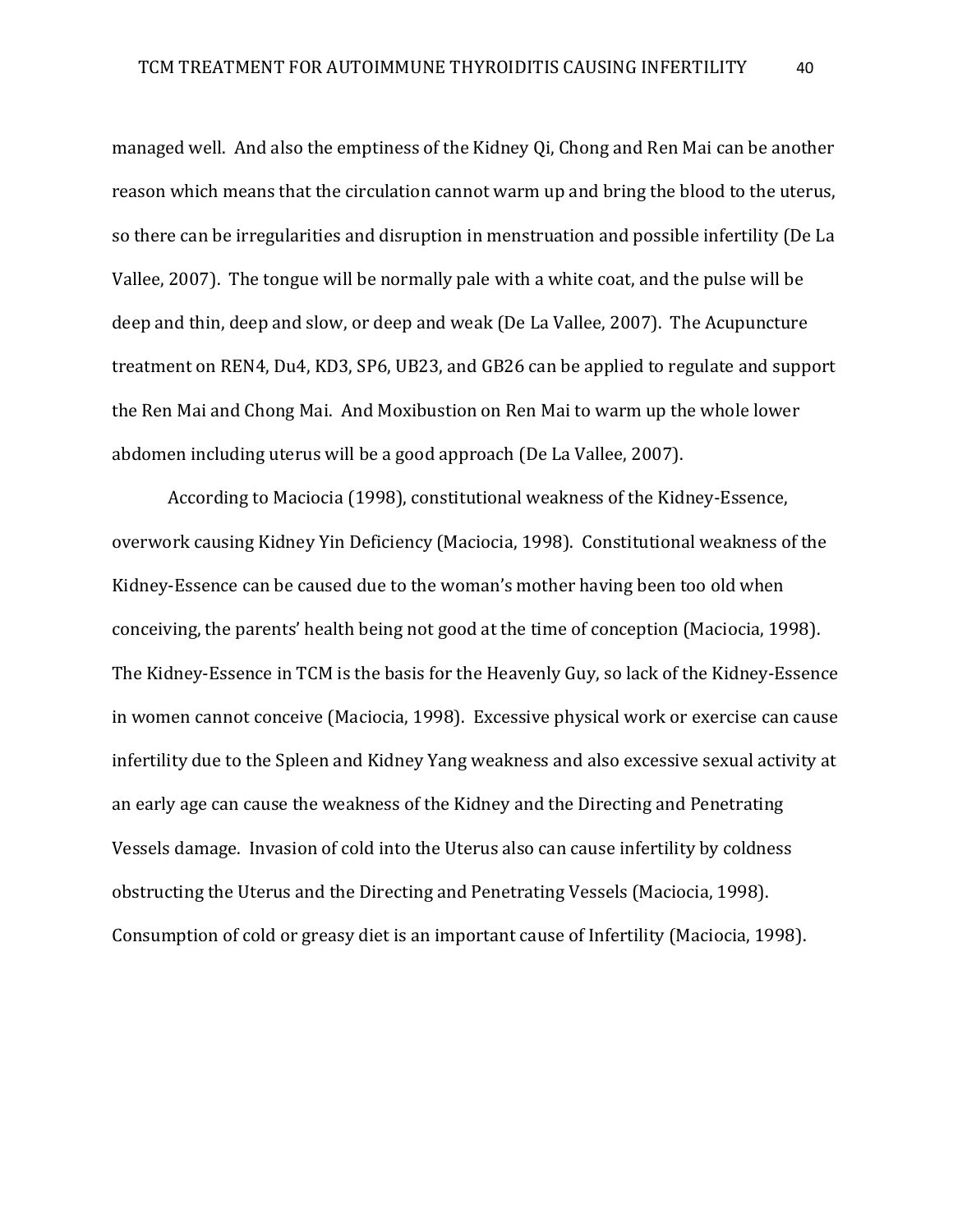### **Chapter 3: Methodology**

Purpose of this study is to find alternative way for infertile women dealing with autoimmune thyroid dysfunction not only to be healthier but also to become fertile. This chapter highlights the research methods used to determine acupuncture points and the clinical procedures utilized to accomplish the objective. This Literature review included the information from published books, classroom notes and lectures, used studies and peer reviewed articles that were of public record and already de-identified. Research and articles were compiled through online searches of medical journals through PubMed, EBSCO, Google Scholar, and BioMed Central using the following key search terms: Thyroid, Hypothyroidism, Autoimmune Thyroiditis, Infertility, Hashimoto's Thyroiditis, Traditional Chinese Medicine, Alternative Medicine, Acupuncture, Moxibustion, Phlegm, Spleen Qi Deficiency, Yin Fire, Kidney Yang Deficiency, Kidney Yin Deficiency, Qi and Blood Deficiency, Yuan Qi, Minister Fire, Latent Heat.

Analysis of the data gathered was conducted by categories demonstrated significant influences and efficacy as a systematic literature synthesis. It focused the intent of the researcher on synthesizing all of the research used in order to test the hypothesis. The researcher primarily utilized a desktop program called Zotero which was a citation management program that helps to collect, organize and cite the research information. However, the sources were manually printed, collected and organized instead of the citation program, Zotero. Upon conducting the search, 75 articles were found. After including those articles and published books which were written in English, and those that were human research and animal research, and excluding all articles older than 1990, male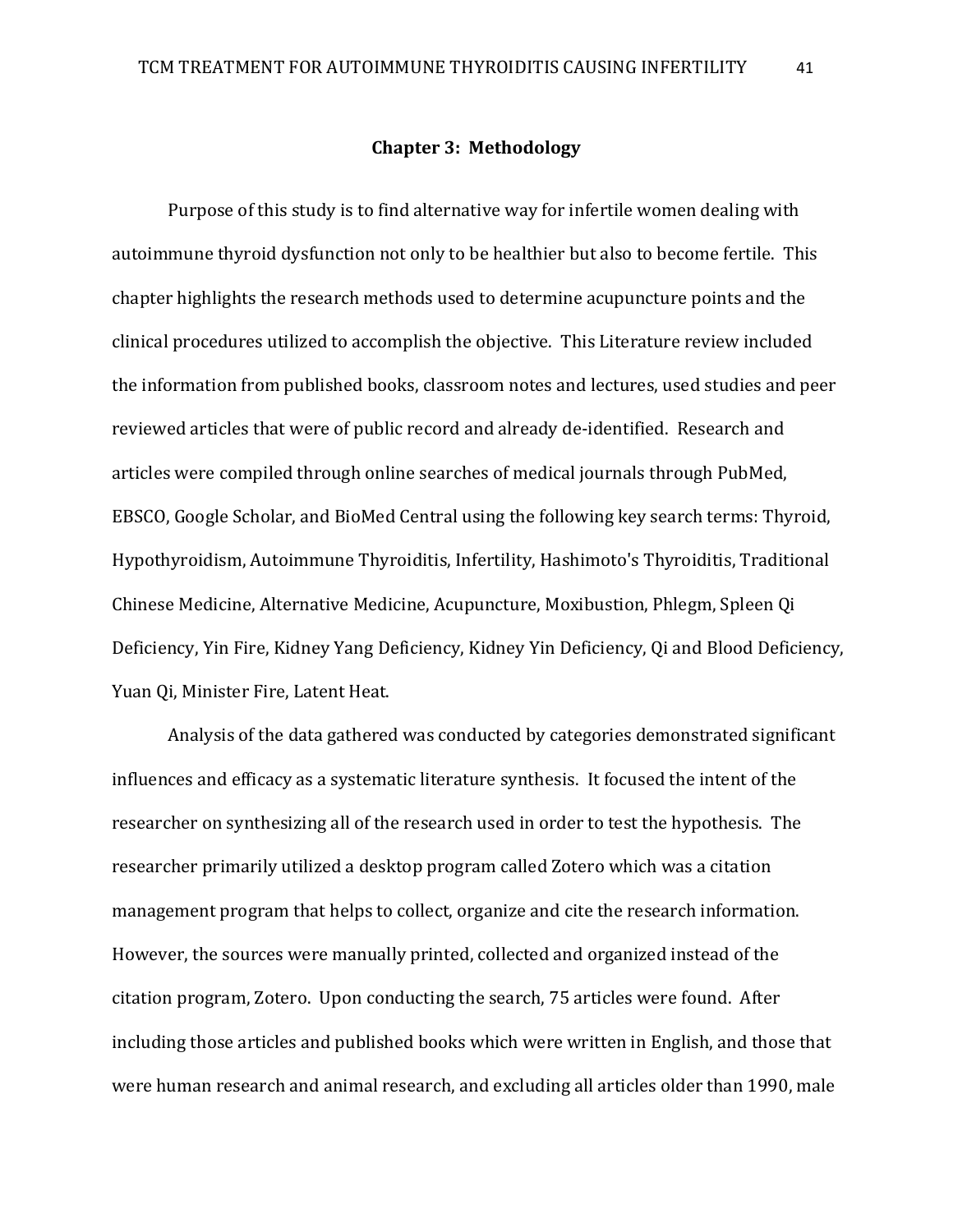fertility, Chinese Herbal Medicine, and Grave's Thyroiditis, 57 articles were included in the final search. The articles were organized into different categories : Autoimmunity, Autoimmunity and Miscarriage/Infertility, Autoimmunity and Acupuncture and/or Moxibustion, Infertility/Pregnancy, Infertility/Implantation/Pregnancy and Acupuncture, Thyroid dysfunction and Acupuncture, Thyroid dysfunction and Infertility, Autoimmune Thyroid dysfunction, Autoimmune Thyroid dysfunction and Infertility or Implantation or Pregnancy, and Acupuncture and/or Moxibustion for Auto Autoimmune Thyroid dysfunction and Infertility/Implantation/Pregnancy.

## **Human Research Ethical Considerations**

There was no informed consent needed for this research synthesis was literature review. There was no human subjects enrolled in this study and therefore this is not applicable. Only public record of already de-identified participants will be used.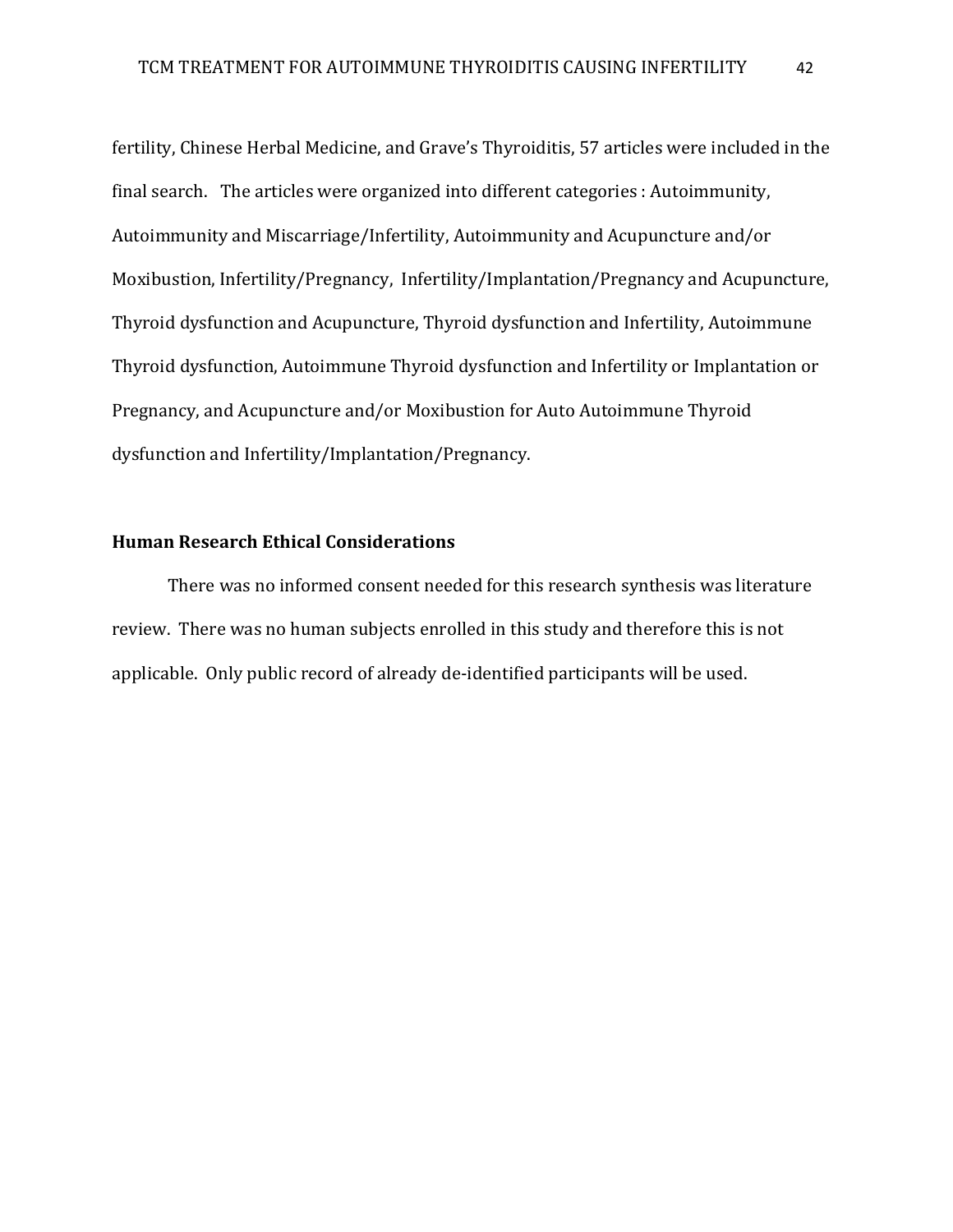#### **Chapter 4: Result**

## **Acupuncture for Autoimmune Thyroid Dysfunction and Fertility**

Thyroid dysfunction and thyroid peroxidase autoantibodies (TPO Ab) in females are related to subfertility and early pregnancy loss (Vissenberg *et al.,*  2015)*.* Immune related infertility refers to an inability to conceive or maintain a pregnancy because some aspect of the immune system prevents it. Autoimmune diseases are common in women and pregnancy is a common trigger (Kharrazian, 2006).

Infertility in TCM is frequently treated according to the menstrual cycle phases. During the menstruation phase or Atrophy of corpus luteum phase, the treatment is focused on regulating menstruation like stopping bleeding if the period is too heavy or invigorating blood if it is too scanty (Maciocia, 1998). During post-menstrual phase or Follicular development phase, the primary treatment goal is to nourish the blood and Kidney (Maciocia, 1998). During the inter-menstrual phase or Follicular maturity and ovulation phase, the treatment is to nourish Kidneys in order to consolidate the Directing and Penetrating Vessels. Lastly, the pre-menstrual phase or luteal phase is the phase when the corpus luteum develops and secretes progesterone, and the Yang is nourished and Liver Qi is moved (Maciocia, 1998) (See Table 6).

In TCM by Lewis (2004), more than any blood test results or any exam results, our immune system itself can cause the root problems (Lewis, 2004). Immunologic factors can be caused by the body heat and/or dampness, Blood stagnation, too much or too little Yin and Yang imbalance (Lewis, 2004). B-cells in the bone marrow and T-cells in the Thymus gland are the necessary fighters to defense the body against pathogens in the immune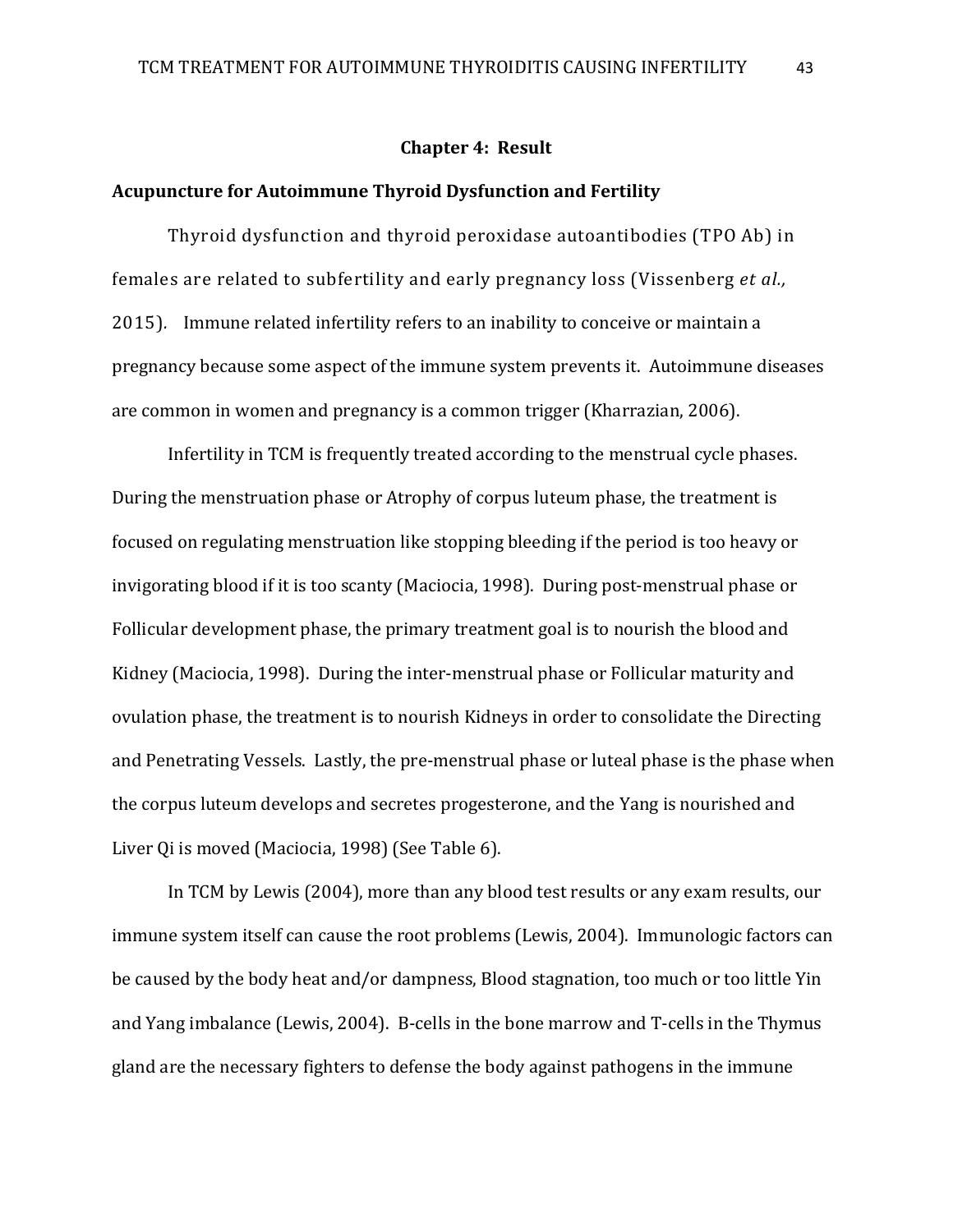system (Lewis, 2004). Strengthening the Origin, circulation, sustenance, and mobilization of these cells will tonify the immune system such as B-cells and T-cells (Lewis, 2004) (See Table 7).

All autoimmune reactions are body aches, increasing depression, irritability, premenstrual symptoms, early morning insomnia, night sweats, panic attacks, thin uterine lining (less than 8 mm on day 13 or 14), pro-response to high levels of follicle stimulating hormone, and hormone levels crashing in the middle of the cycle (Lewis, 2004). These symptoms correspond to a pattern of Liver Qi stagnation and Yin deficiency with heat in the Heart and Liver (Lewis, 2004). The pituitary and ovarian function imbalance and the Heart symptoms like palpitation, restlessness, and insomnia may be accompanied (Lewis, 2004) (See Table 8).

According to De La Vallee (2007), reasons of infertility in TCM is deficiency of the Kidneys due to a weak body or a basic insufficiency of the Kidneys, or exhaustion of the Kidneys due to early exposure of sexual relationships, or poorly managed sexuality. And also the emptiness of the Kidney Qi, Chong and Ren Mai can be another reason. Kidney deficiency will cause circulation problems which cannot warm up and fail to bring enough blood to the uterus. There may be irregular period or any disruption in menstruation. It can possibly lead the women to infertility (De La Vallee, 2007). The tongue with Kidney deficiency will be normally pale with a white coat, and the pulse will be deep and thin or deep and slow, or deep and weak (De La Vallee, 2007). The Acupuncture points can be REN4, Du4, KD3, SP6, UB23, and GB26 to regulate and support the Ren Mai and Chong Mai.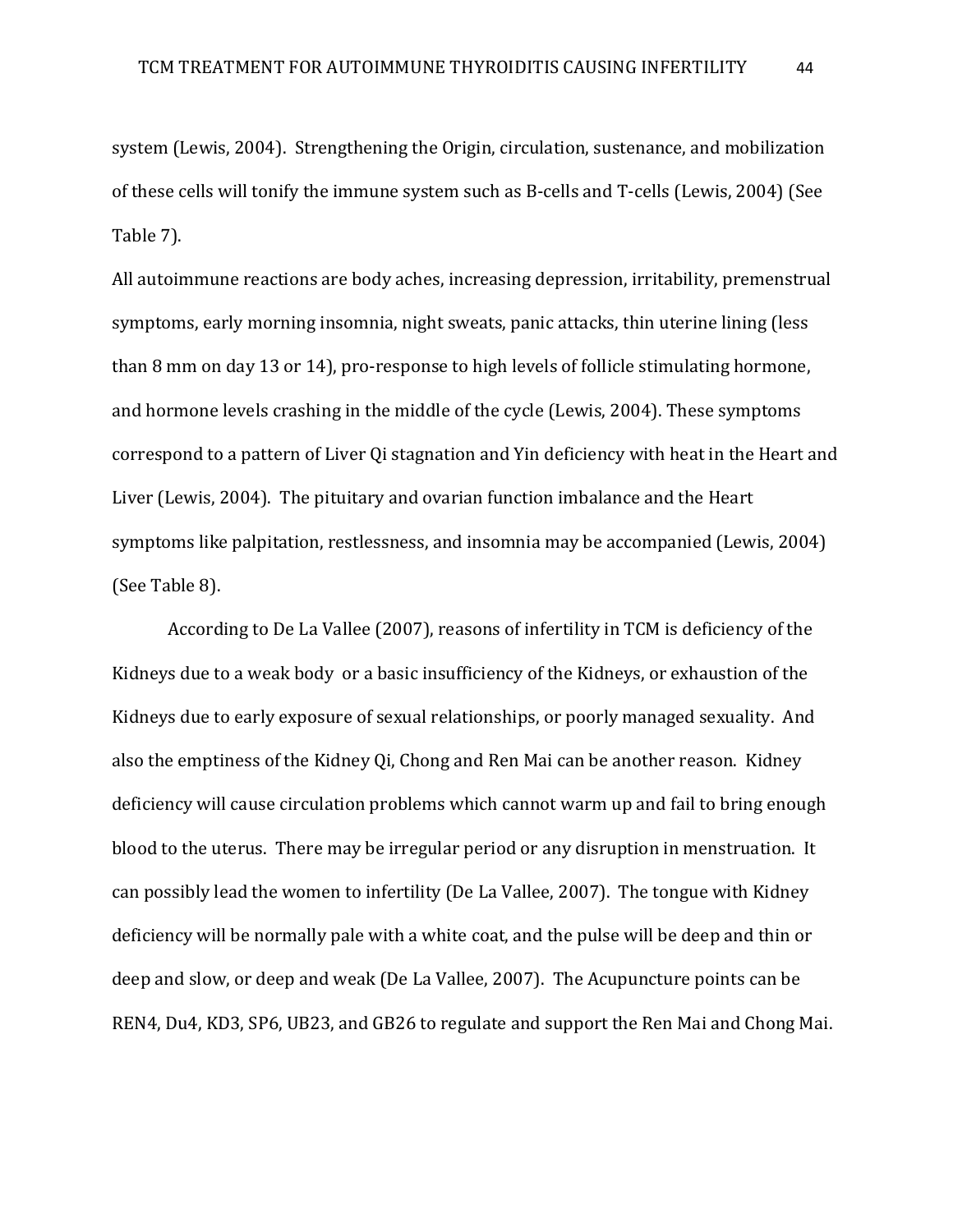## **Table 6. Infertility Treatment with Acupuncture and/or Moxibustion by Maciocia,**

| <b>TCM</b>       | <b>Clinical</b>          | <b>Tongue</b> | <b>Treatment</b>     | Acupuncture /     |
|------------------|--------------------------|---------------|----------------------|-------------------|
| <b>Diagnosis</b> | manifestations           | (T) /         | principle            | Moxa protocol     |
|                  |                          | Pulse (P)     |                      |                   |
|                  |                          | diagnosis     |                      |                   |
| Kidney Yang      | Prolonged menstrual      | $T:$ pale,    | <b>Tonify Kidney</b> | KD13, KD3, UB23,  |
| Deficiency       | cycle, Either scanty or  | swollen,      | Yang, stoke up       | UB52, REN4, DU4,  |
|                  | heavy period, backache,  | wet           | the Fire of the      | LU7, KD6, REN8.   |
|                  | dizziness, cold,         | P: deep,      | Gate of Life,        | All with          |
|                  | depression, frequent     | weak          | strengthen           | reinforcing       |
|                  | urination                |               | the Uterus           | method.           |
|                  |                          |               |                      | Moxa on REN8      |
|                  |                          |               |                      | should be used    |
| Kidney Yin       | Long term infertility,   | T: red        | Nourish              | REN4, REN7, KD3,  |
| Deficiency       | early period, scanty and | without       | Kidney Yin           | KD13, SP6, LU7,   |
|                  | light colored blood, 5   | coating       | and Kidney           | KD6, UB52.        |
|                  | palm heat, night         | P:            | Essence              | No Moxa should be |
|                  | sweating, dizziness,     | floating-     |                      | used.             |
|                  | tinnitus                 | empty or      |                      |                   |
|                  |                          | rapid-fine    |                      |                   |
| Blood            | Scanty period, pale      | T: pale       | Nourish Blood        | REN4, ST36, SP6,  |
| Deficiency       | blood, delated cycle,    | and thin      | and the              | KD13, UB20,       |
|                  | tiredness, depression,   | $P:$ choppy   | Essence,             | UB23, UB17, ZI    |
|                  | dizziness, pale          | or fine       | strengthen           | GONG XUE (3 Cun   |
|                  | complexion, blurred      |               | the Liver and        | lateral to REN3). |
|                  | vision                   |               | Kidneys              | All with          |
|                  |                          |               |                      | reinforcing       |
|                  |                          |               |                      | method.           |

## **1998 in Obstetrics & Gynecology in Chinese Medicine**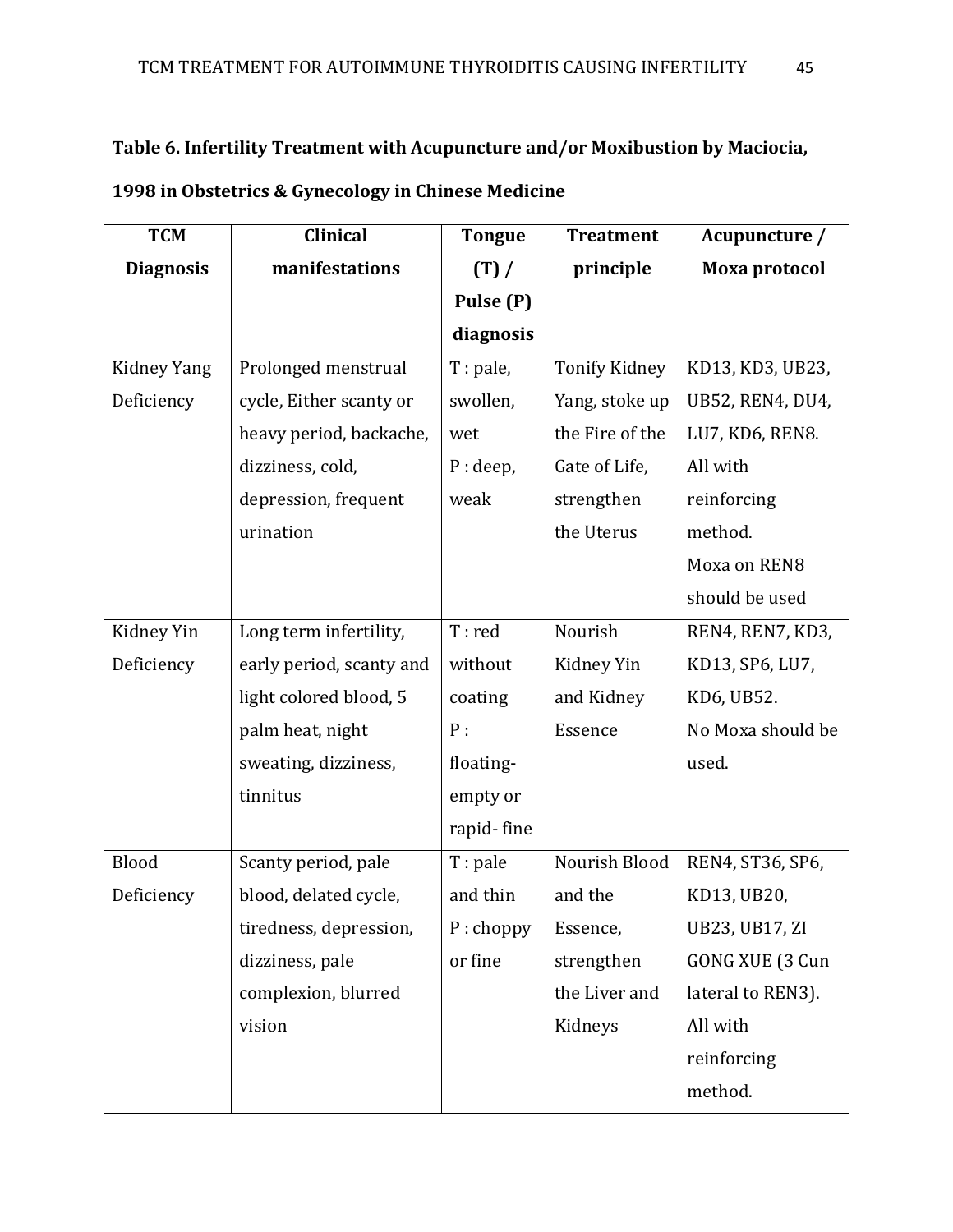|                   |                           |              |               | Moxa is applicable.     |
|-------------------|---------------------------|--------------|---------------|-------------------------|
| Cold in           | Primary infertility,      | $T:$ pale,   | Warm and      | REN2, REN4, DU4,        |
| Uterus            | delayed cycle, scanty     | thick-       | tonify Kidney | KD7, UB23, REN7.        |
|                   | period, small clots,      | white        | Yang, warm    | All with                |
|                   | painful period, better    | coating      | the Uterus,   | reinforcing             |
|                   | with heat, feeling colder | P: weak,     | scatter cold  | method.                 |
|                   | during period, pale face, | tight        |               | Moxa should be          |
|                   | feeling cold, sore back   |              |               | used.                   |
|                   |                           |              |               |                         |
| Dampness in       | Irregular periods,        | T: sticky    | Resolve       | REN3, ZI GONG           |
| the lower         | delated cycle, mid-cycle  | coating      | Dampness,     | XUE, ST28, SP9,         |
| burner            | pain, vaginal discharge,  | P:           | remove        | SP6, REN9, SU7,         |
|                   | long term infertility,    | slippery     | obstructions  | KD6, ST30, KD14,        |
|                   | adhesions, obesity,       |              | from the      | <b>UB32. For Damp</b>   |
|                   | feeling of heaviness      |              | Directing and | heat, GB41, SJ5,        |
|                   |                           |              | Penetrating   | GB26, UB32, REN4        |
|                   |                           |              | Vessels       | All with reducing       |
|                   |                           |              |               | or even method.         |
|                   |                           |              |               | No Moxa                 |
| <b>Blood-Heat</b> | Early periods(short       | T:red        | Cool Blood,   | LI11, SP10, KD2,        |
|                   | cycle) up to twice a      | P: rapid,    | regulate the  | LV3, SP6, P3,           |
|                   | month, heavy flow,        | overflowin   | periods       | <b>UB17, REN4, LU7,</b> |
|                   | feeling hot during        | g            |               | KD <sub>6</sub>         |
|                   | period, thirst, mental    |              |               | No Moxa                 |
|                   | restlessness              |              |               |                         |
| Stagnation of     | Irregular periods,        | T: normal    | Move Qi,      | LV3, GB34, SJ6,         |
| Qi                | premenstrual tension,     | color        | eliminate     | PC6, REN6, REN4,        |
|                   | painful periods, breast   | $P:$ wiry or | stagnation,   | KD14, SP4, PC6.         |
|                   | distention, irritability  | choppy       | pacify the    | All with reducing       |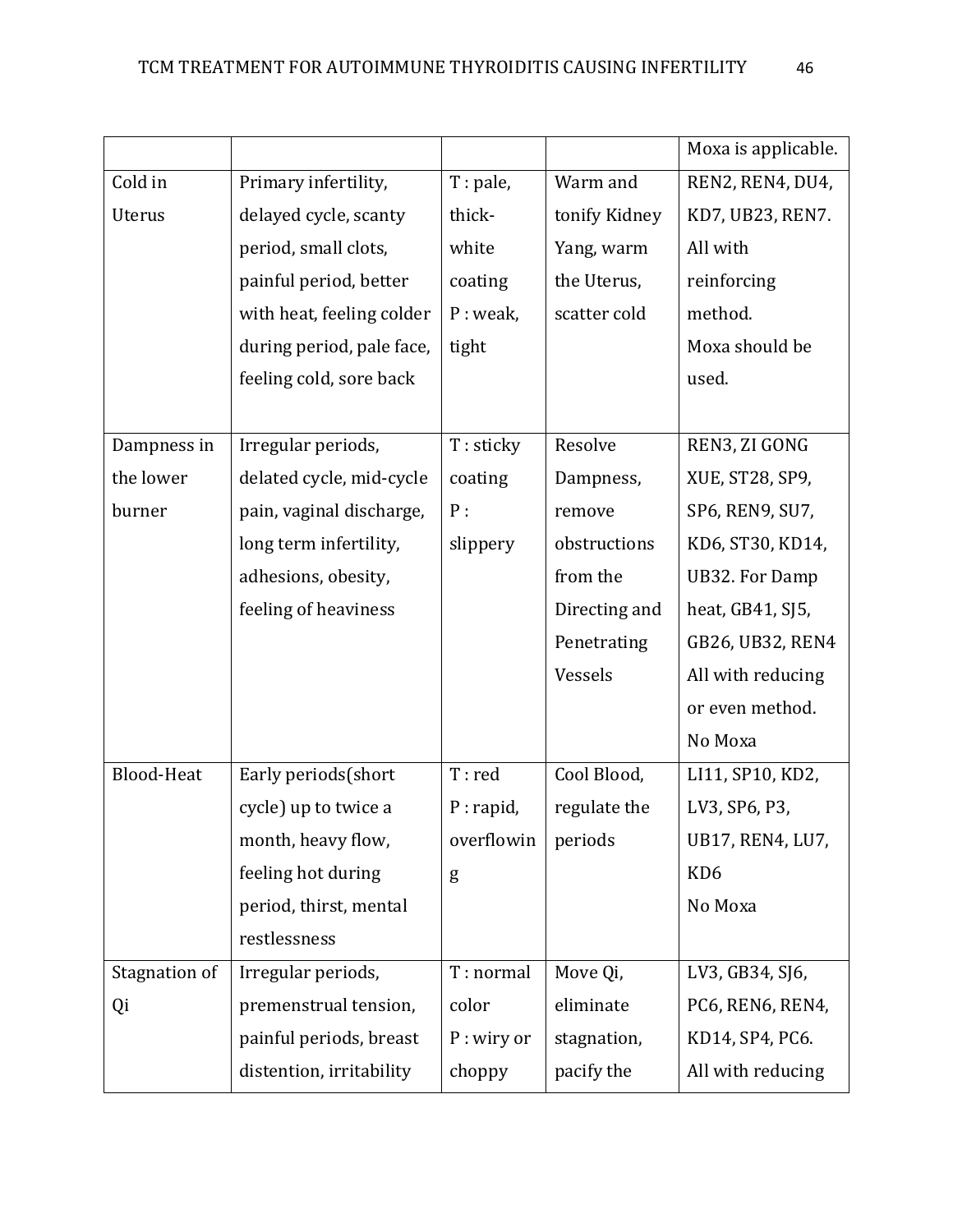|           |                           |              | Liver regulate | or even method.       |
|-----------|---------------------------|--------------|----------------|-----------------------|
|           |                           |              | the periods    | No Moxa.              |
| Stasis of | Irregular and painful     | T: purple    | Invigorate     | LV3, GB34, UB17,      |
| Blood     | periods, dark blood       | $P:$ wiry or | blood,         | SP10, SP6, PC6,       |
|           | with clots, irritability, | choppy       | eliminate      | SJ6, REN6, REN4,      |
|           | manic behavior, mental    |              | stasis, pacify | SP4 (Rt), PC6 (Lt),   |
|           | restlessness, abdominal   |              | Liver and the  | KD14, ST29, KD6       |
|           | pain.                     |              | Penetrating    | $(Rt)$ , LU7 $(Lt)$ . |
|           |                           |              | Vessel, and    | All with reducing     |
|           |                           |              | regulate the   | or even method        |
|           |                           |              | periods.       |                       |

# **Table 7. Immune system strengthening by Lewis (2004)**

| <b>Components</b> | <b>Defensive forces</b> | <b>Strengthen</b>    | Acupuncture            |
|-------------------|-------------------------|----------------------|------------------------|
|                   |                         |                      | protocol               |
| Origin            | Ensure a strong         | <b>Tonify Kidney</b> | KD3, KD7, LV14,        |
|                   | foundation by           |                      | <b>UB23, UB52, DU4</b> |
|                   | choosing the best       |                      |                        |
|                   | soldiers                |                      |                        |
| Circulation       | Allow transit of the    | Penetrating          | ST30, SP4, PC6         |
|                   | troops via safe         | meridian             |                        |
|                   | passages                |                      |                        |
| Sustenance        | Provide adequate        | Nourish Spleen       | ST36, REN6, Ren12      |
|                   | nourishment to keep     |                      |                        |
|                   | the forces healthy      |                      |                        |
| Mobilization      | Don't allow the         | Remove energetic     | UB23, KD16, ST30       |
|                   | regiment to stagnate    | blockages            |                        |
|                   | or revolt               |                      |                        |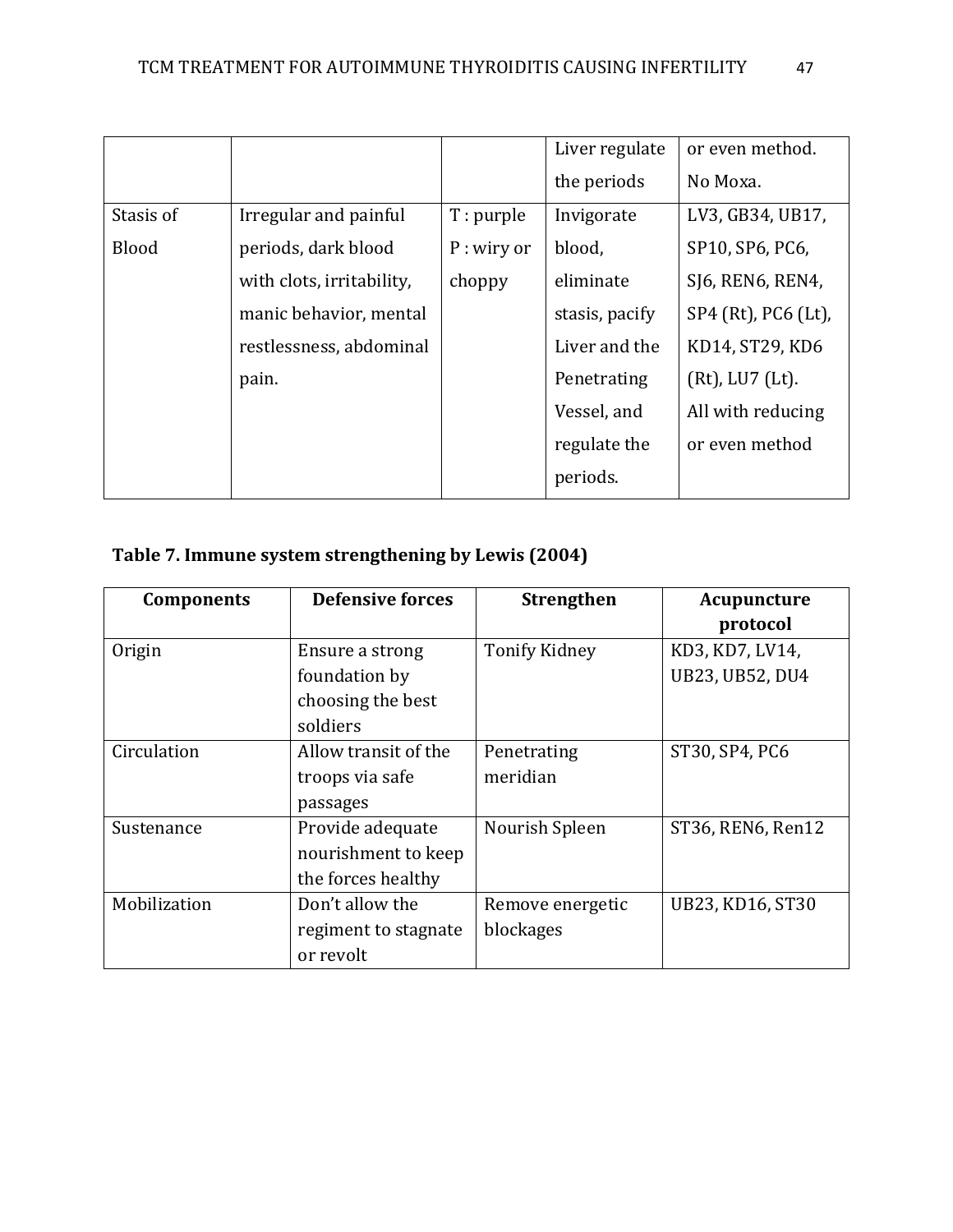| <b>Diagnosis</b>                                                                    | <b>Symptoms</b>                                                                                                                                                                                                                                                          | <b>Treatment</b>                                                    | Acupuncture                                                                              |
|-------------------------------------------------------------------------------------|--------------------------------------------------------------------------------------------------------------------------------------------------------------------------------------------------------------------------------------------------------------------------|---------------------------------------------------------------------|------------------------------------------------------------------------------------------|
|                                                                                     |                                                                                                                                                                                                                                                                          |                                                                     | and/or                                                                                   |
|                                                                                     |                                                                                                                                                                                                                                                                          |                                                                     | <b>Moxibustion</b>                                                                       |
|                                                                                     |                                                                                                                                                                                                                                                                          |                                                                     | protocol                                                                                 |
| Spleen Qi<br>deficiency and<br>dampness.<br>Phlegm(condensed                        | Fatigue, lack of strength,<br>lower back pain, heavy lower<br>legs, heavy dragging feeling,<br>profuse sticky, and thick                                                                                                                                                 | Supplement<br>the Spleen, dry<br>dampness, and<br>transform         | Strengthen the<br>Spleen: SP6, ST36,<br>REN <sub>6</sub><br>Resolve dampness :           |
| dampness)<br>Obstruction                                                            | vaginal discharge, and<br>positive sperm (blood,<br>essence) antibodies. May be<br>overweight.<br>Tongue : thin, white coating<br>Pulse: fine, slippery or<br>viscous                                                                                                    | phlegm                                                              | SP9, ST40                                                                                |
| <b>Blood obstruction</b><br>and stagnation,<br>Blood stasis, Liver<br>Qi stagnation | Abdominal pain associated<br>with menstrual flow, blood<br>clots.<br>Tongue: may be dark, small,<br>flat blemishes or<br>discolorations on the edges<br>of the tongue or darkened<br>papillae (bumps)<br>Pulse : taut or wiry, choppy,<br>coming and going roughly       | Move the Qi,<br>invigorate the<br>Blood, and<br>transform<br>stasis | Invigorate the<br>Blood: UB17, SP10<br>Resolve the Liver Qi<br>stagnation : LV3,<br>LV14 |
| Kidney Yin<br>Deficiency with<br>excess Heat,                                       | Short cycles, profuse<br>menstruation, afternoon<br>tidal fever, dry mouth, sore<br>throat, constipation, red<br>eyes, dizziness, tinnitus, low<br>back pain, lower leg<br>weakness, heart irritation,<br>and easy anger<br>Tongue: thin, red, dry<br>Pulse: find, rapid | Enrich Yin and<br>clear heat to<br>bring the fire<br>down           | Supplement the<br>Kidney Yin and clear<br>heat with KD3,<br>REN3, SP10, and<br>LI11      |
| Damp Heat                                                                           | Profuse, yellow vaginal<br>discharge, possibly with a                                                                                                                                                                                                                    | Clear Heat,<br>drain                                                | LV2, SP6, SP9, SP10                                                                      |

## **Table 8. Autoimmune Infertility and Miscarriage by Lewis (2004)**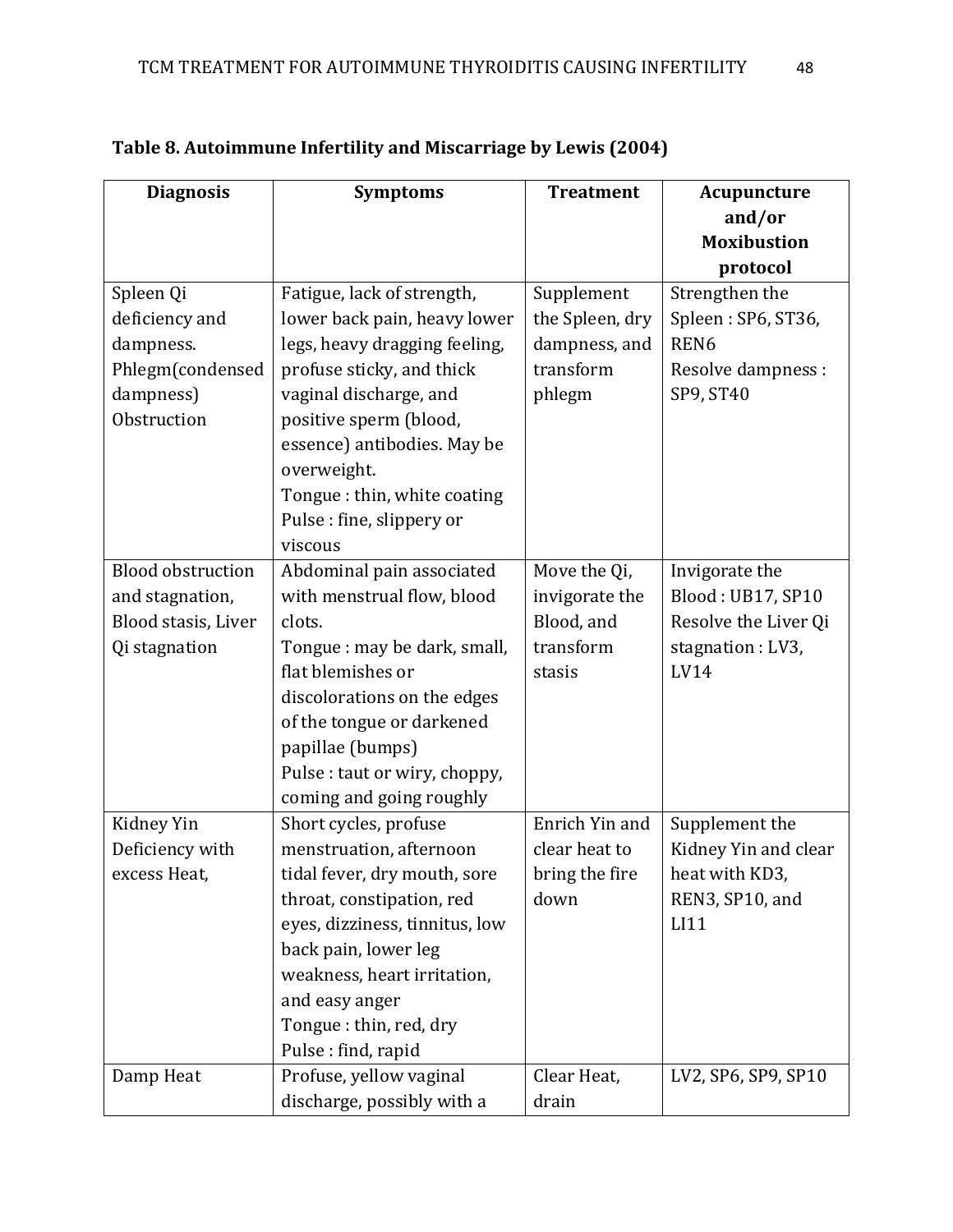| foul odor, lake of               | dampness,    |  |
|----------------------------------|--------------|--|
| menstruation, may be early       | supplement   |  |
| menstruation, profuse or         | and move the |  |
| diminished blood flow, slimy     | Qi           |  |
| clots, vaginal or rectal itching |              |  |
| (usually premenstrual),          |              |  |
| chronic lower abdominal          |              |  |
| pain with the menstrual          |              |  |
| period, lower back pain          |              |  |
| Tongue: red with moist           |              |  |
| yellow coating                   |              |  |
| Pulse: fine, slippery, rapid     |              |  |

## **Moxibustion for Autoimmune Thyroid Dysfunction and Fertility**

In the research by Han *et al*. (2014), it was found that Moxibustion (Moxa) treatment improves disease activity, repairs damaged colonic mucosa, suppresses secretion of serum IL-8 while activating that of IL-10, inhibits activation of NF-κB p65, and decreases expression of TLR-9 in Ulcerative Colitis (UC) rats. The result shows that the effect of moxibustion therapy in UC rats is possibly related to the inhibition of inflammatory cells by suppressing secretion of pro-inflammatory cytokine IL-8 and activating secretion of anti-inflammatory cytokine IL-10, and blocking of the inflammatory signaling transduction pathway by inhibiting activation of transcription factor NF-κB p65 and repressing the pattern recognition receptor TLR9 (Han *et al*., 2014).

Bao *et al*. (2016) proposed in the research that Moxibustion regulates the defaultmode network (DMN) in the brain and suppressed abnormal prefrontal cortex (PFC) activation in patients with chronic visceral pain (Bao *et al*., 2016). This shows the effect of Moxibustion on Crohn's Disease enhancing the bodily attention on the abdomen region to promote healing (Bao *et al*., 2016). In another study, indirect Moxibustion on the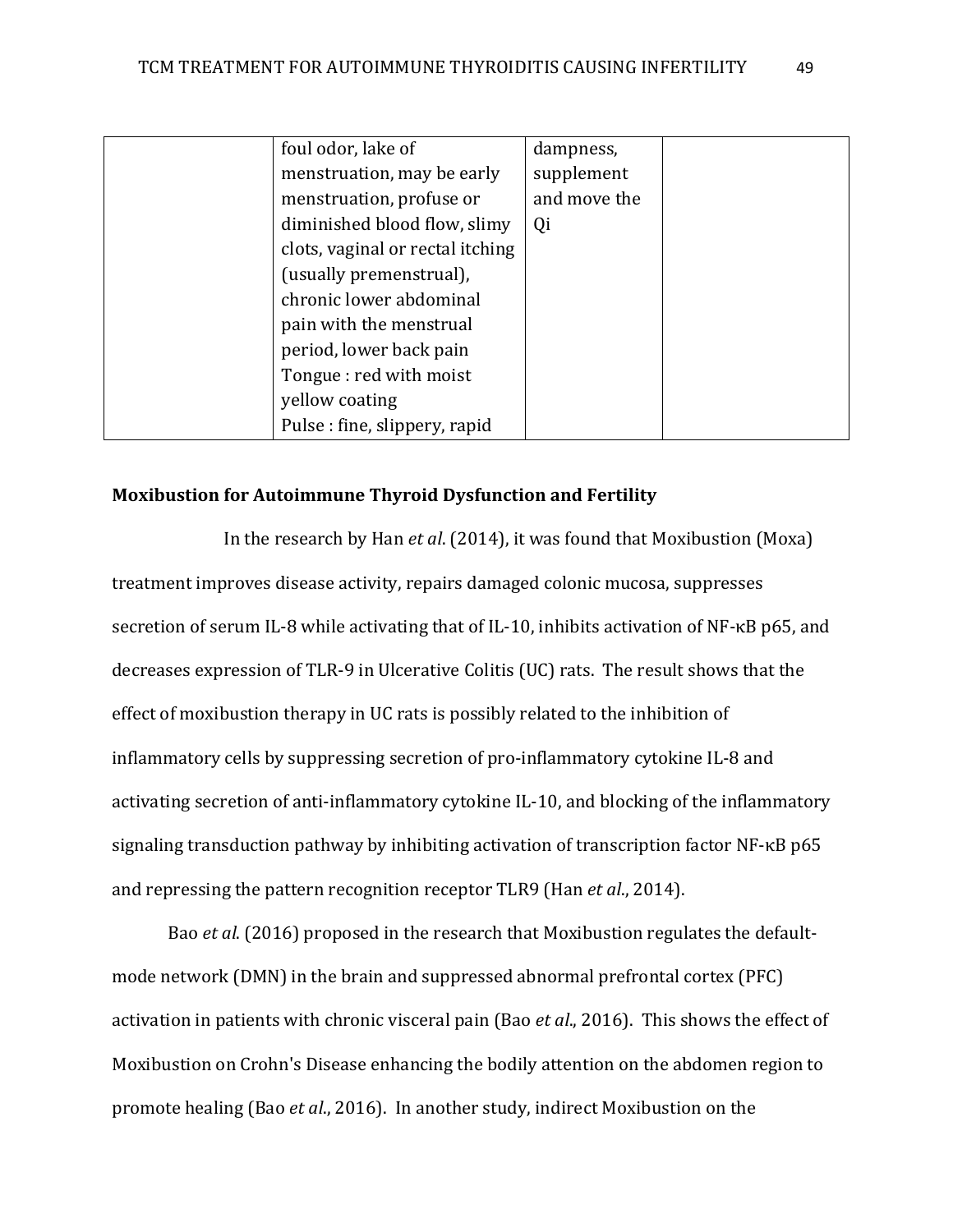acupuncture points of ST36 and SP6 for 1 week could elevate CD3+ and CD4+ T lymphocytes in normal subjects, whereas decrease relative proportions of CD8+ T lymphocytes in patients with Systemic Lupus Erythematosus (Kung *et al*., 2006). This means indirect Moxibustion has different immunomodulation in normal conditions and in autoimmune conditions (Kung *et al*., 2006). According to the study, Moxibustion possibly promote CD3+ and CD4+ but suppress CD8+ in Autoimmune conditions. Another research shows that Moxibustion with levothyroxine as a treatment for Hashimoto's thyroiditis can improve clinical symptoms and thyroid function as compared with levothyroxine alone (Xia, 2012). The study showed that Moxibustion treatment significantly increased FT4 and FT3 (P < 0.01) and lowered S-TSH (Xia, 2012).

For infertility due to Kidney Yang deficiency, Moxibustion can be used on REN8 (Maciocia, 1998). Moxibustion also can be used for Coldness in the Uterus and Blood deficiency (Maciocia, 1998). Moxibustion should not be used for infertility related to Yin deficiency, Dampness in the lower burner, Qi stagnation, and Blood heat (Maciocia, 1998). According to De La Vallee (2007), Moxibustion can be applied on Ren Mai to warm up the whole lower abdomen including uterus (De La Vallee, 2007).

**Table 9. Studies/Results after Moxibustion treatments** 

| <b>Studies</b>   | Diagnosis and      | <b>Results</b>                                      |
|------------------|--------------------|-----------------------------------------------------|
|                  | protocol           |                                                     |
| Han et al., 2014 | Ulcerative Colitis | Improves disease activity, repairs damaged colonic  |
|                  |                    | mucosa, suppresses secretion of serum pro-          |
|                  |                    | inflammatory cytokine IL-8 while activating anti-   |
|                  |                    | inflammatory cytokine IL-10, inhibits activation of |
|                  |                    | NF-KB p65, and decreases expression of TLR-9        |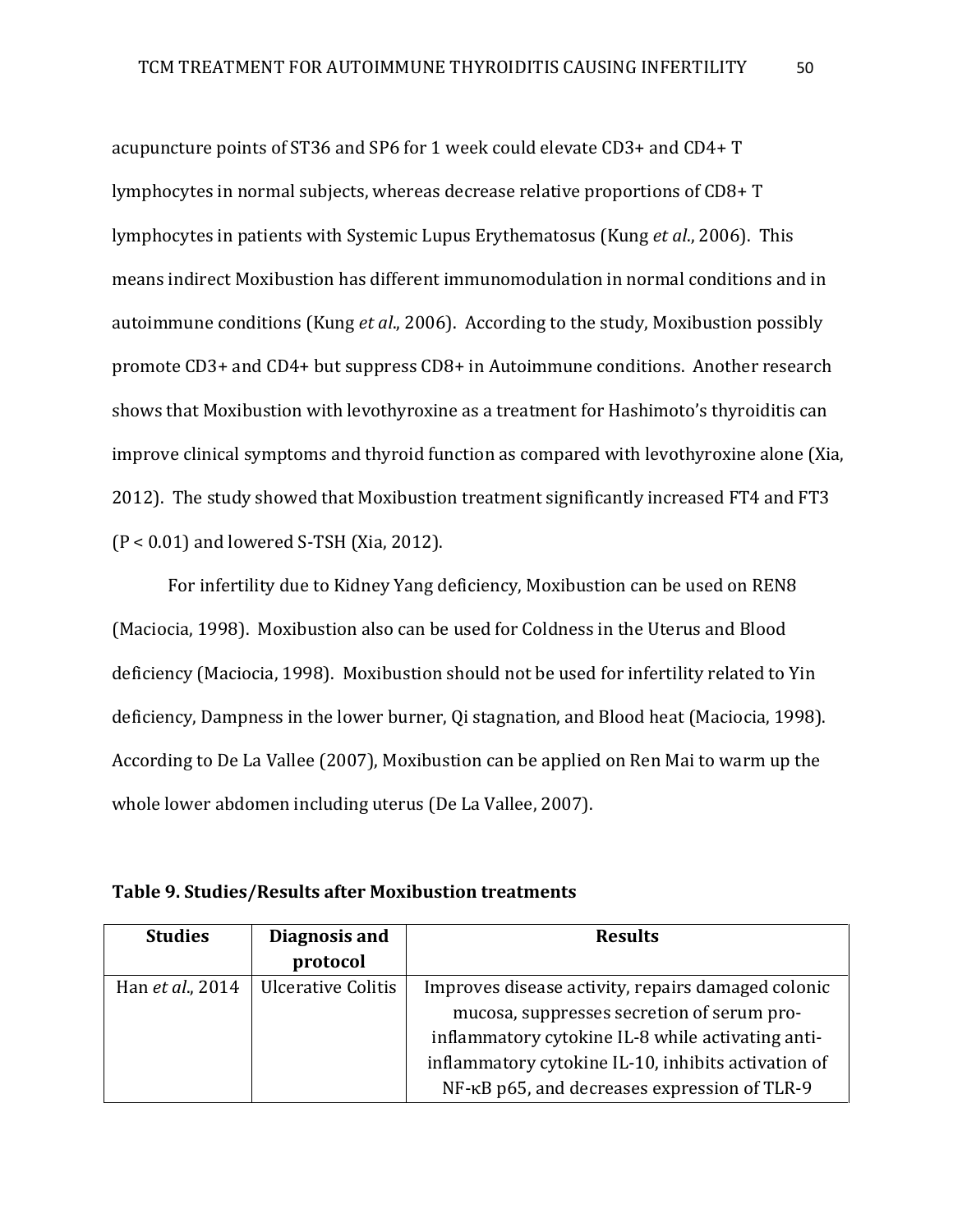| Bao et al., 2006 | Crohn's Disease, | Indirect Moxibustion for 1 week could elevate CD3+       |
|------------------|------------------|----------------------------------------------------------|
|                  | Systemic Lupus   | and CD4+ T lymphocytes in normal subjects, whereas       |
|                  | Erythematosus,   | decrease relative proportions of CD8+ T lymphocytes      |
|                  | (ST36, SP6)      | in patients with Systemic Lupus Erythematosus.           |
|                  |                  | Different immunomodulation in normal condition           |
|                  |                  | and autoimmune status                                    |
| Xia, 2012        | Hashimoto's      | Improved clinical symptoms and thyroid function          |
|                  | Thyroiditis, DU4 | compared with levothyroxine alone.                       |
|                  |                  | Increased FT4 and FT3 significantly after                |
|                  |                  | Moxibustion treatment ( $P < 0.01$ ); lower S-TSH in the |
|                  |                  | Moxibustion group                                        |

## **Summary**

The presence of TPO Ab in autoimmune thyroid dysfunctions is known to be associated with a higher risk of miscarriage. Conventional Western treatment consists primarily of thyroid hormone replacement when hypothyroidism develops, but no known medical therapy that arrests the progressive thyroid gland destruction in Hashimoto's Thyroiditis currently exists (Gaby, 2011). This gives Traditional Chinese Medicine as an alternative way having potential to treat autoimmune thyroid dysfunction. The essential concept of Acupuncture and/or Moxibustion treatment for autoimmune disease is clearing heat, reinforcing Yin, supporting Qi and resolving Blood stasis.

The personalized and individual approach of Traditional Chinese Medicine would make an attempt to discover as many sources to diagnose the origin instead of merely narrowing down the cause. It seems unnecessary and impossible to pinpoint a single acupuncture point or multiple acupuncture points as one diagnosis for everyone. However, successive Electro-acupuncture treatment on ST36 may restore the balance to the T-cell responses by stimulation the hypothalamus to increase ACTH production and/or β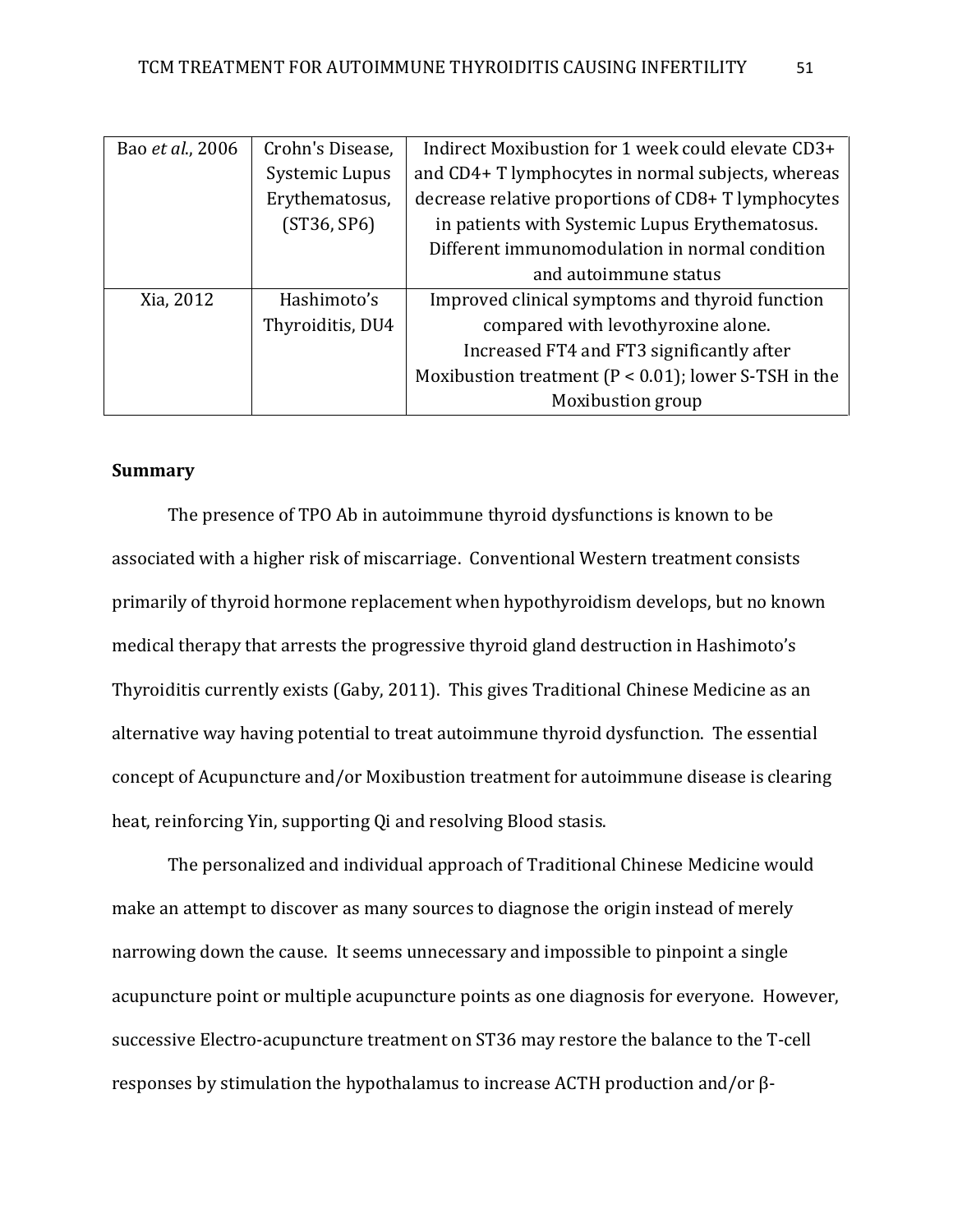endorphins according to Liu *et al.*(2013). And also indirect moxibustion on the acupuncture points of ST36 and SP6 for 1 week could elevate CD3+ and CD4+ T lymphocytes in normal subjects, whereas decrease relative proportions of CD8+ T lymphocytes in patients with Systemic Lupus Erythematosus (Kung *et al*., 2006). This means indirect moxibustion has different immunomodulations for normal conditions and an autoimmune status (Kung *et al*., 2006). And also Moxibustion with levothyroxine as a treatment for Hashimoto's thyroiditis was demonstrated the improvement of clinical symptoms and thyroid function as compared with levothyroxine alone (Xia, 2012). This results shows that Acupuncture and/or Moxibustion may have possible effectiveness to reduce inflammation causing miscarriage and difficulties of conception.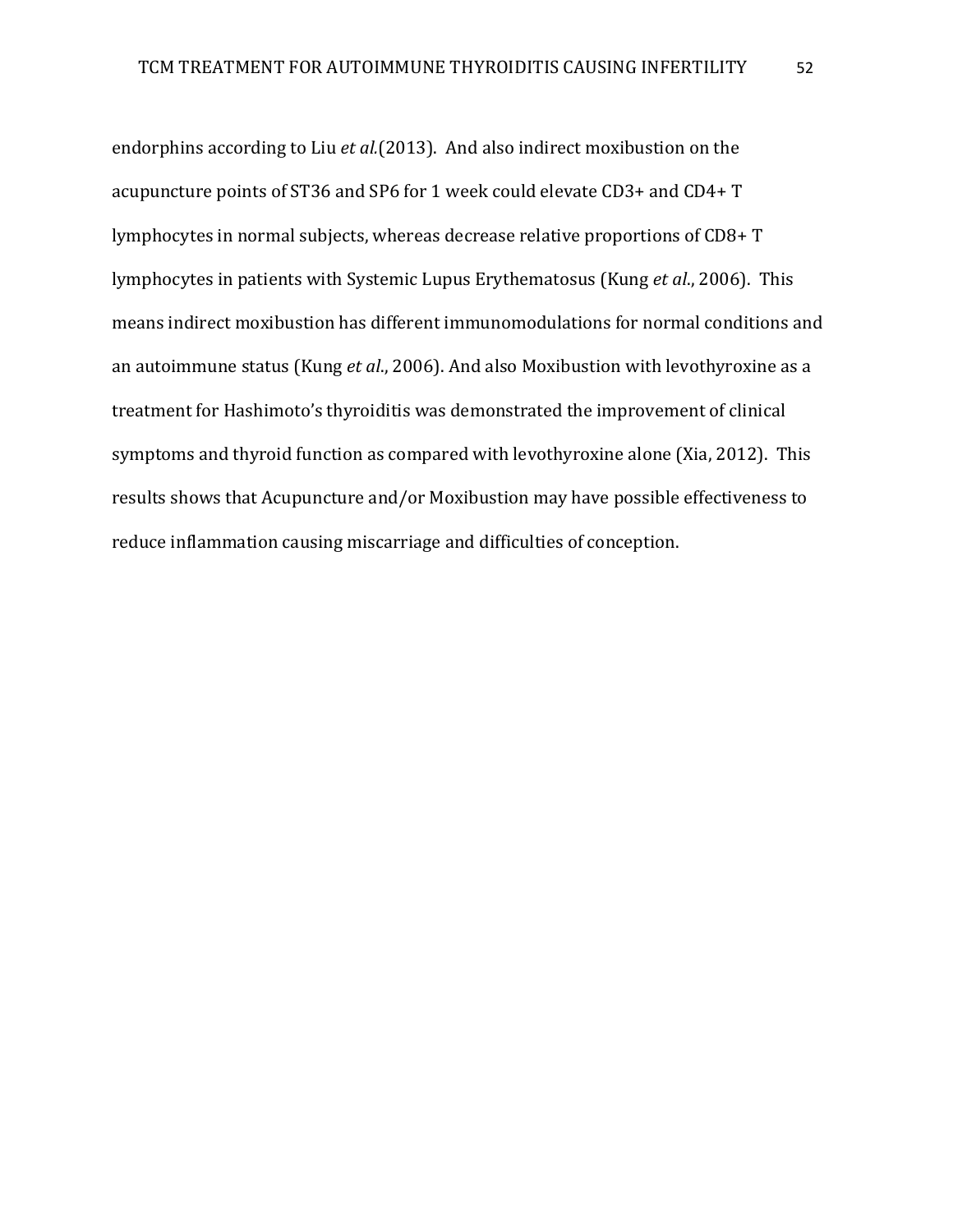#### **Chapter 5: Discussion**

Autoimmune disease is chronic disorder that have been difficult to cure or recover from it. The characteristic of autoimmune disease is immune system attacking the body components, so that the body components and the function is damaged temporarily or progressed destruction rapidly leading to permanent damage. Hashimoto's Thyroiditis is an autoimmune disease which the immune system destroys the thyroid gland. Thyroid dysfunction interferes with human reproductive physiology and it possibly reduces the fertility or pregnancy which adversely affects pregnancy outcomes. Pregnant women affected by Hypothyroidism or Hashimoto's Thyroiditis may have issues like an increased risk of preeclampsia, perinatal mortality, and miscarriage.

After a thorough review of the studies, it showed that Acupuncture and Moxibustion improve overall health of patients with autoimmune thyroid dysfunction and increase the anti-inflammatory cytokine. The researches show that Acupuncture has been used as an anti-inflammatory which has shown the Acupuncture may balance modulation of Th1/Th2 when the patients have Thyroid dysfunction with inflammation. The books from Chinese Medicine practitioners suggest that Acupuncture/Moxibustion for infertility is commonly used to tonify Kidney or Spleen and move stagnated Qi or any blockage like phlegm or dampness. Because the Kidney in Chinese medicine controls the reproductive system and Spleen produces the blood which many women are lacking of. When dealing with autoimmune disorder, Liver Qi stagnation and Yin deficiency with heat in the Heart and Liver should be addressed primarily (Lewis, 2004). Because the pituitary and ovarian function imbalance and the Heart symptoms like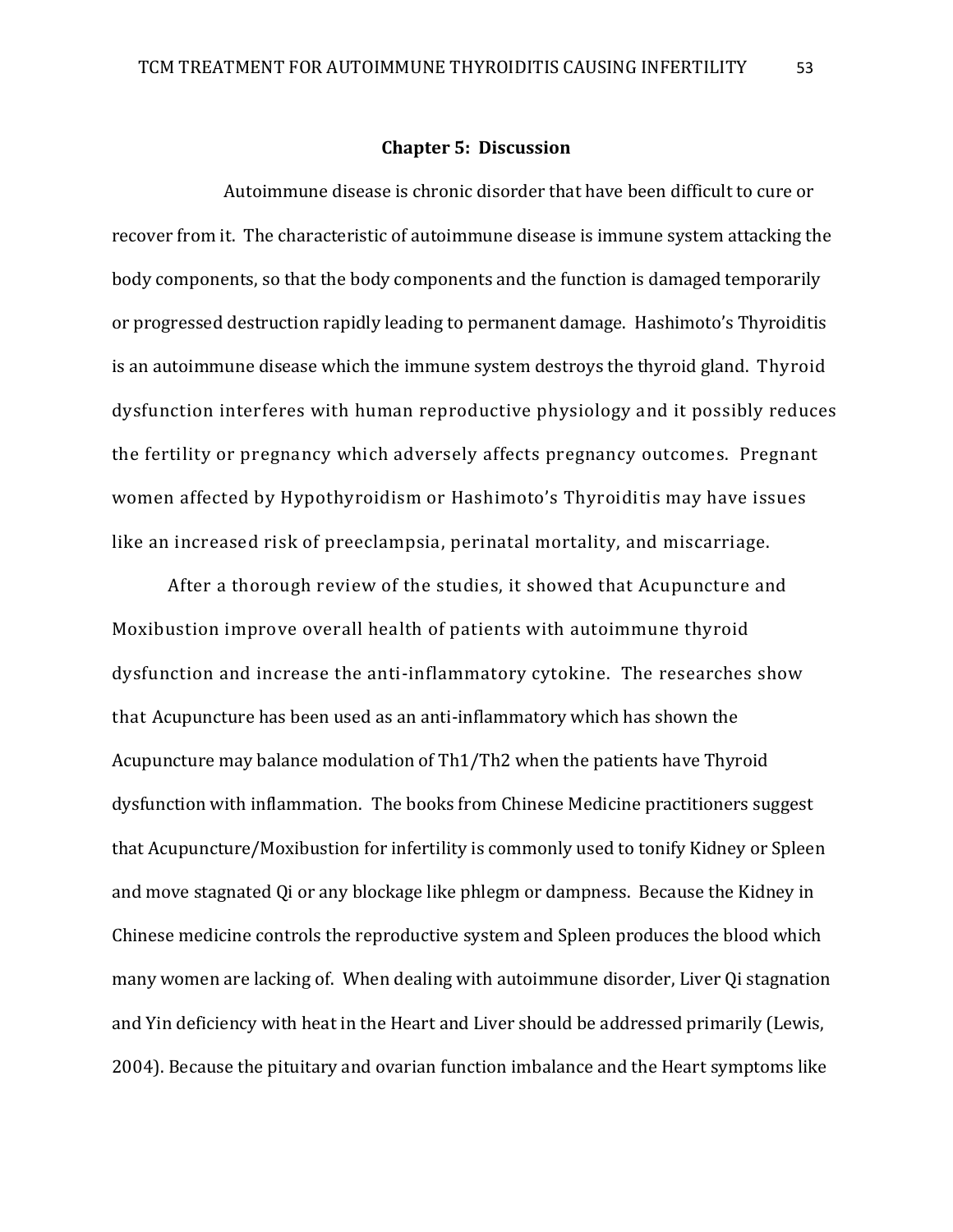palpitation, restlessness, and insomnia may be accompanied together in women (Lewis, 2004).

Even though there is limited information about Moxibustion for infertility related Autoimmune Thyroid dysfunction, some studies have shown that Moxibustion is found to have an effect on immunomodulation in normal condition and autoimmune status by elevating CD3+ and CD4+ T-lymphocytes in normal patients and decreasing CD8+ Tlymphocytes. Another research shows that Moxibustion with levothyroxine as a treatment for Hashimoto's thyroiditis can improve clinical symptoms and thyroid function as compared with levothyroxine alone (Xia, 2012)

## **Practical implication**

The researcher's goal for this literature review was to demonstrate the potential value and effectiveness of Traditional Chinese Medicine for patients who have been suffering due to Autoimmune Thyroiditis and infertility. This literature review suggest that Acupuncture and/or Moxibustion treatment may improve autoimmune dysfunction in female by balancing Th1 and Th2 and provoking sustained anti-inflammatory activity. This results can lead that Acupuncture can be used as a treatment of thyroid dysfunction induced infertility as an anti-inflammatory treatment which has shown modulation of Th1 and Th2 balance. However, Acupuncturist need to evaluate every patients as a unique person to determine the customized diagnosis and acupuncture points.

Moxibustion also has an effect on immunomodulation in both normal condition and autoimmune status by elevating CD3+ and CD4+ T-lymphocytes in normal patients and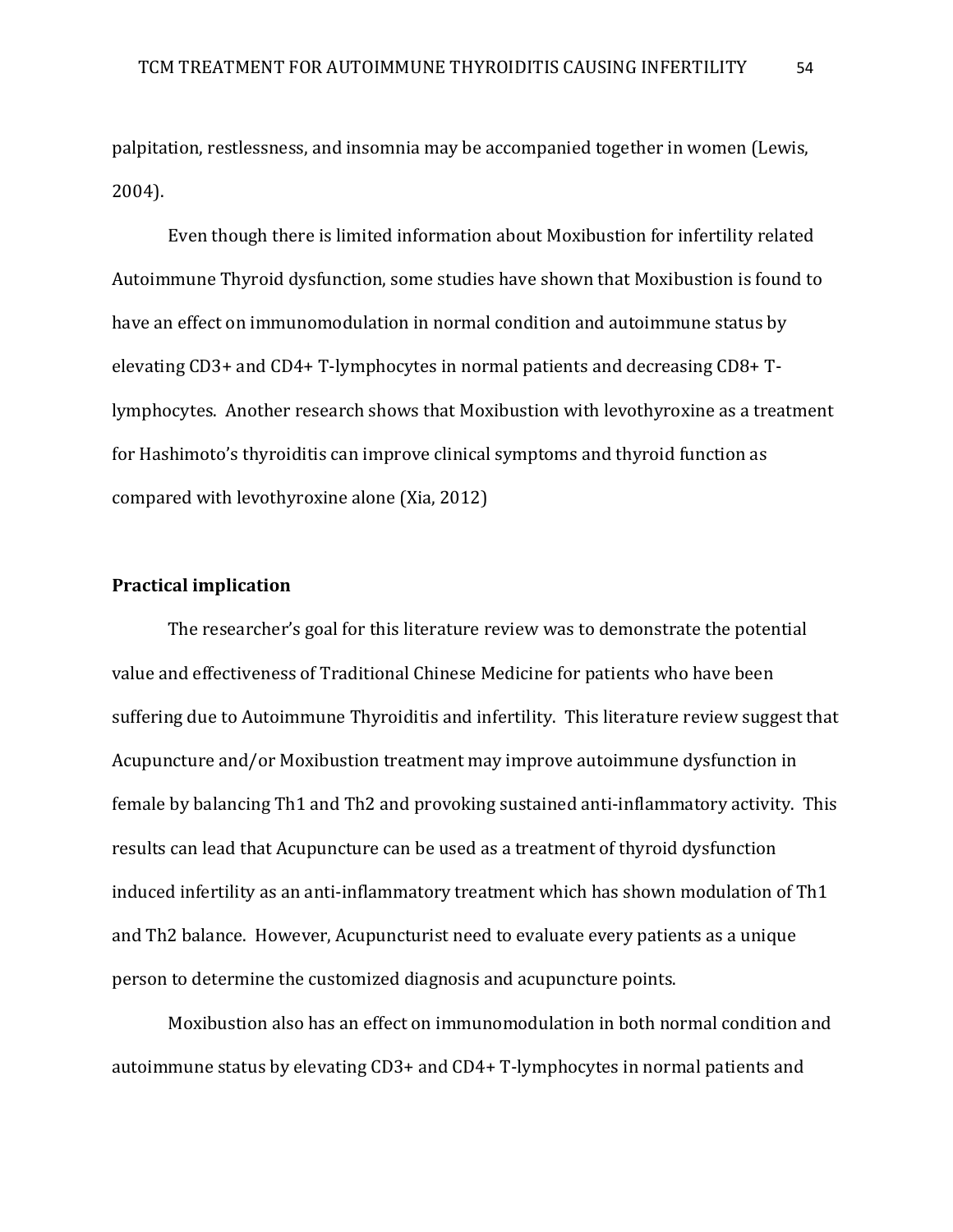decreasing CD8+ T-lymphocytes. The populations of CD3+, CD4+, and CD8+ are higher in patients with autoimmune disease than normal patients. And also Moxibustion as a treatment for Hashimoto's thyroiditis can improve better for clinical symptoms and thyroid function than using levothyroxine alone (Xia, 2012)

This review may show the potential approach of Acupuncture and/or Moxibustion to reduce possible inflammation causing miscarriage and increase pregnancy rate. It may provide alternative view for the Chinese medical integrative and allopathic medical communities to look at immune, endocrine, and reproductive health. It will hopefully be of value to the Western medical community as it may offer integrated treatment options for the patients with Autoimmune Thyroid dysfunction to reduce the risk of infertility or miscarriage and to enhance overall health. The reviewed studies generally focused on investigating whether Acupuncture and/or Moxibustion could be effective in patients with autoimmune disease or thyroid disease or pregnancy. Therefore further statistical study with clinical trials will be recommended to confirm the effective protocols of Acupuncture and/or Moxibustion on female patients with Autoimmune Thyroiditis fertility issues. The future case study may provide the confirmation whether Acupuncture and/or Moxibustion increase the number of live births in infertile women with Autoimmune Thyroiditis to reduce the risk of miscarriage and to enhance women's overall hormone balance.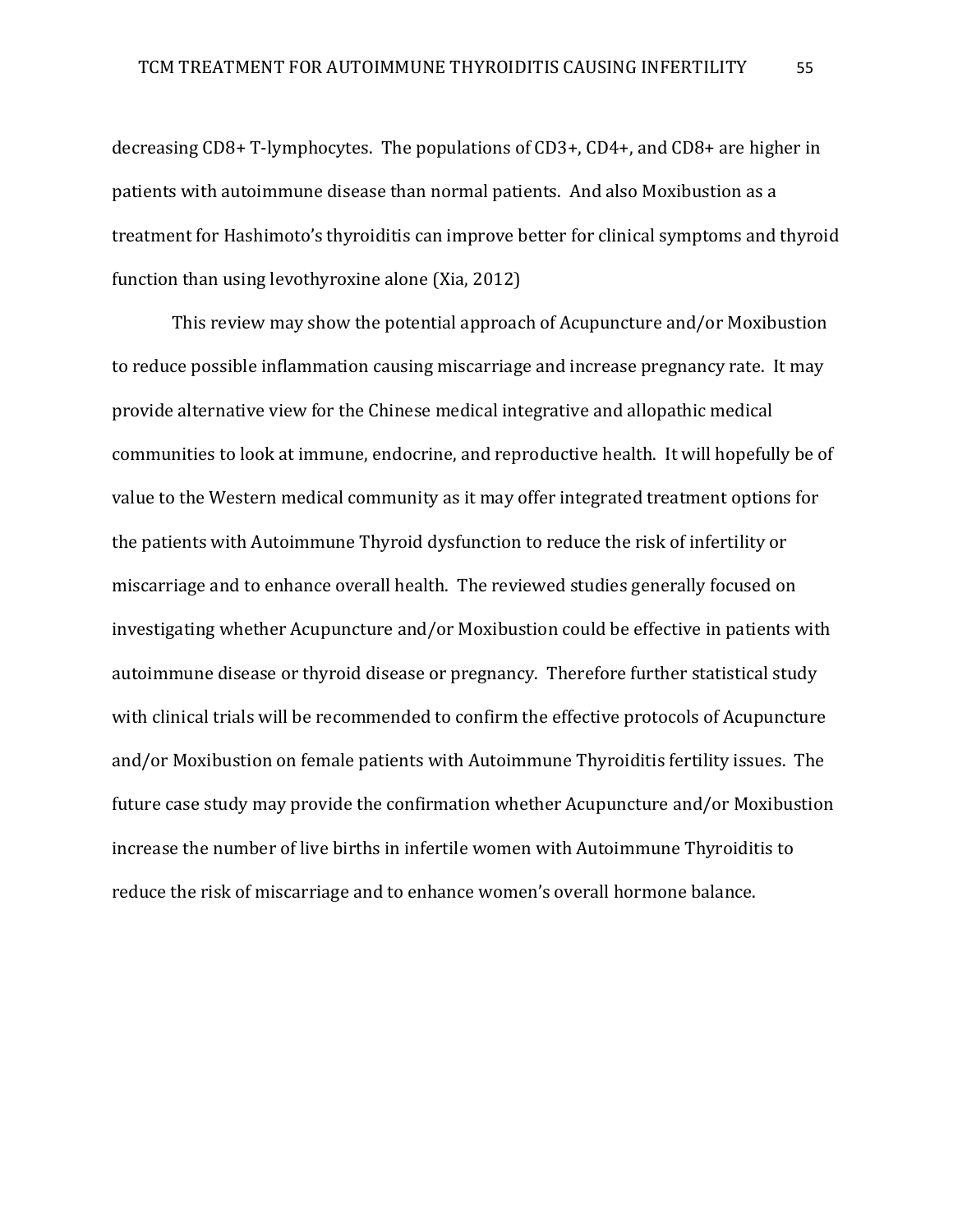#### **References**

Ain K, Rosenthal MS (2010). The complete thyroid book. New York, NY: McGraw Hill

- Al-Daqqa A (2014). Thyroid disease in pregnancy. [http://www.slideshare.net/Abdel](http://www.slideshare.net/Abdelrahman123/thyroid-disease-in-pregnancy-35113821)  [rahman123/thyroid-disease-in-pregnancy-35113821](http://www.slideshare.net/Abdelrahman123/thyroid-disease-in-pregnancy-35113821)
- Alfred A, Ried K (2011). Traditional Chinese [medicine--women](https://www.ncbi.nlm.nih.gov/pubmed/21894282)'s experiences in the [treatment](https://www.ncbi.nlm.nih.gov/pubmed/21894282) of infertility. Aust Fam Physician. 2011 Sep; 40(9):718-22. PubMed PMID: 21894282.

American Thyroid Association (2017). http://www.thyroid.org/

- Aoki E, Kasahara T, Hagiwara H, Sunaga M, Hisamitsu N, Hisamitsu T (2005). Electroacupuncture and moxibustion influence the [lipopolysaccharide-induced](https://www.ncbi.nlm.nih.gov/pubmed/15875767) TNF-alpha production by [macrophages.](https://www.ncbi.nlm.nih.gov/pubmed/15875767) In Vivo. 2005 May-Jun; 19(3):495-500. PubMed PMID: 15875767.
- Arsovska B, Zhu J, Kozovska K (2016). Case study: Acupuncture Treatment for Hypothyroidism: Impartial Journal of Interdisciplinary Research, Vol-2, Issue-5, 2016. ISSN: 2454-1362, http://www.onlinejournal.in
- Balucan FS, Morshed SA, Davies TF (2013). Thyroid [autoantibodies](https://www.ncbi.nlm.nih.gov/pubmed/23691429) in pregnancy: their role, [regulation](https://www.ncbi.nlm.nih.gov/pubmed/23691429) and clinical relevance. J Thyroid Res. 2013; 2013:182472. doi: 10.1155/2013/182472. PubMed PMID: 23691429; PubMed Central PMCID: PMC3652173.
- Bao C, Liu P, Liu H, Jin X, Calhoun VD, Wu L, Shi Y, Zhang J, Zeng X, Ma L, Qin W, Zhang J, Liu X, Tian J, Wu H (2016). Different brain responses to [electro-acupuncture](https://www.ncbi.nlm.nih.gov/pubmed/27857211) and [moxibustion](https://www.ncbi.nlm.nih.gov/pubmed/27857211) treatment in patients with Crohn's disease. Sci Rep. 2016 Nov 18;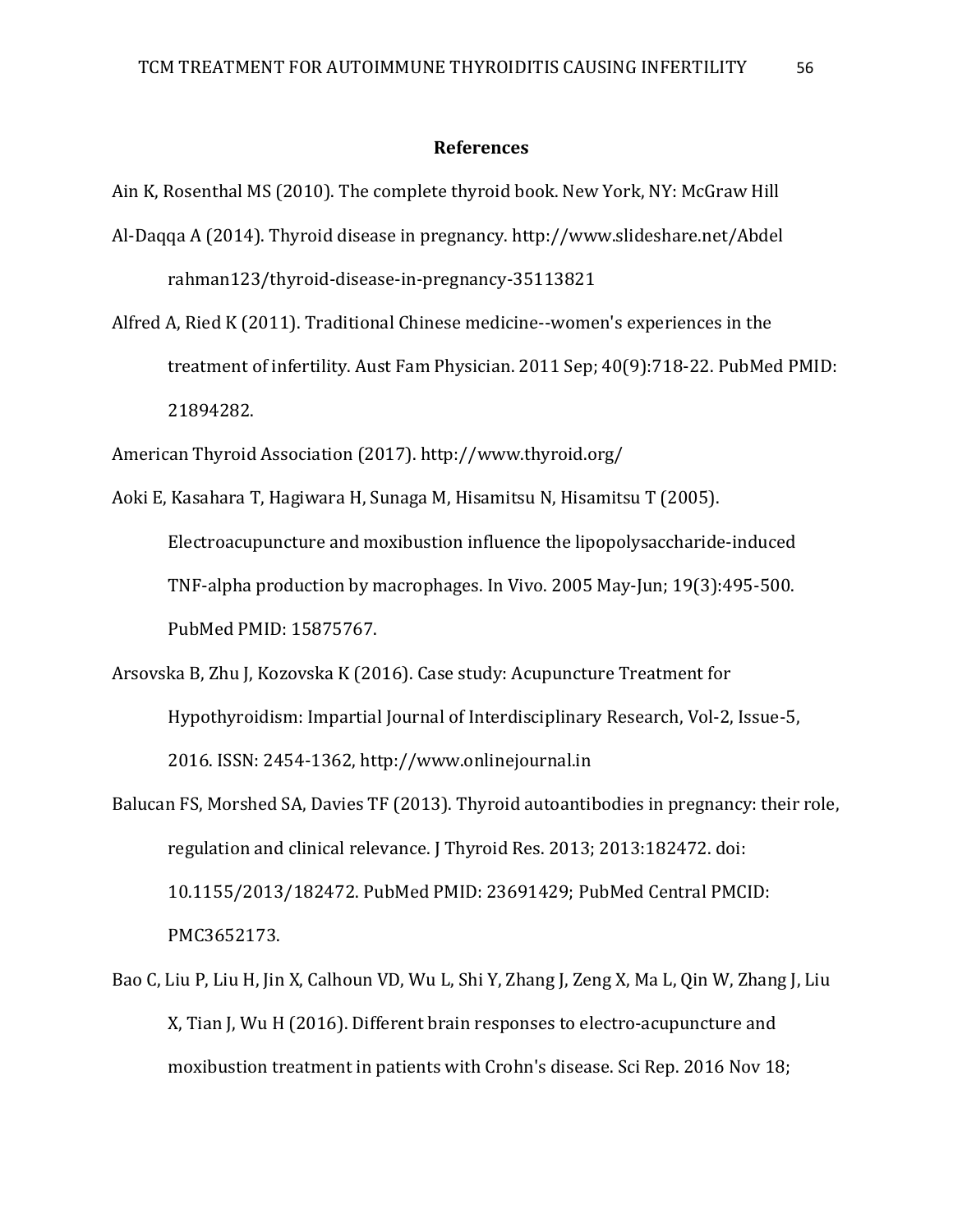6:36636. doi: 10.1038/srep36636. PubMed PMID: 27857211; PubMed Central PMCID: PMC5114555.

- Beers MH, Porter RS, Jones TV, Kaplan JL, Berkwits M (2006). The Merck Manual of Diagnosis and Therapy. Whitehouse Station, NJ: Merck Research Laboratories.
- Brazdova A, Senechal H, Peltre G, Poncet P (2016). [Immune](https://www.ncbi.nlm.nih.gov/pubmed/27123194) Aspects of Female [Infertility.](https://www.ncbi.nlm.nih.gov/pubmed/27123194) Int J Fertil Steril. 2016 Apr-Jun; 10(1):1-10. Review. PubMed PMID: 27123194; PubMed Central PMCID: PMC4845518.
- Cho MK (2015). Thyroid [dysfunction](https://www.ncbi.nlm.nih.gov/pubmed/26816871) and subfertility. Clin Exp Reprod Med. 2015 Dec; 42(4):131-5. doi: 10.5653/cerm.2015.42.4.131. Review. PubMed PMID: 26816871; PubMed Central PMCID: PMC4724596.
- Cochrane S, Smith CA, Possamai-Inesedy A, Bensoussan A (2016). Prior to [Conception:](https://www.ncbi.nlm.nih.gov/pubmed/27242910) The Role of an Acupuncture Protocol in Improving Women's [Reproductive](https://www.ncbi.nlm.nih.gov/pubmed/27242910) Functioning Assessed by a Pilot Pragmatic [Randomised](https://www.ncbi.nlm.nih.gov/pubmed/27242910) Controlled Trial. Evid Based Complement Alternat Med. 2016; 2016:3587569. doi: 10.1155/2016/3587569. PubMed PMID: 27242910; PubMed Central PMCID: PMC4868913.
- De La Vallee ER (2007). The Essential Woman, Female health and fertility in Chinese Classical Texts: Monkey Press

Feldthusen AD, Pedersen PL, Larsen J, Toft Kristensen T, Ellervik C, Kvetny J (2015). Impaired Fertility Associated with Subclinical [Hypothyroidism](https://www.ncbi.nlm.nih.gov/pubmed/26351582) and Thyroid [Autoimmunity:](https://www.ncbi.nlm.nih.gov/pubmed/26351582) The Danish General Suburban Population Study. J Pregnancy. 2015; 2015:132718. doi: 10.1155/2015/132718. PubMed PMID: 26351582; PubMed Central PMCID: PMC4553340. Florea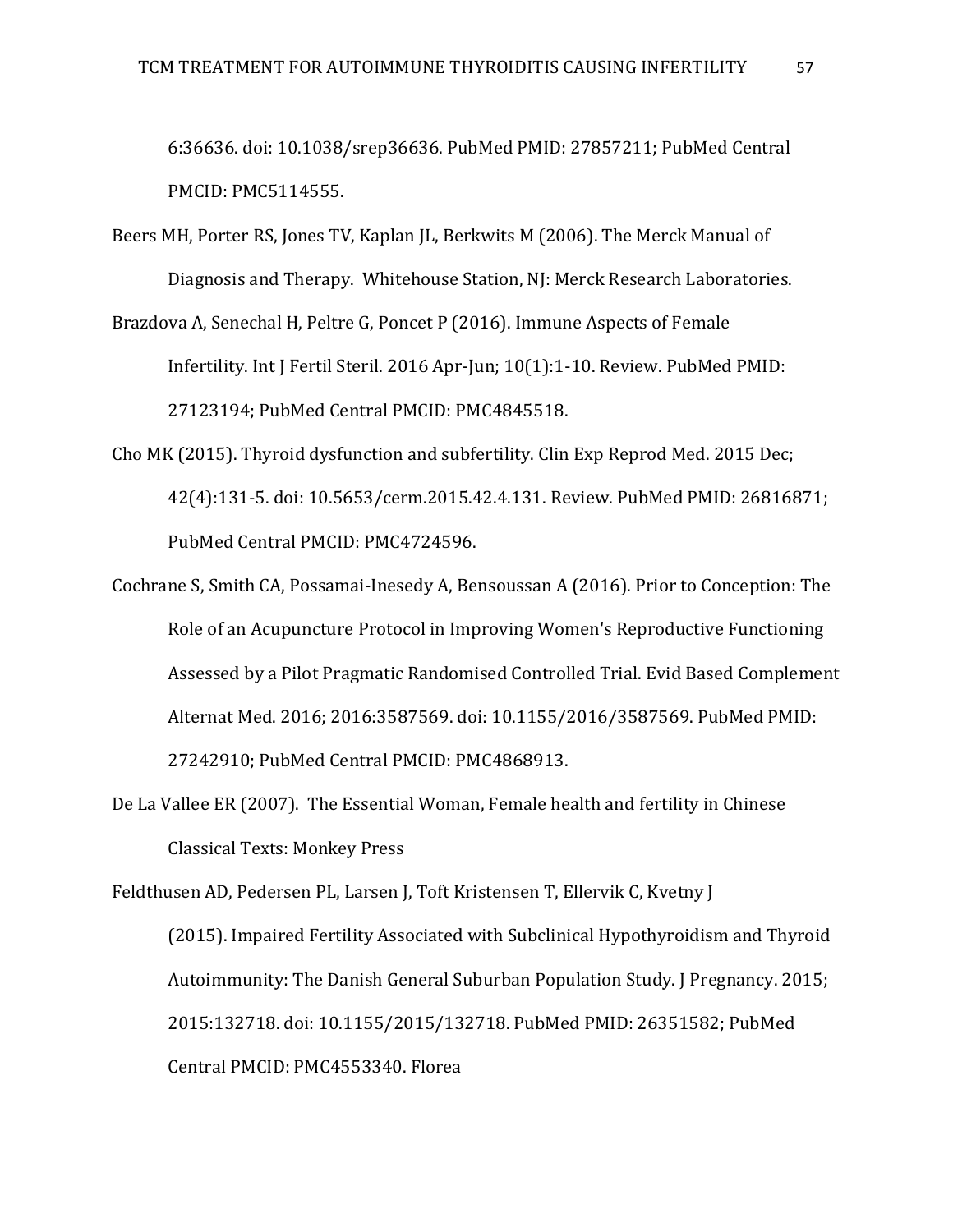Gary AR (2011). Nutritional Medicne. Concord, NH : Frits Perlberg Publishing

- Gui J, Xiong F, Li J, Huang G (2012). Effects of [acupuncture](https://www.ncbi.nlm.nih.gov/pubmed/22315633) on Th1, th2 cytokines in rats of [implantation](https://www.ncbi.nlm.nih.gov/pubmed/22315633) failure. Evid Based Complement Alternat Med. 2012; 2012:893023. doi: 10.1155/2012/893023. PubMed PMID: 22315633; PubMed Central PMCID: PMC3270570.
- Han Y, Ma TM, Lu ML, Ren L, Ma XD, Bai ZH (2014). Role of moxibustion in [inflammatory](https://www.ncbi.nlm.nih.gov/pubmed/25170214) [responses](https://www.ncbi.nlm.nih.gov/pubmed/25170214) during treatment of rat ulcerative colitis. World J Gastroenterol. 2014 Aug 28; 20(32):11297-304. doi: 10.3748/wjg.v20.i32.11297. PubMed PMID: 25170214; PubMed Central PMCID: PMC4145768.
- He X, Wang P, Wang Z, He X, Xu D, Wang B (2012). Thyroid [antibodies](https://www.ncbi.nlm.nih.gov/pubmed/22826476) and risk of preterm delivery: a [meta-analysis](https://www.ncbi.nlm.nih.gov/pubmed/22826476) of prospective cohort studies. Eur J Endocrinol. 2012 Oct; 167(4):455-64. doi: 10.1530/EJE-12-0379. Review. PubMed PMID: 22826476.
- Huang C, Liang P, Diao L, Liu C, Chen X, Li G, Chen C, Zeng Y (2015). Thyroid [Autoimmunity](https://www.ncbi.nlm.nih.gov/pubmed/26308040) is Associated with Decreased [Cytotoxicity](https://www.ncbi.nlm.nih.gov/pubmed/26308040) T Cells in Women with Repeated [Implantation](https://www.ncbi.nlm.nih.gov/pubmed/26308040) Failure. Int J Environ Res Public Health. 2015 Aug 25; 12(9):10352-61. doi: 10.3390/ijerph120910352. PubMed PMID: 26308040; PubMed Central PMCID: PMC4586615.
- Iddah MA, Macharia BN (2013). [Autoimmune](https://www.ncbi.nlm.nih.gov/pubmed/23878745) thyroid disorders. ISRN Endocrinol. 2013 Jun 26; 2013:509764. doi: 10.1155/2013/509764. PubMed PMID: 23878745; PubMed Central PMCID: PMC3710642.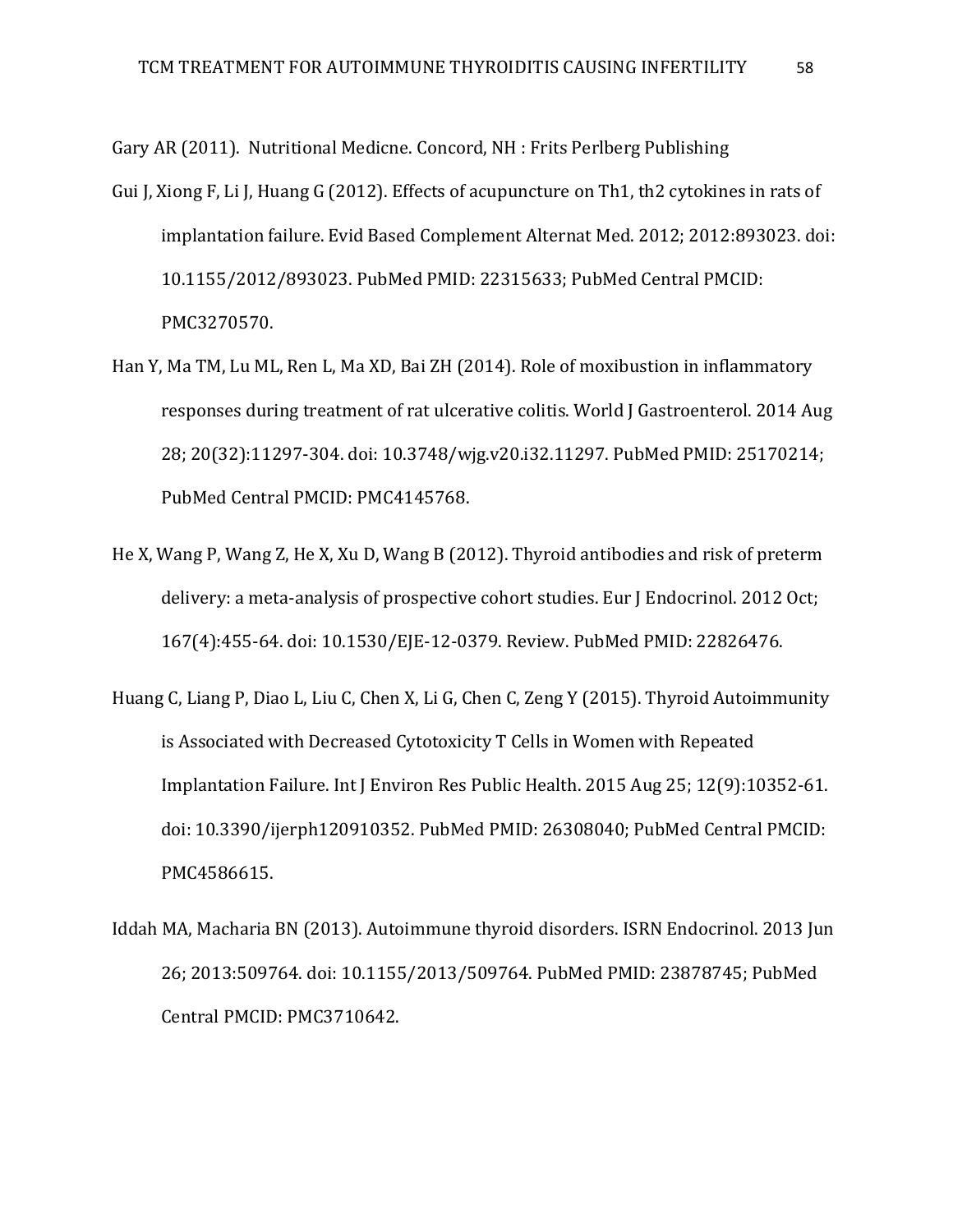- Inhorn MC, Patrizio P (2015). [Infertility](https://www.ncbi.nlm.nih.gov/pubmed/25801630) around the globe: new thinking on gender, [reproductive](https://www.ncbi.nlm.nih.gov/pubmed/25801630) technologies and global movements in the 21st century. Hum Reprod Update. 2015 Jul-Aug; 21(4):411-26. doi: 10.1093/humupd/dmv016. Review. PubMed PMID: 25801630.
- Jacob, J. J. (2013). Subclinical hypothyroidism in the first trimester of pregnancy in North India. *Indian Journal of Endocrinology and Metabolism*, *17*(Suppl1), S160–S161. http://doi.org/10.4103/2230-8210.119557
- Kavoussi B, Ross BE (2007). The neuroimmune basis of [anti-inflammatory](https://www.ncbi.nlm.nih.gov/pubmed/17761638) [acupuncture.](https://www.ncbi.nlm.nih.gov/pubmed/17761638) Integr Cancer Ther. 2007 Sep; 6(3):251-7. Review. PubMed PMID: 17761638.

Kharrazian D (2010). Why do I still have Thyroid symptoms? Carlsbad, CA: Elephant press.

- Kim SK, Bae H (2010). [Acupuncture](https://www.ncbi.nlm.nih.gov/pubmed/20399151) and immune modulation. Auton Neurosci. 2010 Oct 28; 157(1-2):38-41. doi: 10.1016/j.autneu.2010.03.010. Review. PubMed PMID: 20399151.
- Klubo-Gwiezdzinska J, Burman KD, Van Nostrand D, Wartofsky L (2011). [Levothyroxine](https://www.ncbi.nlm.nih.gov/pubmed/21876837) treatment in pregnancy: [indications,](https://www.ncbi.nlm.nih.gov/pubmed/21876837) efficacy, and therapeutic regimen. J Thyroid Res. 2011; 2011:843591. doi: 10.4061/2011/843591. PubMed PMID: 21876837; PubMed Central PMCID: PMC3163038.
- Kung YY, Chen FP, Hwang SJ (2006). The different [immunomodulation](https://www.ncbi.nlm.nih.gov/pubmed/16437738) of indirect [moxibustion](https://www.ncbi.nlm.nih.gov/pubmed/16437738) on normal subjects and patients with systemic lupus [erythematosus.](https://www.ncbi.nlm.nih.gov/pubmed/16437738) Am J Chin Med. 2006; 34(1):47-56. PubMed PMID: 16437738. Lewis R (2004). The Infertility Cure. New York, NY: Little, brown and Company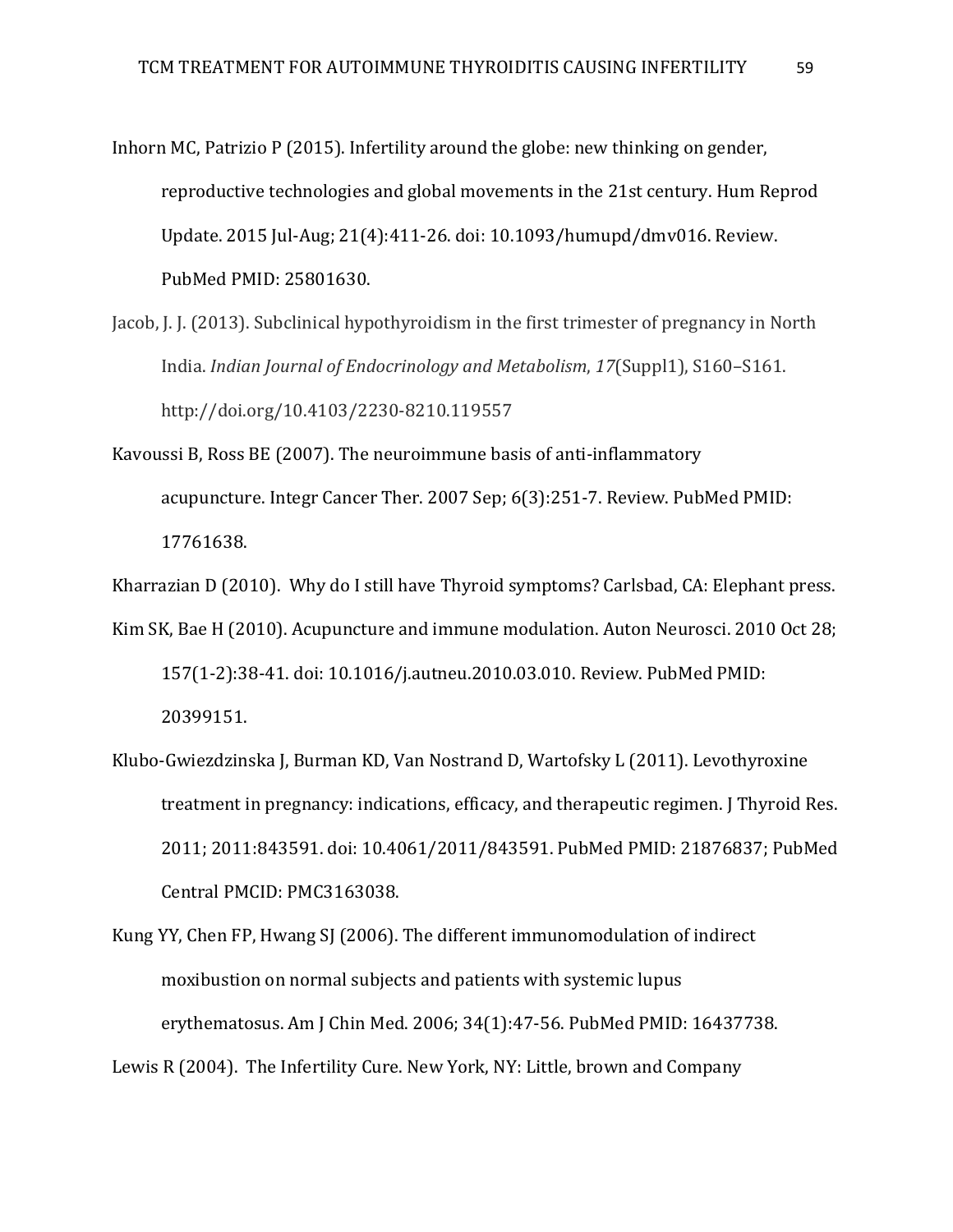Liang F, Cooper EL, Wang H, Jing X, Quispe-Cabanillas JG, Kondo T (2015). [Acupuncture](https://www.ncbi.nlm.nih.gov/pubmed/26347190) and [Immunity.](https://www.ncbi.nlm.nih.gov/pubmed/26347190) Evid Based Complement Alternat Med. 2015; 2015:260620. doi: 10.1155/2015/260620. PubMed PMID: 26347190; PubMed Central PMCID: PMC4540978.

Liu H, Shan Z, Li C, Mao J, Xie X, Wang W, Fan C, Wang H, Zhang H, Han C, Wang X, Liu X, Fan Y, Bao S, Teng W (2014). Maternal subclinical [hypothyroidism,](https://www.ncbi.nlm.nih.gov/pubmed/25087688) thyroid [autoimmunity,](https://www.ncbi.nlm.nih.gov/pubmed/25087688) and the risk of miscarriage: a prospective cohort study. Thyroid. 2014 Nov; 24(11):1642-9. doi: 10.1089/thy.2014.0029. PubMed PMID: 25087688; PubMed Central PMCID: PMC4229690.

Liu Y, Wang H, Wang X, Mu L, Kong Q, Wang D, Wang J, Zhang Y, Yang J, Zhou M, Wang G, Sun B, Li H (2013). The mechanism of effective [electroacupuncture](https://www.ncbi.nlm.nih.gov/pubmed/23382807) on T cell response in rats with experimental autoimmune [encephalomyelitis.](https://www.ncbi.nlm.nih.gov/pubmed/23382807) PLoS One. 2013; 8(1):e51573. doi: 10.1371/journal.pone.0051573. PubMed PMID: 23382807; PubMed Central PMCID: PMC3557272.

Lyttleton J (2013). Treatment of Infertility with Chinese medicine. Sydney, Australia : Churchil Livingstone Elsevier.

Maciocia G (1998). Obstetrics and Gynecology in Chinese Medicine. Philadelphia, PA: Elsevier Health Sciences

Medenica S, Nedeljkovic O, Radojevic N, Stojkovic M, Trbojevic B, Pajovic B (3025). [Thyroid](https://www.ncbi.nlm.nih.gov/pubmed/25855922) dysfunction and thyroid [autoimmunity](https://www.ncbi.nlm.nih.gov/pubmed/25855922) in euthyroid women in achieving fertility. Eur Rev Med Pharmacol Sci. 2015; 19(6):977-87. Review. PubMed PMID: 25855922.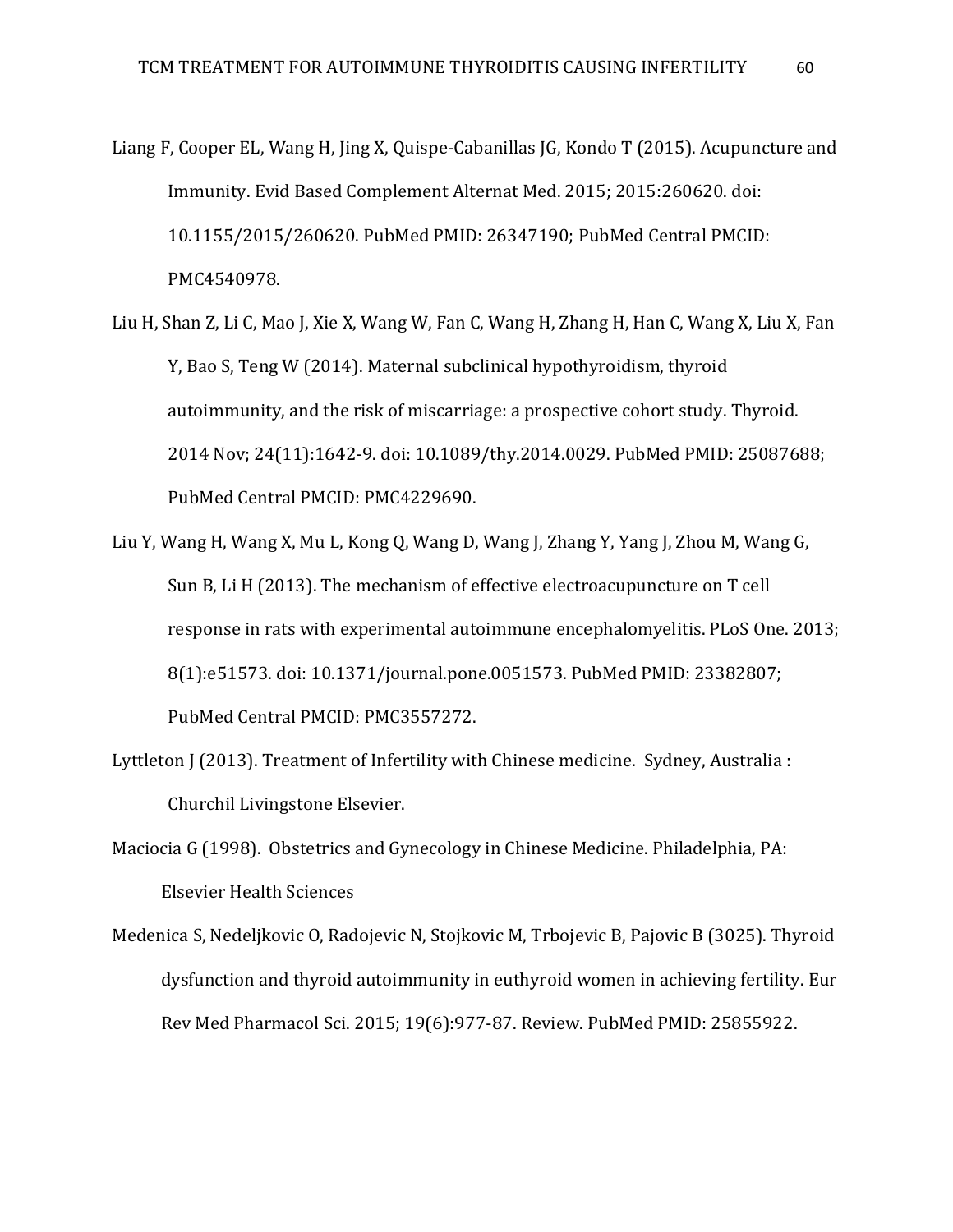- Meena M, Chopra S, Jain V, Aggarwal N (2016). The Effect of [Anti-Thyroid](https://www.ncbi.nlm.nih.gov/pubmed/27790523) Peroxidase [Antibodies](https://www.ncbi.nlm.nih.gov/pubmed/27790523) on Pregnancy Outcomes in Euthyroid Women. J Clin Diagn Res. 2016 Sep; 10(9):QC04-QC07. PubMed PMID: 27790523; PubMed Central PMCID: PMC5072023.
- Mosaddegh MH, Ghasemi N, Jahaninejad T, Mohsenifar F, Aflatoonian A (2012). [Treatment](https://www.ncbi.nlm.nih.gov/pubmed/25246900) of recurrent pregnancy loss by [Levothyroxine](https://www.ncbi.nlm.nih.gov/pubmed/25246900) in women with high Anti-TPO [antibody.](https://www.ncbi.nlm.nih.gov/pubmed/25246900) Iran J Reprod Med. 2012 Jul; 10(4):373-6. PubMed PMID: 25246900; PubMed Central PMCID: PMC4165956.
- Moudgil KD, Berman BM (2014). [Traditional](https://www.ncbi.nlm.nih.gov/pubmed/24820012) Chinese medicine: potential for clinical treatment of [rheumatoid](https://www.ncbi.nlm.nih.gov/pubmed/24820012) arthritis. Expert Rev Clin Immunol. 2014 Jul;10(7):819-22. doi: 10.1586/1744666X.2014.917963. PubMed PMID: 24820012.
- Nazarpour S, Ramezani Tehrani F, Simbar M, Azizi F (2015). Thyroid [dysfunction](https://www.ncbi.nlm.nih.gov/pubmed/26494985) and [pregnancy](https://www.ncbi.nlm.nih.gov/pubmed/26494985) outcomes. Iran J Reprod Med. 2015 Jul; 13(7):387-96. Review. PubMed PMID: 26494985; PubMed Central PMCID: PMC4609317.

Ni D, Herko D (2008). The Tao of Fertility. New York, NY: William Morrow Paperbacks

Poppe K, Glinoer D (2003). Thyroid autoimmunity and [hypothyroidism](https://www.ncbi.nlm.nih.gov/pubmed/12751777) before and during [pregnancy.](https://www.ncbi.nlm.nih.gov/pubmed/12751777) Hum Reprod Update. 2003 Mar-Apr;9(2):149-61. Review. PubMed PMID: 12751777.

Quintino-Moro A, Zantut-Wittmann DE, Tambascia M, Machado Hda C, Fernandes A (2014). High [Prevalence](https://www.ncbi.nlm.nih.gov/pubmed/24678319) of Infertility among Women with Graves' Disease and Hashimoto's [Thyroiditis.](https://www.ncbi.nlm.nih.gov/pubmed/24678319) Int J Endocrinol. 2014;2014:982705. doi: 10.1155/2014/982705. PubMed PMID: 24678319; PubMed Central PMCID: PMC3942334.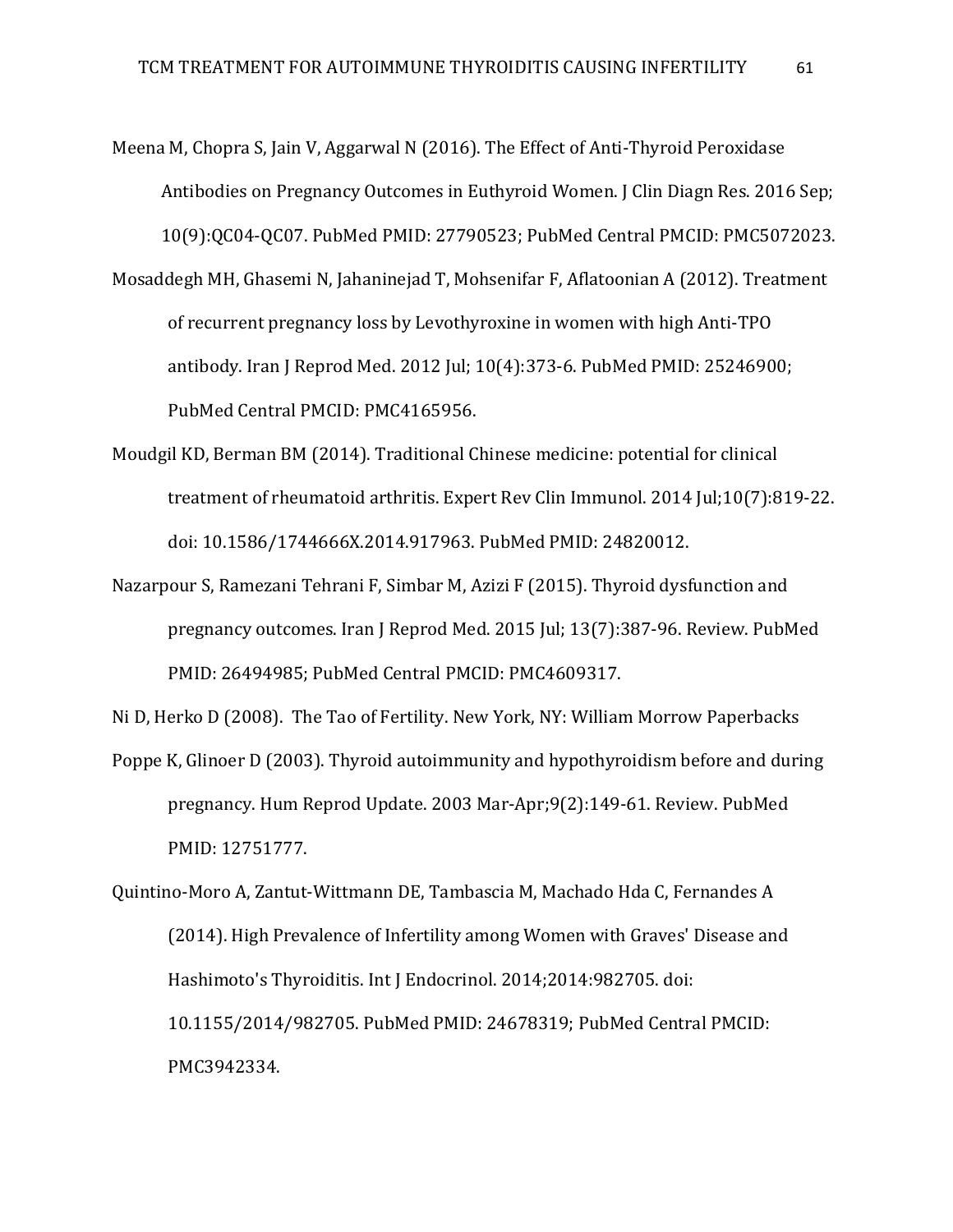- Rao VR, Lakshmi A, Sadhnani MD (2008). Prevalence of [hypothyroidism](https://www.ncbi.nlm.nih.gov/pubmed/18923214) in recurrent [pregnancy](https://www.ncbi.nlm.nih.gov/pubmed/18923214) loss in first trimester. Indian J Med Sci. 2008 Sep; 62(9):357-61. PubMed PMID: 18923214.
- Rothfeld GS, Romaine DS (2003). Thyroid Balance, Traditional and alternative methods for treating thyroid disorders. Avon, MA : Adams Media
- Ryan M (2015). Road Map to Remission, a practical guide to Hashimoto's healing. San Bernardino, CA.
- Sarkar D (2012). Recurrent pregnancy loss in patients with thyroid [dysfunction.](https://www.ncbi.nlm.nih.gov/pubmed/23565424) Indian J Endocrinol Metab. 2012 Dec; 16(Suppl 2):S350-1. doi: 10.4103/2230-8210.104088. PubMed PMID: 23565424; PubMed Central PMCID: PMC3603072.
- Stegman JK (2005). Stedman's Medical Dictionary for the health Professions and Nursing. Baltimore, MD: Lippincott Williams & Wilkins
- Tao C. How to give TCM differential treatment for [hypothyroidism?](https://www.ncbi.nlm.nih.gov/pubmed/19004210) J Tradit Chin Med. 2008 Sep; 28(3):231-2. PubMed PMID: 19004210.
- Unuane D, Velkeniers B, Anckaert E, Schiettecatte J, Tournaye H, Haentjens P, Poppe K (2013). Thyroglobulin [autoantibodies:](https://www.ncbi.nlm.nih.gov/pubmed/23405888) is there any added value in the detection of thyroid [autoimmunity](https://www.ncbi.nlm.nih.gov/pubmed/23405888) in women consulting for fertility treatment? Thyroid. 2013 Aug; 23(8):1022-8. doi: 10.1089/thy.2012.0562. PubMed PMID: 23405888; PubMed Central PMCID: PMC3752510.
- Van den Boogaard E, Vissenberg R, Land JA, van Wely M, van der Post JA, Goddijn M, Bisschop PH (2011). [Significance](https://www.ncbi.nlm.nih.gov/pubmed/21622978) of (sub) clinical thyroid dysfunction and thyroid [autoimmunity](https://www.ncbi.nlm.nih.gov/pubmed/21622978) before conception and in early pregnancy: a systematic review. Hum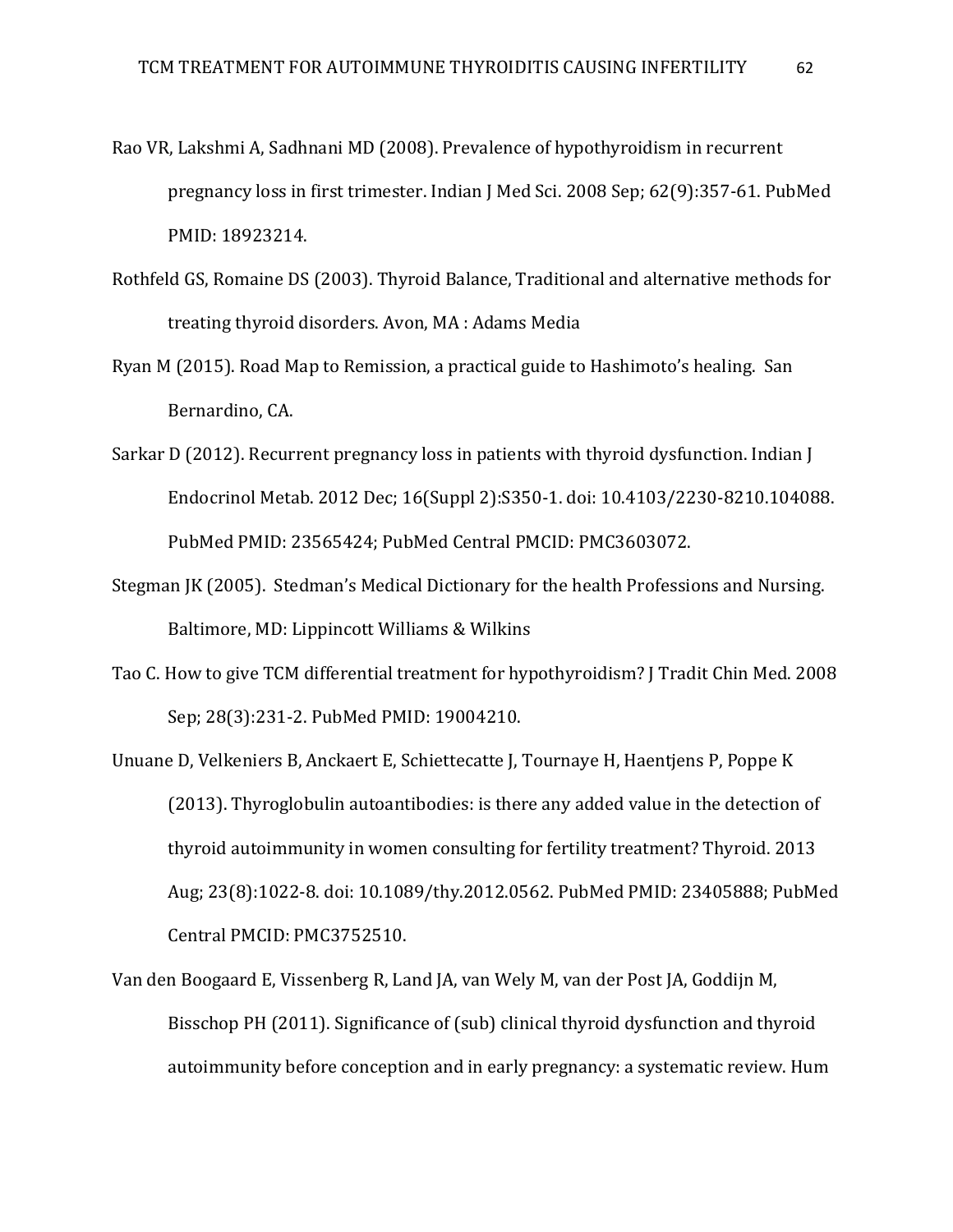Repro'd Update. 2011 Sep-Oct; 17(5):605-19. doe: 10.1093/humupd/dmr024. Review. PubMed PMID: 21622978.

- Vissenberg R, Manders VD, Mastenbroek S, Fliers E, Afink GB, Ris-Stalpers C, Goddijn M, Bisschop PH (2015). [Pathophysiological](https://www.ncbi.nlm.nih.gov/pubmed/25634660) aspects of thyroid hormone [disorders/thyroid](https://www.ncbi.nlm.nih.gov/pubmed/25634660) peroxidase autoantibodies and reproduction. Hum Reprod Update. 2015 May-Jun; 21(3):378-87. doi: 10.1093/humupd/dmv004. Review. PubMed PMID: 25634660.
- Wang K, Wu H, Wang G, Li M, Zhang Z, Gu G (2009). The effects of [electroacupuncture](https://www.ncbi.nlm.nih.gov/pubmed/19843806) on TH1/TH2 cytokine mRNA expression and [mitogen-activated](https://www.ncbi.nlm.nih.gov/pubmed/19843806) protein kinase signaling pathways in the splenic T cells of [traumatized](https://www.ncbi.nlm.nih.gov/pubmed/19843806) rats. Anesth Analg. 2009 Nov; 109(5):1666-73. doi: 10.1213/ANE.0b013e3181b5a234. PubMed PMID: 19843806.
- Weghofer A, Himaya E, Kushnir VA, Barad DH, Gleicher N (2015). The impact of [thyroid](https://www.ncbi.nlm.nih.gov/pubmed/25975563) function and thyroid [autoimmunity](https://www.ncbi.nlm.nih.gov/pubmed/25975563) on embryo quality in women with low functional ovarian reserve: a [case-control](https://www.ncbi.nlm.nih.gov/pubmed/25975563) study. Reprod Biol Endocrinol. 2015 May 15; 13:43. doi: 10.1186/s12958-015-0041-0. PubMed PMID: 25975563; PubMed Central PMCID: PMC4443631.
- Weghofer A, Barad DH, Darmon S, Kushnir VA, Gleicher N (2016). What affects [functional](https://www.ncbi.nlm.nih.gov/pubmed/27165095) ovarian reserve, thyroid function or thyroid [autoimmunity?](https://www.ncbi.nlm.nih.gov/pubmed/27165095) Reprod Biol Endocrinol. 2016 May 10; 14(1):26. doi: 10.1186/s12958-016-0162-0. PubMed PMID: 27165095; PubMed Central PMCID: PMC4862175.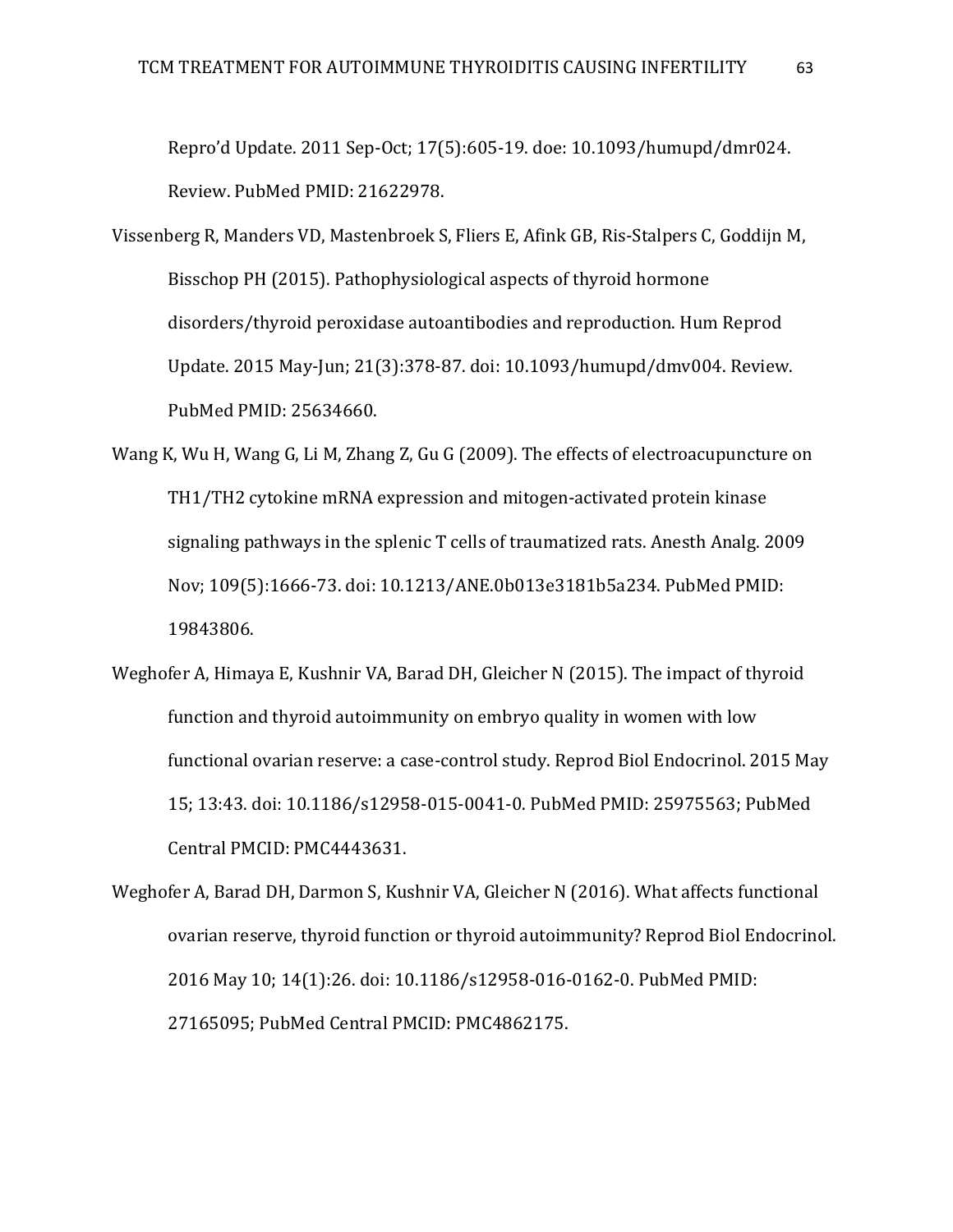White AR (2003). A review of controlled trials of acupuncture for women's [reproductive](https://www.ncbi.nlm.nih.gov/pubmed/14662058) [health](https://www.ncbi.nlm.nih.gov/pubmed/14662058) care. J Fam Plann Reprod Health Care. 2003 Oct; 29(4):233-6. Review. PubMed PMID: 14662058.

Wikipedia (2017). [https://en.wikipedia.org/wiki/Main\\_Page](https://en.wikipedia.org/wiki/Main_Page)

Xia Y, Xia MZ, Li Y, Liu SM, Ju ZY, He JS. Effect of aconite [cake-separated](https://www.ncbi.nlm.nih.gov/pubmed/22493914) moxibustion at [Guanyuan](https://www.ncbi.nlm.nih.gov/pubmed/22493914) (CV 4) and Mingmen (GV 4) on thyroid function in patients of Hashimoto's [thyroiditis.](https://www.ncbi.nlm.nih.gov/pubmed/22493914) Zhongguo Zhen Jiu. 2012 Feb; 32(2):123-6. Chinese. PubMed PMID: 22493914.

Zhong YP, Ying Y, Wu HT, Zhou CQ, Xu YW, Wang Q, Li J, Shen XT, Li J. [Relationship](https://www.ncbi.nlm.nih.gov/pubmed/22253557) between antithyroid antibody and pregnancy outcome following in vitro [fertilization](https://www.ncbi.nlm.nih.gov/pubmed/22253557) and embryo [transfer.](https://www.ncbi.nlm.nih.gov/pubmed/22253557) Int J Med Sci. 2012;9(2):121-5. doi: 10.7150/ijms.3467. PubMed PMID: 22253557; PubMed Central PMCID: PMC3258552.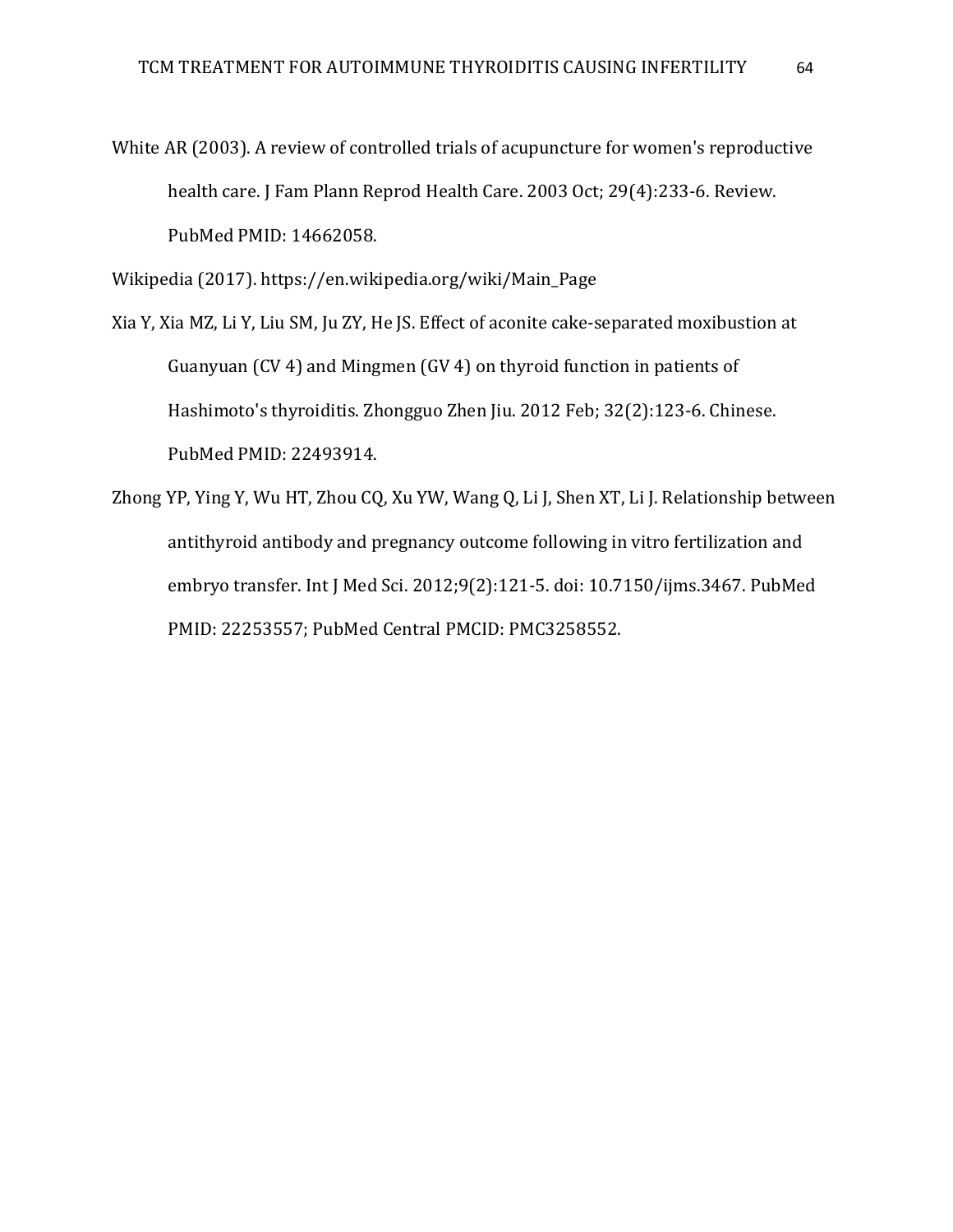## Data 1. Autoimmune, Infertility, and Traditional Chinese Medicine

| <b>Title</b>                                                                                                                                         | Author                                                                                                                                                                  | Result/Outcome                                                                                                                                                                                                                                                                                                                                                                                                                                                                                                                                                          |
|------------------------------------------------------------------------------------------------------------------------------------------------------|-------------------------------------------------------------------------------------------------------------------------------------------------------------------------|-------------------------------------------------------------------------------------------------------------------------------------------------------------------------------------------------------------------------------------------------------------------------------------------------------------------------------------------------------------------------------------------------------------------------------------------------------------------------------------------------------------------------------------------------------------------------|
| Immune aspects of<br>Female infertility                                                                                                              | Brazdova, A.,<br>Senechal, H.,<br>Peltre, G. &<br>Poncet, P.                                                                                                            | Immune infertility in terms of reproductive failure, has become a serious health issue<br>including approximately 1 out of 5 couples at reproductive age. The immune rejection of<br>male semen in the female reproductive tract is explained as the failure of natural<br>tolerance leading to local and/or systemic immune response. Present active immune<br>mechanism may induce high levels of anti-seminal/sperm antibodies.                                                                                                                                      |
| Acupuncture and<br>Immunity                                                                                                                          | Liang, F.,<br>Cooper, E.L.,<br>Wang, H., Jing,<br>X., Quispe-<br>Cabanillas, J.G.,<br>& Kondo, T.                                                                       | The anti-inflammation effect of acupuncture may be a very important underlying<br>mechanism of acupuncture in treating diseases.                                                                                                                                                                                                                                                                                                                                                                                                                                        |
| <b>Traditional Chinese</b><br>medicine:<br>potential for clinical<br>treatment of<br>rheumatoid<br>arthritis                                         | Moudgil, K.D., &<br>Berman, B.M.                                                                                                                                        | Tripterygium silfordii hook F (TwHF - Thunder God vine) extract has been shown to be<br>effective in RA, and interestingly, TwHF treatment over 24 weeks showed higher efficacy<br>than sulfasalazine, a conventionally used drug, as assessed by attainment of ACR20<br>response criteria. Moreover, the treatment with TwHF resulted in a significant reduction<br>in serum IL-6, a proinflammatory cytokine involved in RA pathogenesis. Acupuncture on<br>OA patients was an effective adjunctive treatment in controlling symptoms(pain) and<br>improving function |
| Acupuncture and<br>immune<br>modulation                                                                                                              | Kim, S.K. & Bae,<br>H.S.                                                                                                                                                | Electroacupuncture treatment elicits not only enhancing innate immunity but also<br>modulating adaptive immune system.                                                                                                                                                                                                                                                                                                                                                                                                                                                  |
| Different brain<br>responses to<br>electro-<br>acupuncture and<br>moxibustion<br>treatment in<br>patients with<br>Crohn's disease                    | Bao, C., Liu, P.,<br>Liu, H., Jin, X.,<br>Calhoun, V.D.,<br>Wu, L., Shi, Y.,<br>Zhang, J., Zeng,<br>X., Ma, L., Qin,<br>W., Zhang, J.,<br>Liu, X., Tian, J. &<br>Wu, H. | Electroacupuncture and moxibustion were effective in normalizing the decreased<br>cortical-subcortical coupling of the brain. The data suggest that regulation of the<br>homeostatic afferent processing network, including the insula, ACC, Thalamus, and HIPP,<br>may be the primary pattern of brain response to electroacupuncture treatment.<br>Regulation of the DMN, including nPFC and PCC, may be the primary pattern of brain<br>response to moxibustion treatment.                                                                                           |
| Role of<br>moxibustion in<br>inflammatory<br>responses during<br>treatment of rat<br>ulcerative colitis.                                             | Han, Y., Ma,<br>T.M., Ren, L.,<br>Ma, X.D., Bai,<br>Z.H. & Lu, M.L.                                                                                                     | Moxibustion repairs damaged colonic mucosa, suppresses serum IL-8(pro-<br>inflammatory), activates serum IL-10(anti-inflammatory) level, and blocking of the<br>inflammatory signaling transduction pathway by inhibiting activation of transcription<br>factor NF-kB p65 and repressing the pattern recognition receptor TLR-9. Direct evidence<br>of why moxibustion is effective in the treatment of Ulcerative Colitis in rats from a<br>modern medicine perspective.                                                                                               |
| The different<br>immunomodulation<br>of indirect<br>moxibustion on<br>normal subjects<br>and patients with<br><b>Systemic Lupus</b><br>Erythematosus | Kung, Y.Y., Chen,<br>F.P., & Hwang,<br>S.J.                                                                                                                             | Indirect moxibustion for 1 week could elevate CD3+ and CD4+ T-lymphocytes in normal<br>subjects, whereas decrease relative proportions of CD8+ T-lymphocytes in patients with<br>SLE. This result confirms that indirect moxibustion has different immunomodulation in<br>normal condition and autoimmune status.                                                                                                                                                                                                                                                       |
| The neuroimmune<br>basis of Anti-<br>inflammatory<br>Acupuncture                                                                                     | Kavoussi, B.&<br>Ross, B.E.                                                                                                                                             | Anti-inflammatory actions of acupuncture are mediated via the reflexive central<br>inhibition of the innate immune system. The electrical stimulation of the vagus nerve<br>inhibits macrophage activation and the production of TNF, IL-1B, IL-6, IL-18, and other<br>proinflammatory cytokines.                                                                                                                                                                                                                                                                       |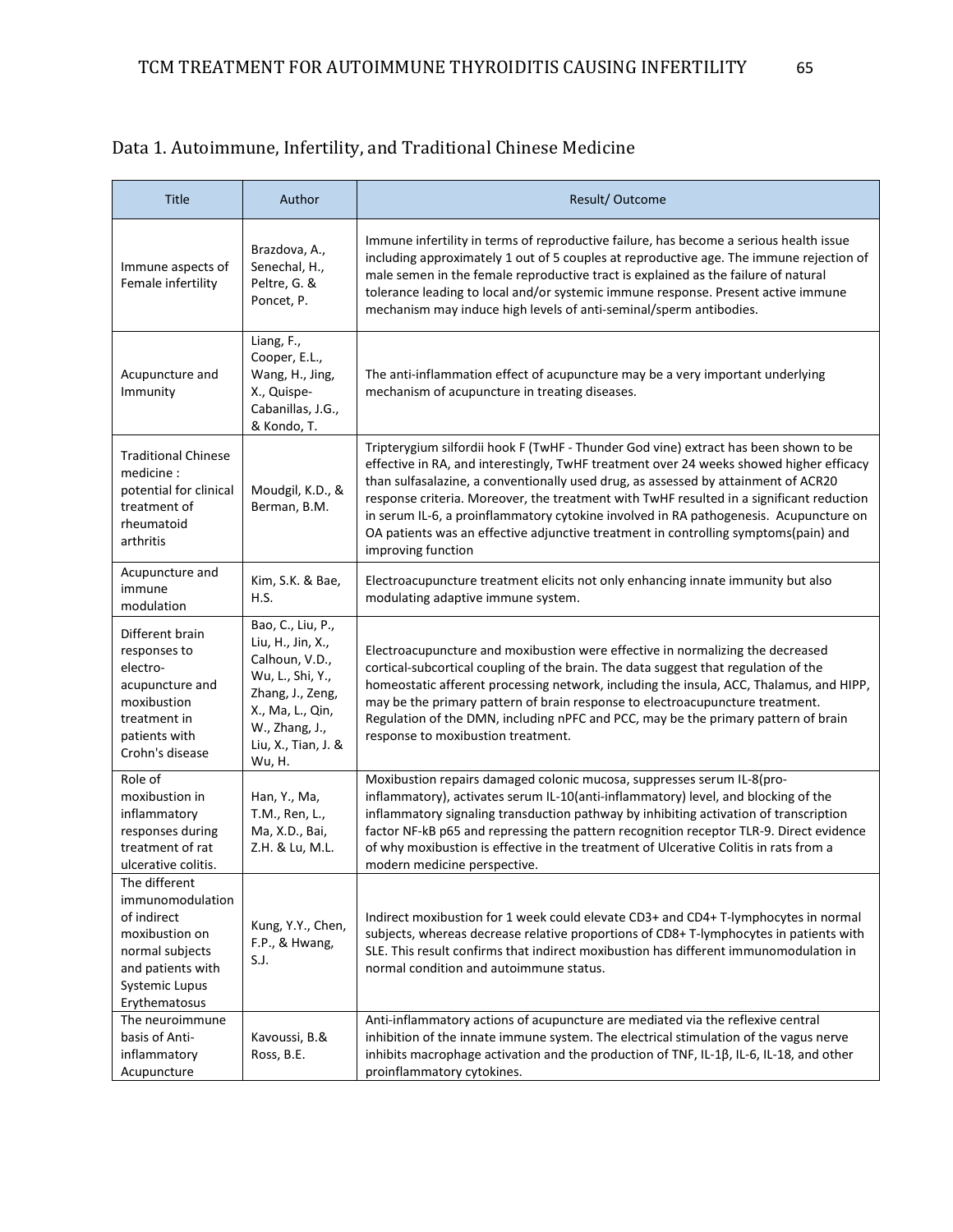| The mechanism of<br>effective<br>electroacupuncture<br>on T-cell response<br>in rats with<br>experimental<br>autoimmune<br>encephalomyelitis                                                            | Liu, Y., Wang, H.,<br>Wang, X., Mu, L.,<br>Kong, Q., Wang,<br>D., Wang, J.,<br>Zhang, Y., Yang,<br>J., Zhou, M.,<br>Wang, G., Sun,<br>B.& Li, H. | Stimulation through ST36 attenuated EAE severity, nevertheless rats receiving non-ST36<br>therapy were still suffering serious disease. Also proved that successive<br>electroacupuncture treatment at ST36 of rats could restore the balance to the<br>Th1/Th2/.Th17/Treg T helper cell responses by stimulating the hypothalamus to increase<br>ACTH production. Furthermore, electroacupuncture stimulation promoted $\beta$ -endorphin<br>production. These results suggested that opioids released following treatment with EA<br>reduced the severity of EAE.                                                                                    |
|---------------------------------------------------------------------------------------------------------------------------------------------------------------------------------------------------------|--------------------------------------------------------------------------------------------------------------------------------------------------|--------------------------------------------------------------------------------------------------------------------------------------------------------------------------------------------------------------------------------------------------------------------------------------------------------------------------------------------------------------------------------------------------------------------------------------------------------------------------------------------------------------------------------------------------------------------------------------------------------------------------------------------------------|
| The effects of<br>electroacupuncture<br>on Th1/Th2<br>cytokine mRNA<br>expression and<br>mitogen-activated<br>protein kinase<br>signaling pathways<br>in the splenic T-<br>cells of traumatized<br>rats | Wang, K., Wu,<br>H., Wang, G., Li,<br>M., Zhang, Z. &<br>Gu, G.                                                                                  | EA administration increased Th1 cytokine protein and mRNA expression, suppressed Th2<br>cytokine protein and mRNA expression, and increased the activity of ERK1/2, p38, NF-kB,<br>and AP-1. EA regulates a balance between Th1 and Th2 cytokines at protein and mRNA<br>levels in splenic T cells, and, at least in part, involves the signaling pathways of ERK1/2,<br>p38, NF-kB, and AP-1. The findings suggest that EA may improve immune suppression<br>after surgical trauma.                                                                                                                                                                   |
| Electroacupuncture<br>and moxibustion<br>influence the<br>lipopolysaccharide-<br>induced $TNF-\alpha$<br>production by<br>Macrophages                                                                   | Aoki, E.,<br>Kasahara, T.,<br>Hagiwara, H.,<br>Sunaga, M.,<br>Hisamitsu, N. &<br>Hisamitsu, T.                                                   | For both EA and Mox, when treatment was administered at an acupuncture point<br>corresponding to the Du4 in humans, macrophages were influenced in a way that the<br>LPS reactivity was suppressed by 50%. The production of TNF- $\alpha$ is thought to be<br>suppressed when the degree of macrophage activation is suppressed by 50%. These<br>result suggest that activated macrophages are an important target of the immuno-<br>suppressive effects of EA and Mox and that m-opioid receptor-mediated mechanisms<br>are responsible, to some extent, for the suppressive effect of EA, although Mox may not<br>be dependent on these mechanisms. |

# Data 2. Infertility and Traditional Chinese Medicine

| <b>Title</b>                                                                                                                                | Author                                                  | Result/Outcome                                                                                                                                                                                                                                                                                                                                                                                                                                                                                                                                                                                                                                                 |
|---------------------------------------------------------------------------------------------------------------------------------------------|---------------------------------------------------------|----------------------------------------------------------------------------------------------------------------------------------------------------------------------------------------------------------------------------------------------------------------------------------------------------------------------------------------------------------------------------------------------------------------------------------------------------------------------------------------------------------------------------------------------------------------------------------------------------------------------------------------------------------------|
| Infertility around<br>the globe : new<br>thinking on gender,<br>reproductive<br>technologies and<br>global movements<br>in the 21st century | Inhorn, M.C. &<br>Patrizio, P.                          | Infertility remains an ongoing reproductive problem. Suggest to address the preventable<br>causes of infertility, to provide support and alternatives for the infertile and to<br>encourage new LCIVF initiatives to improve availability, affordability and acceptability of<br>ART around the globe                                                                                                                                                                                                                                                                                                                                                          |
| <b>Traditional Chinese</b><br>medicine, women's<br>experiences in the<br>treatment of<br>infertility                                        | Alfred, A. &<br>Ried, K.                                | Women appreciated the noninvasive diagnostic techniques TCM practitioners used to<br>identify 'imbalances' causing infertility, learnt how to assess fertility indicators, and<br>valued the focused personal care provided. All noticed improved menstrual cycles.<br>Women wished for integration of holistic therapies in infertility management.                                                                                                                                                                                                                                                                                                           |
| The effect of Anti<br>thyroid peroxidase<br>Antibodies on<br>pregnancy<br>outcomes in<br>euthyroid women.                                   | Meena, M.,<br>Chopra, S., Jain,<br>V. & Aggarwal,<br>N. | The prevalence of anti-TPO positivity was 111% (n=110). Out of the positives, those with<br>elevated Thyroid stimulating hormone (TSH) were 6.5%. The prevalence of euthyroid<br>women who were anti-TPO positive was 4% (n=40). Anti-TPO positive euthyroid females<br>had a higher prevalence of infertility, anemia and preterm delivery as compared to the<br>controls ( $p<0.0001$ ). No differences were observed between the two groups in terms of<br>history of abruption recurrent abortions, intrauterine growth restriction, postpartum<br>hemorrhage, symptomatic hypothyroidism, Hypertensive disorders of pregnancy and<br>fetal complications. |
| A review of<br>controlled trials of<br>acupuncture for                                                                                      | White, A.R.                                             | Electroacupuncture group were found to have a significantly higher chance of<br>implantation and take-home baby rates. In a recent study involving 160 women<br>undergoing in vitro fertilization, two sessions of acupuncture immediately before and                                                                                                                                                                                                                                                                                                                                                                                                          |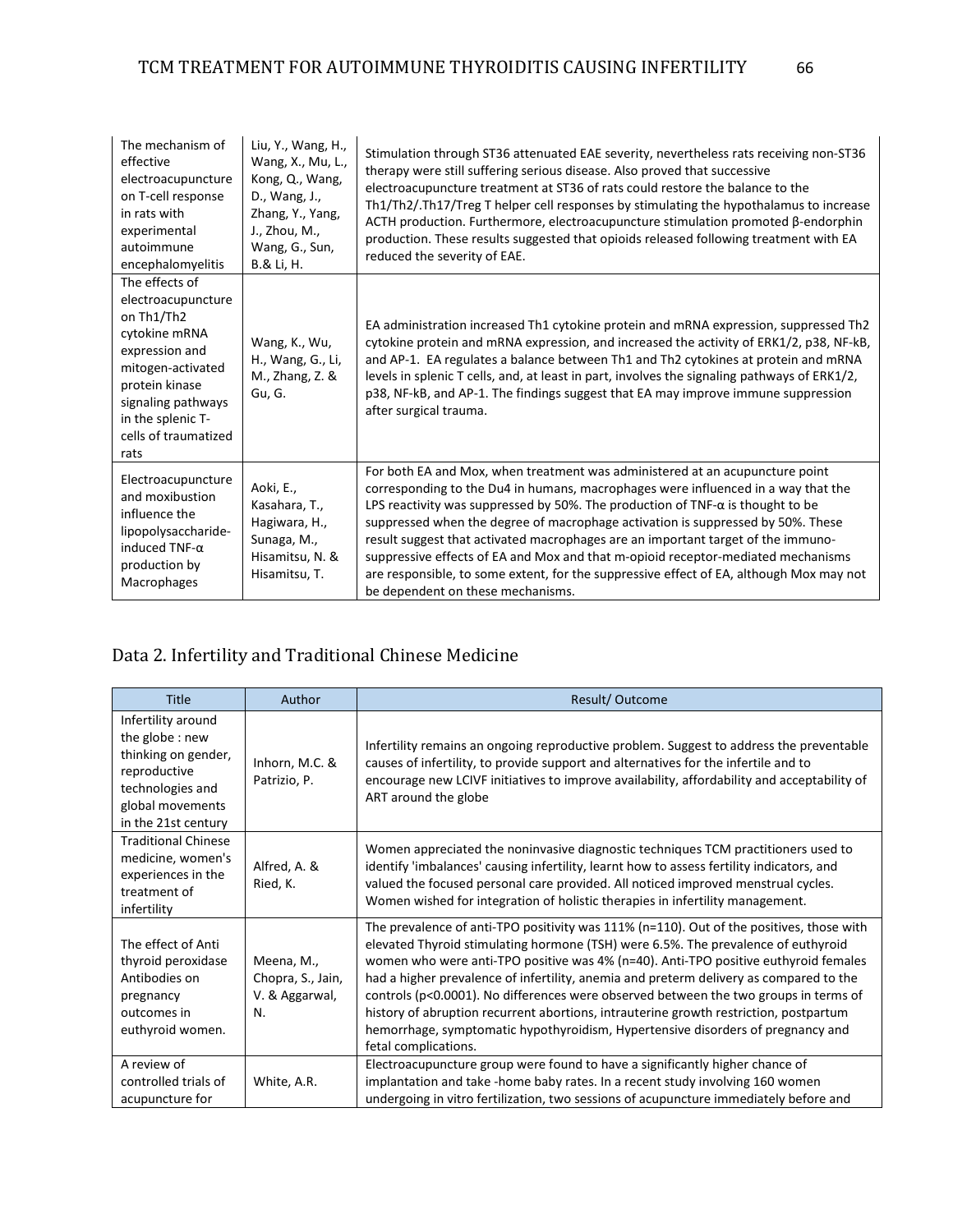| women's<br>reproductive health<br>care                                                                                                                                                            |                                                                               | after embryo transfer resulted in a significantly higher pregnancy rate 42.5% than in the<br>control group who had no acupuncture 26.3%.                                                                                                                                                                                                                                                                                                                                                                                                                                                                                                                                                                                                                                                             |
|---------------------------------------------------------------------------------------------------------------------------------------------------------------------------------------------------|-------------------------------------------------------------------------------|------------------------------------------------------------------------------------------------------------------------------------------------------------------------------------------------------------------------------------------------------------------------------------------------------------------------------------------------------------------------------------------------------------------------------------------------------------------------------------------------------------------------------------------------------------------------------------------------------------------------------------------------------------------------------------------------------------------------------------------------------------------------------------------------------|
| Prior to<br>conception: The<br>role of an<br>Acupuncture<br>protocol in<br>Improving women's<br>reproductive<br>functioning<br>assessed by a pilot<br>pragmatic<br>randomized<br>controlled trial | Cochrane, S.,<br>Smith, C.A.,<br>Possamai-<br>Inesedy, A. &<br>Bensoussan, A. | The acupuncture intervention, compared to lifestyle only, resulted in significant<br>increases in fertility awareness and quality of life measures in relation to wellbeing : it<br>increased the ability of the recipients to engage in desired activities, such as exercise or<br>rest, and it shortened the time to conception by half. The finding provide preliminary<br>evidence that the acupuncture intervention is acceptable and is not inert and that<br>acupuncture dose may have a significant influence on outcomes. The multiphasic fertility<br>acupuncture protocol tested in this trial did positively influence the women who received<br>it compared to the women who used lifestyle modification alone. It increased their<br>fertility awareness and improved their wellbeing. |

# Data 3. Thyroid, Infertility, and Traditional Chinese Medicine

| <b>Title</b>                                                                                        | Author                                                                             | Result/Outcome                                                                                                                                                                                                                                                                                                                                                                                                        |
|-----------------------------------------------------------------------------------------------------|------------------------------------------------------------------------------------|-----------------------------------------------------------------------------------------------------------------------------------------------------------------------------------------------------------------------------------------------------------------------------------------------------------------------------------------------------------------------------------------------------------------------|
| Acupuncture<br>Treatment for                                                                        | Arsovska, B.,                                                                      | From the first treatment made the levels of TSH. T4 and TPO hormones were gradually                                                                                                                                                                                                                                                                                                                                   |
| Hypothyroidism                                                                                      | Zhu, J., &<br>Kozovska, K.                                                         | normalizing. The last results are from the analysis when she also made her last<br>treatment.                                                                                                                                                                                                                                                                                                                         |
| Questions and<br>answers: How to<br>give TCM<br>differential<br>treatment for<br>Hypothyroidism     | Chunxiang, T.                                                                      | 1. Yang insufficiency of the Spleen and Kidney 2. Yang insufficiency of the heart and<br>kidney 3. Failure of Yang Qi 4. Deficiency and loss of kidney essence                                                                                                                                                                                                                                                        |
| Recurrent<br>pregnancy loss in<br>patients with<br>thyroid dysfunction                              | Sarkar, D.                                                                         | Universal screening for thyroid hormone abnormalities is not routinely recommended<br>at present, but thyroid function must be examined in female with fetal loss or<br>menstrual disturbances.                                                                                                                                                                                                                       |
| Levothyroxine<br>treatment in<br>pregnancy:<br>indications, efficacy,<br>and therapeutic<br>regimen | Klubo-<br>Gwiezdzinska, J.,<br>Burman, K.D.,<br>Nostrand, D.V.,<br>& Wartofsky, L. | TSH range during pregnancy: First trimester: 0.1-2.5mlU/L, Second trimester: 0.2-<br>3.0mIU/L, third trimester: 0.3-3.0mIU/L, Levothyroxine (LT4) should be increased by<br>25-30% upon a missed menstrual cycle or positive home pregnancy test. Hypothyroid<br>patients who are planning pregnancy should have their dose adjusted by provider in<br>order to optimize serum TSH values to <2.5mIU/L preconception. |

## Data 4. Autoimmune Thyroid dysfunction, Infertility, and Traditional Chinese Medicine

| <b>Title</b>                    | <b>Author</b>                   | Result/Outcome                                                                                                                                                                                                                                                                                                                                                                                                                                                                                                 |
|---------------------------------|---------------------------------|----------------------------------------------------------------------------------------------------------------------------------------------------------------------------------------------------------------------------------------------------------------------------------------------------------------------------------------------------------------------------------------------------------------------------------------------------------------------------------------------------------------|
| Autoimmune<br>thyroid disorders | Iddah, M.A. &<br>Macharia, B.N. | The most recent studies have shown that the human autoimmune thyroid diseases<br>(AITDs) affect up to 5% of the general population and are seen mostly in women<br>between 30 and 50 years. Autoimmune thyroid disease is the result of a complex<br>interaction between genetic and environmental factors. Overall, this review has<br>expanded the understanding of the mechanism involved in pathogenesis of AITD and<br>the relationship between autoimmune thyroid disease, neoplasm, and kidney disease. |
| Effect of thyroid               | He, H., Jing, S.,               | In euthyroid women whose Subclinical hypothyroidism status is unknown, those with                                                                                                                                                                                                                                                                                                                                                                                                                              |
| autoimmunity per                | Fong, F., Tan,                  | positive antithyroid antibodies had a higher miscarriage rate (pooled relative risk (RR)                                                                                                                                                                                                                                                                                                                                                                                                                       |
| se on assisted                  | Y.Q., Lu, G.X.,                 | =1.638; 95% confidence interval (CI), 1.228-2.185) and a lower delivery rate (pooled                                                                                                                                                                                                                                                                                                                                                                                                                           |
| reproduction                    | Lin, G.                         | RR =0.856; 95% CI, 0.759-0.965) than those with negative ATA. Clinical pregnancy rates                                                                                                                                                                                                                                                                                                                                                                                                                         |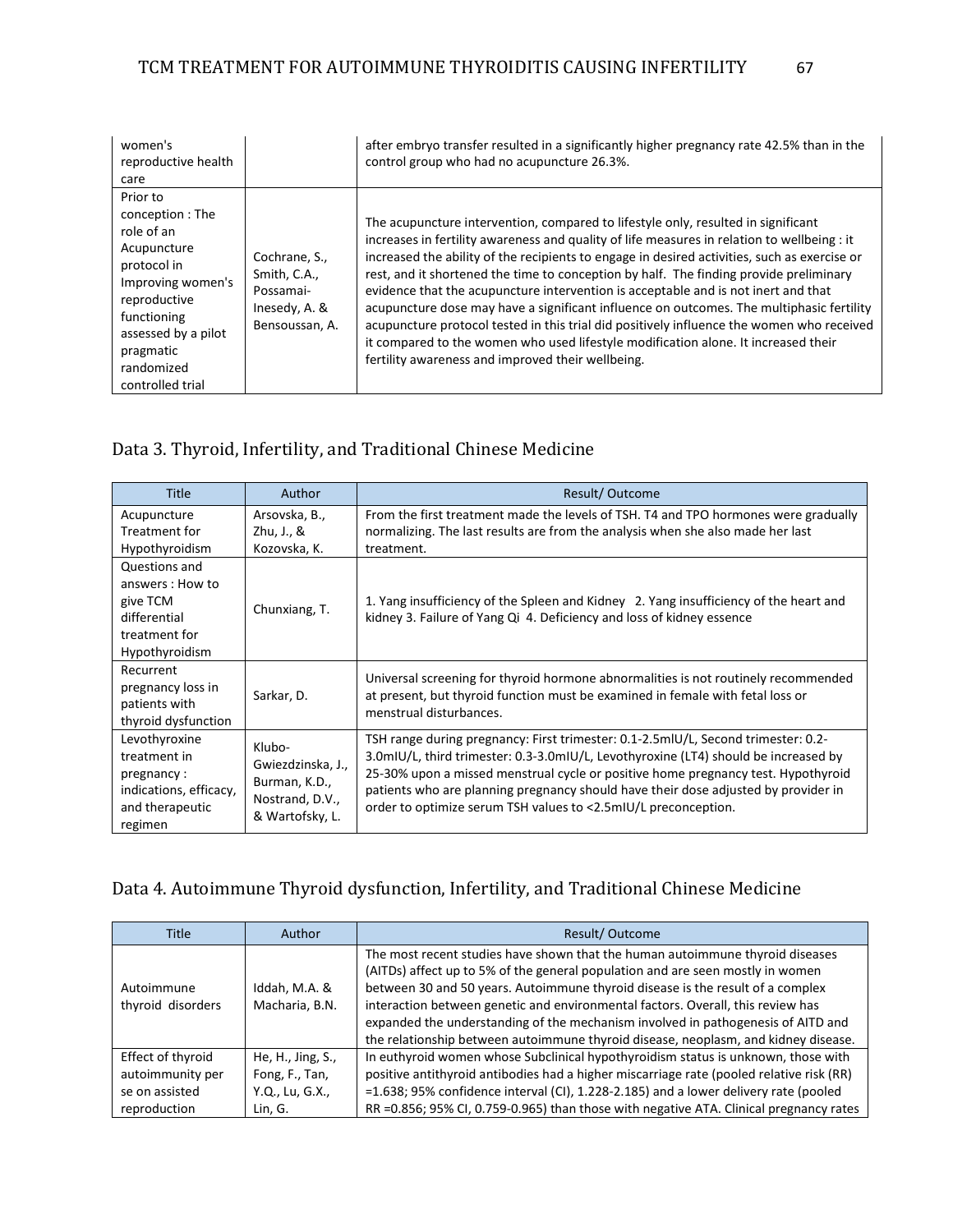| treatment<br>outcomes                                                                                                                                                    |                                                                                                                         | were similar between groups.                                                                                                                                                                                                                                                                                                                                                                                                                                                                                                                                                                                                           |
|--------------------------------------------------------------------------------------------------------------------------------------------------------------------------|-------------------------------------------------------------------------------------------------------------------------|----------------------------------------------------------------------------------------------------------------------------------------------------------------------------------------------------------------------------------------------------------------------------------------------------------------------------------------------------------------------------------------------------------------------------------------------------------------------------------------------------------------------------------------------------------------------------------------------------------------------------------------|
| Relationship<br>between<br>Antithyroid<br>Antibody and<br>pregnancy outcome<br>following in vitro<br>fertilization and<br>embryo transfer                                | Zhong, Y. P.,<br>Ying, Y., Wu,<br>H.T., Zhou, C.Q.,<br>Xu, Y.W., Wang,<br>Q., Li, J., Shen,<br>X.T., Li, J.             | Patients with antithyroid antibody showed significantly lower fertilization rate,<br>implantation rate and pregnancy rate and higher risk for abortion following IVF-ET<br>when compared with those without antithyroid antibody. Thus, the presence of<br>antithyroid antibody is detrimental for the pregnancy outcome following IVF-ET.                                                                                                                                                                                                                                                                                             |
| Thyroid antibodies<br>and risk of preterm<br>delivery                                                                                                                    | He, X., Wang, P.,<br>Wang, Z., He, X.,<br>Xu, D., & Wang,<br>В.                                                         | The presence of TPO-Ab in pregnant women significantly increases the risk of preterm<br>delivery (birth occurring at or before 37 weeks of gestation).                                                                                                                                                                                                                                                                                                                                                                                                                                                                                 |
| Thyroid<br>autoimmunity and<br>hypothyroidism<br>before and during<br>pregnancy                                                                                          | Poppe, K. &<br>Glinoer, D.                                                                                              | TAI is associated with a significant increase in the risk of miscarriages. Systemic<br>screening of TAI and hypothyroidism during early pregnancy, monitoring of thyroid<br>function, administration of L-thyroxine treatment in selected cases and follow up<br>during the postpartum period have proved to be helpful and important in order to<br>manage the patients adequately. Maternal thyroid under-function may be associated<br>with an impairment of fetal brain development (leading to poor school performances<br>and lower IQs) due to insufficient transfer of maternal thyroid hormones or the<br>fetoplacental unit. |
| Treatment of<br>recurrent<br>pregnancy loss by<br>Levothyroxine in<br>women with high<br>Anti-TPO antibody                                                               | Mosaddegh,<br>M.H., Ghasemi,<br>N., Juhaninejad,<br>T., Mohsenifar,<br>F., &<br>Aflatoonian, A.                         | The success rate of pregnancy in women with abnormal anti-TPO with Levothyroxine<br>therapy was 82.85%. Mean of anti-TPO in women with treatment before taking<br>medication was 488.35 and after that it was 123.35 UI/ml. The difference was<br>significant. (p<0.05) This study showed that Levothyroxine reduces the incidence of<br>spontaneous abortions in women with high Anti-TPO antibody. It decreased anti-TPO<br>antibody levels after 2-3 months treatment.                                                                                                                                                              |
| Thyroglobulin<br>autoantibodies : Is<br>there any added<br>value in the<br>detection of<br>Thyroid<br>Autoimmunity in<br>Women consulting<br>for fertility<br>treatment? | Unuane, D.,<br>Velkeniers, B.,<br>Anckaert, E.,<br>Schiettecatte, J.,<br>Tournaye, H.,<br>Haentjens, P., &<br>Poppe, K. | The prevalence of TAI was 16% (163/992). In 8% of cases, both types of autoantibodies<br>were present, in 5% isolated positive TGB-Abs were found, and 4% had isolated<br>positive TPO-Abs (p=0.025 and p=0.003 respectively). The prevalence of TAI was<br>significantly higher in infertile women as compared to that in fertile controls (19% vs<br>13%; p=0.047). The median serum TSH level was significantly higher in the women<br>with TAI and with isolated positive TGB-Abs compared to that in women without<br>TAI(1.83[1.44] and 1.90[0.85] vs 1.47[0.94] mIU/L; p,0.001 respectively).                                   |
| What affects<br>functional ovarian<br>reserve, thyroid<br>function or thyroid<br>autoimmunity?                                                                           | Weghofer, A.,<br>Barad, D.H.,<br>Darmon, S.,<br>Kushnir, V.A. &<br>Gleicher, N.                                         | TSH <3.0mIU/mL in euthyroid infertility patients is associated with significantly better<br>Functional Ovarian Reserve (FOR, higher AMH) than TSH>3.0mIU/mL. A direct<br>beneficial effect of lower TSH levels on follicular recruitment, and warrants<br>investigations of thyroxin supplementation in infertile women with TSH levels<br>>3.0mIU/mL in attempts to improve FOR.                                                                                                                                                                                                                                                      |
| High prevalence of<br>Infertility among<br>women with<br>Graves' disease and<br>Hashimoto's<br>Thyroiditis.                                                              | Quintino-Moro,<br>A., Zantut-<br>Wittmann, D.E.,<br>Tambascia, M.,<br>Machado,<br>H.D.C.<br>&Fernandes, A.              | The prevalence of infertility was 52.3% in Graves' disease and 47% in Hashimoto<br>Thyroiditis. Mean age at diagnosis was 36.5 years and 39.2 years, in GD and HT,<br>respectively. The mean number of pregnancies was lower in women who were 35<br>years old or younger at diagnosis and was always lower following diagnosis of the<br>disease, irrespective of age. The only variable associated with infertility was a shorter<br>time of the disease in HT.                                                                                                                                                                      |
| Significance of<br>subclinical thyroid<br>dysfunction and<br>thyroid<br>autoimmunity<br>before conception<br>and in early                                                | Van Den<br>Boogaard, E.,<br>Vissenberg, R.,<br>Land, J.A., Wely,<br>M.V., Post,<br>J.A.M.V.D.,<br>Goddijn, M. &         | Subclinical hypothyroidism in early pregnancy, compared with normal thyroid<br>function, was associated with the occurrence of pre-eclampsia and an increased risk of<br>perinatal mortality. In the meta analysis, the presence of thyroid antibodies was<br>associated with an increased risk of unexplained subfertility, miscarriage, recurrent<br>miscarriage, preterm birth, and maternal port partum thyroiditis when compared with<br>the absence of thyroid antibodies.                                                                                                                                                       |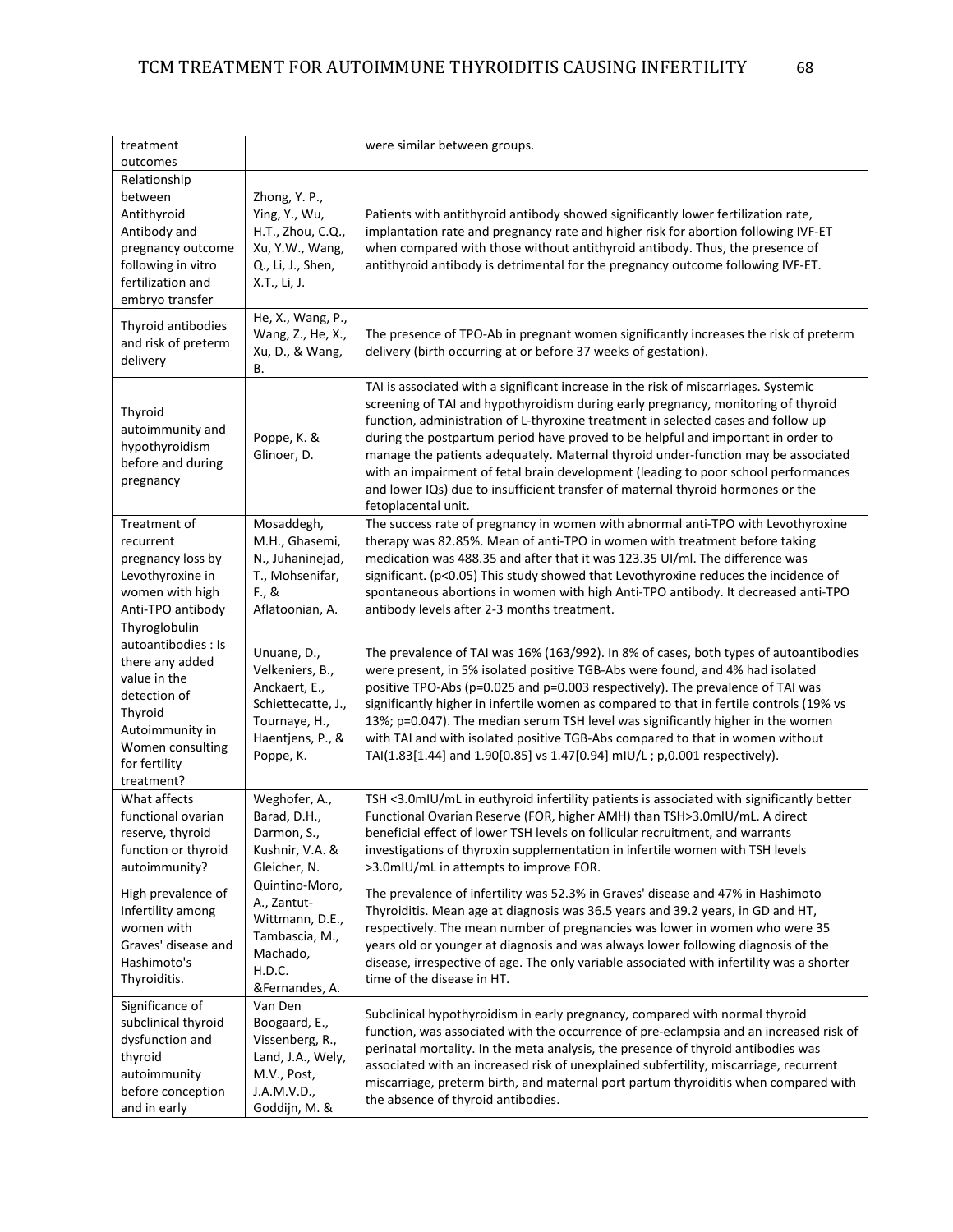| pregnancy                                                                                                                                                             | Bisschop, P.H.                                                                                                                                                       |                                                                                                                                                                                                                                                                                                                                                                                                                                                                                                                                                                                                                                                                                                                                                                                                 |
|-----------------------------------------------------------------------------------------------------------------------------------------------------------------------|----------------------------------------------------------------------------------------------------------------------------------------------------------------------|-------------------------------------------------------------------------------------------------------------------------------------------------------------------------------------------------------------------------------------------------------------------------------------------------------------------------------------------------------------------------------------------------------------------------------------------------------------------------------------------------------------------------------------------------------------------------------------------------------------------------------------------------------------------------------------------------------------------------------------------------------------------------------------------------|
| Thyroid dysfunction<br>and pregnancy<br>outcomes                                                                                                                      | Nazarpour, S.,<br>Tehrani, F.R.,<br>Simbar, M. &<br>Azizi, F.                                                                                                        | Overt hyperthyroidism and hypothyroidism have several adverse effects on pregnancy<br>outcomes. The long term effect of overt hypothyroidism on cognitive is debate on<br>short and long term effect of subclinical hypothyroidism. Thyroid antibody positivity is<br>associated with adverse pregnancy outcomes, but there is no consensus on feto-<br>maternal complication of pregnant women with TPO antibody positive and euthyroid<br>status.                                                                                                                                                                                                                                                                                                                                             |
| The impact of<br>thyroid function<br>and thyroid<br>autoimmunity on<br>embryo quality in<br>women with low<br>functional ovarian<br>reserve : a case<br>control study | Weghofer, A.,<br>Himaya, E.,<br>Kushnir, V.A.,<br>Barad, D.H. &<br>Gleicher, N.                                                                                      | TPO antibody affect embryo quality in euthyroid women with low normal TSH under<br>2.5mIU/mL. In women with high normal TSH levels, increasing TSH levels, and possibly<br>TPO antibodies, appear to impair embryo quality. These results suggest that the<br>negative impact of thyroid autoimmunity becomes apparent, once thyroid hormone<br>function is optimized.                                                                                                                                                                                                                                                                                                                                                                                                                          |
| Maternal subclinical<br>hypothyroidism,<br>thyroid<br>autoimmunity, and<br>the risk of<br>miscarriage                                                                 | Liu, H., Shan, Z.,<br>Li, C., Mao, J.,<br>Xie, X., Wang,<br>W., Fan, C.,<br>Wang, H.,<br>Zhang, H., Han,<br>C., Wang, X., Liu,<br>X., Fan, Y., Bao,<br>S. & Teng, W. | Compared to women with ET, the risk of miscarriage was significantly higher among<br>women with Subclinical Hypothyroidism (SCH), isolated Thyroid autoimmunity (TAI),<br>SCH+TAI, and SCH+TAI. The gestational ages of 110 women at miscarriage were lower<br>among women with subclinical thyroid abnormalities compared to ET. In parallel with<br>the higher TSH levels, there were earlier gestation ages at miscarriage between<br>subgroups of SCH and SCH+TAI. Women with SCH and TAI are at an increased risk of<br>miscarriage between four and eight gestational weeks. Women with a combination of<br>SCH and TAI were found to have the highest risk and earlier gestational ages of<br>miscarriage.                                                                               |
| <b>Impaired Fertility</b><br>Associated with<br>subclinical<br>hypothyroidism and<br>thyroid<br>autoimmunity                                                          | Feldthusen,<br>A.D., Pedersen,<br>P.I., Larsen, J.,<br>Kristensen, T.T.,<br>Ellervik, C. &<br>Kvetny, J.                                                             | Women with mild hypothyroidism TPO Ab was significantly elevated and age at first<br>child was older compared to controls. TSH and TPO Ab were negatively linearly<br>associated with the number of children born and the number of pregnancies in the full<br>cohort in age-adjusted and multiadjusted models. TSH or TPO Av was not associated<br>with spontaneous abortions. Mild hypothyroidism was associated with a risk of not<br>having children and a risk of not getting pregnant in age -adjusted and multiadjusted<br>models. Prevalent hypothyroidism was not associated with the number of children<br>born, the number of pregnancies, or spontaneous abortions. Impaired fertility is<br>associated with TSH, TPO Ab, and mild hypothyroidism in Danish population of<br>women. |
| Thyroid dysfunction<br>and thyroid<br>autoimmunity in<br>euthyroid women in<br>achieving fertility                                                                    | Medenica, S.,<br>Nedeljkovic, O.<br>Radojevic, N.,<br>Stojkovic, M.,<br>Trbojevic, B. &<br>Pajovic, B.                                                               | Thyroid dysfunction and thyroid autoimmunity can cause adverse effects on mother<br>and fetus including pregnancy loss, gestational hypertension, or pre-eclampsia, pre-<br>term delivery, low birth weight, placental abruption and postpartum hemorrhage.<br>There is an evidence that thyroid autoimmunity, in thyroid dysfunction adversely<br>affects conception and pregnancy outcomes, but it is unclear what impact has<br>isolated eumetabolic thyroid autoimmunity in achieving fertility, especially in women<br>undergoing in vitro fertilization.                                                                                                                                                                                                                                  |
| Thyroid<br>autoimmunity is<br>associated with<br>decreased<br>cytotoxicity T cells<br>in women with<br>repeated<br>implantation failure                               | Huang, C., Liang,<br>P., Diao, L., Liu,<br>C., Chen, X., Li,<br>G., Chen, C. &<br>Zeng, Y.                                                                           | The prevalence of antithyroid antibodies in women with recurrent IVF failure is about<br>20%-50% in several studies. The prevalence of thyroid function abnormality in RIF<br>women with TAI was 23.8%, which was not different from that in RIF women without<br>TAI. It indicated that thyroid function abnormality was not the only cause of RIF in<br>women with TAI. The percentage of CD3+ CD8+ TC cells was decreased and Th/Tc ratio<br>was increased in RIF women with TAI. These results indicated that the decreased Tc<br>percentage and increased Th/Tc ratio may be another influential factor of adverse<br>pregnancy outcomes in RIF women with TAI.                                                                                                                            |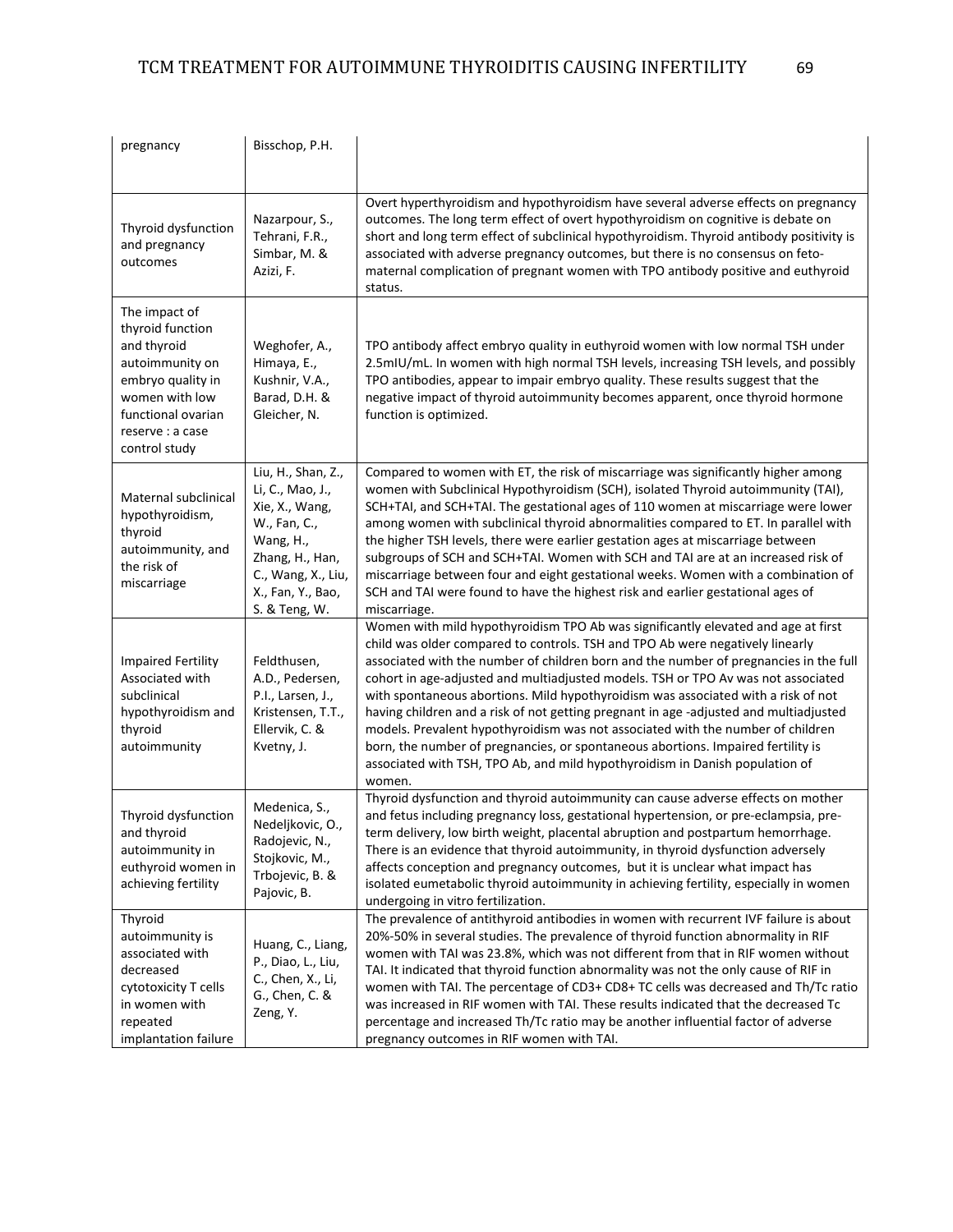| Thyroid<br>autoantibodies in<br>pregnancy: their<br>role, regulation and<br>clinical relevance                               | Balucan, F.S.,<br>Morshed, S.A. &<br>Davies, T.F.                                                                                             | Autoantibodies to thyroglobulin and thyroid peroxidase are common in the euthyroid<br>population and are considered secondary responses and indicative of thyroid<br>inflammation. By contrast, autoantibodies to the TSH receptor are unique to patients<br>with Graves' disease and to some patients with Hashimoto's thyroiditis. Both types of<br>thyroid antibodies are useful clinical markers of autoimmune thyroid disease and are<br>profoundly influenced but the immune suppression of pregnancy and the resulting<br>loss of such suppression in the postpartum period.                                                                                                                                                     |
|------------------------------------------------------------------------------------------------------------------------------|-----------------------------------------------------------------------------------------------------------------------------------------------|-----------------------------------------------------------------------------------------------------------------------------------------------------------------------------------------------------------------------------------------------------------------------------------------------------------------------------------------------------------------------------------------------------------------------------------------------------------------------------------------------------------------------------------------------------------------------------------------------------------------------------------------------------------------------------------------------------------------------------------------|
| Pathophysiological<br>aspects of thyroid<br>hormone<br>disorders/thyroid<br>peroxidase<br>autoantibodies and<br>reproduction | Vissenberg, R.,<br>Manders, V.D.,<br>Mastenbroek,<br>S., Fliers, E.,<br>Afink, G.B., Ris-<br>Stalpers, C.,<br>Goddijn, M. &<br>Bisschop, P.H. | Altered thyroid hormone levels are associated with disturbed folliculogenesis,<br>spermatogenesis, lower fertilization rates and lower embryo quality. Triiodothyronine<br>(T3) in combination with FSH enhances granulosa cell proliferation and inhibits<br>granulosa cell apoptosis by the PI3K/Akt pathway. T3 is considered a biological<br>amplifier of the stimulatory action of gonadotrophins on granulosa cell function. T3<br>increases the expression of matrix metalloproteinases (MMP), MMP-2, MMP-3, fetal<br>fibronectin and integrin α5βIT3 in early placental extravillous trophoblasts. Thyroid<br>hormone transporters and receptors are expressed in the ovary, early embryo,<br>endometrium, uterus and placenta. |
| Effects of<br>Acupuncture on<br>Th1, Th2 Cytokines<br>in Rats of<br>Implantation failure                                     | Gui, J., Xiong, F.,<br>Li, J., & Huang,<br>G.                                                                                                 | Significantly higher serum levels of Th2 cytokines, IL-6 and IL-10 were detected in<br>normal pregnancy compared with unexplained recurrent pregnancy losses and<br>significantly higher serum levels of the Th1 cytokine, IFN-y were present in women<br>with recurrent pregnancy losses. Acupuncture changes the immune microenvironment<br>of endometrium by altering the expression of cytokines in implantation failure uterus<br>including promoting Th2 cytokines such as IL-4 and IL-10 secretion and inhibiting Th1<br>cytokines including IL-1β and IL-2 secretion to improve blastocyst implantation.                                                                                                                        |